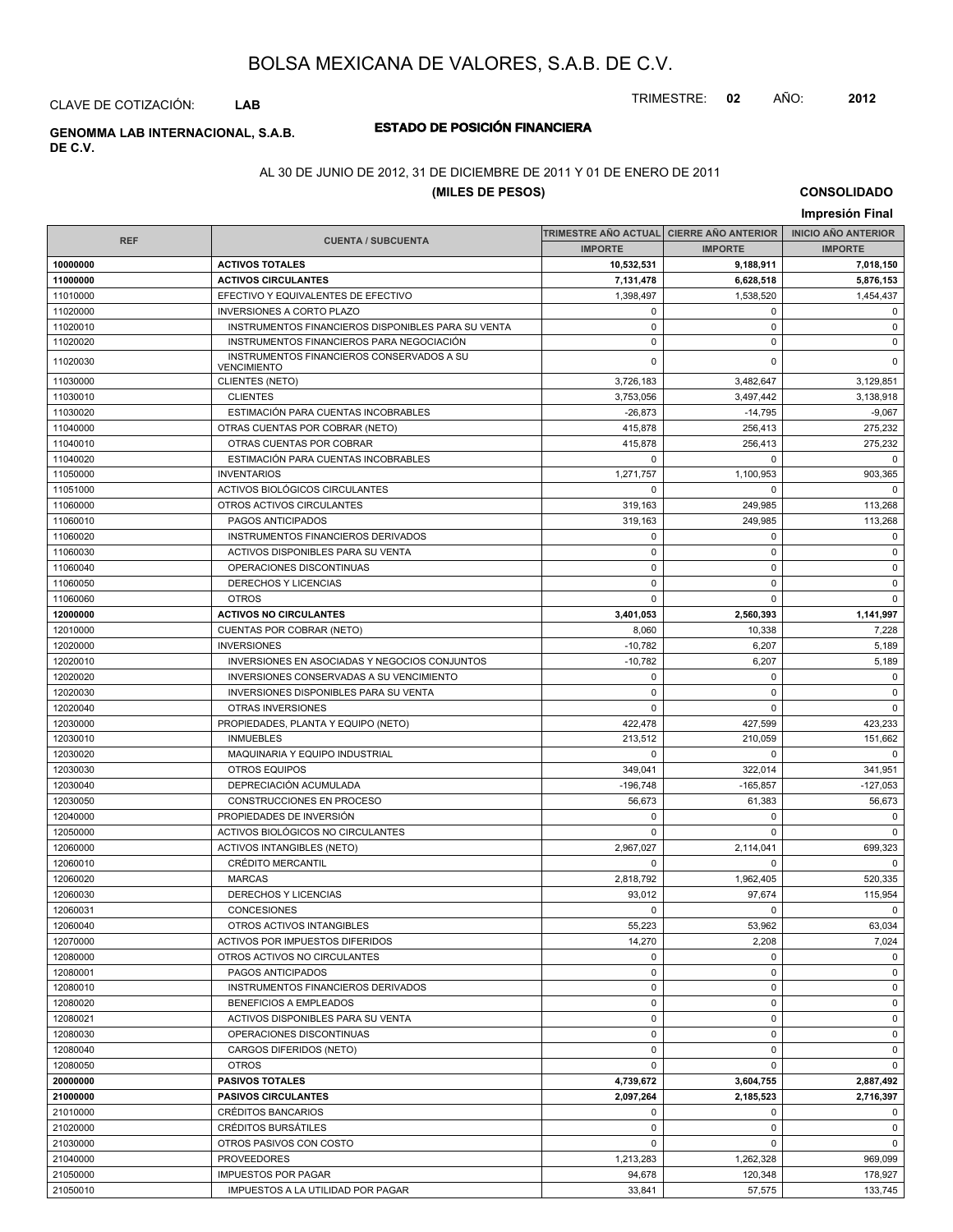CLAVE DE COTIZACIÓN: **LAB**

## **DE C.V.**

## **ESTADO DE POSICIÓN FINANCIERA GENOMMA LAB INTERNACIONAL, S.A.B.**

### AL 30 DE JUNIO DE 2012, 31 DE DICIEMBRE DE 2011 Y 01 DE ENERO DE 2011

## **(MILES DE PESOS)**

**CONSOLIDADO Impresión Final**

| <b>REF</b> | <b>CUENTA / SUBCUENTA</b>                                                           |                | TRIMESTRE AÑO ACTUAL  CIERRE AÑO ANTERIOR | <b>INICIO ANO ANTERIOR</b> |
|------------|-------------------------------------------------------------------------------------|----------------|-------------------------------------------|----------------------------|
|            |                                                                                     | <b>IMPORTE</b> | <b>IMPORTE</b>                            | <b>IMPORTE</b>             |
| 21050020   | OTROS IMPUESTOS POR PAGAR                                                           | 60,837         | 62,773                                    | 45,182                     |
| 21060000   | OTROS PASIVOS CIRCULANTES                                                           | 789,303        | 802,847                                   | 1,568,371                  |
| 21060010   | <b>INTERESES POR PAGAR</b>                                                          | 26,947         | 18,442                                    | $\mathbf 0$                |
| 21060020   | INSTRUMENTOS FINANCIEROS DERIVADOS                                                  | $\Omega$       | $\Omega$                                  | $\Omega$                   |
| 21060030   | <b>INGRESOS DIFERIDOS</b>                                                           | $\mathbf 0$    | $\mathbf 0$                               | $\mathbf 0$                |
| 21060050   | <b>BENEFICIOS A EMPLEADOS</b>                                                       | 1.200          | 20.585                                    | 11.738                     |
| 21060060   | <b>PROVISIONES</b>                                                                  | 78,183         | 155,283                                   | 132,628                    |
| 21060061   | PASIVOS RELACIONADOS CON ACTIVOS DISPONIBLES PARA SU<br><b>VENTA CIRCULANTES</b>    | $\mathbf 0$    | $\mathbf 0$                               | $\mathbf 0$                |
| 21060070   | OPERACIONES DISCONTINUAS                                                            | $\Omega$       | $\Omega$                                  | $\Omega$                   |
| 21060080   | <b>OTROS</b>                                                                        | 682,973        | 608.537                                   | 1,424,005                  |
| 22000000   | <b>PASIVOS NO CIRCULANTES</b>                                                       | 2,642,408      | 1,419,232                                 | 171,095                    |
| 22010000   | <b>CRÉDITOS BANCARIOS</b>                                                           | 2,420,000      | 970,000                                   | $\mathbf 0$                |
| 22020000   | <b>CRÉDITOS BURSÁTILES</b>                                                          | 0              | $\mathbf 0$                               | $\mathbf 0$                |
| 22030000   | OTROS PASIVOS CON COSTO                                                             | $\mathbf 0$    | $\mathbf 0$                               | $\mathbf 0$                |
| 22040000   | PASIVOS POR IMPUESTOS DIFERIDOS                                                     | 116,154        | 179,934                                   | 76.154                     |
| 22050000   | OTROS PASIVOS NO CIRCULANTES                                                        | 106,254        | 269,298                                   | 94,941                     |
| 22050010   | INSTRUMENTOS FINANCIEROS DERIVADOS                                                  | $\mathbf 0$    | $\mathbf 0$                               | $\mathbf 0$                |
| 22050020   | <b>INGRESOS DIFERIDOS</b>                                                           | $\mathsf 0$    | $\mathbf 0$                               | $\mathsf 0$                |
| 22050040   | <b>BENEFICIOS A EMPLEADOS</b>                                                       | 1,280          | 953                                       | 646                        |
| 22050050   | <b>PROVISIONES</b>                                                                  | $\mathbf 0$    | $\mathbf 0$                               | $\mathbf 0$                |
| 22050051   | PASIVOS RELACIONADOS CON ACTIVOS DISPONIBLES PARA SU<br><b>VENTA NO CIRCULANTES</b> | $\mathbf 0$    | $\mathbf 0$                               | $\mathsf 0$                |
| 22050060   | OPERACIONES DISCONTINUAS                                                            | $\mathbf 0$    | $\mathbf 0$                               | $\mathbf 0$                |
| 22050070   | <b>OTROS</b>                                                                        | 104,974        | 268,345                                   | 94,295                     |
| 30000000   | <b>CAPITAL CONTABLE</b>                                                             | 5,792,859      | 5,584,156                                 | 4,130,658                  |
| 30010000   | CAPITAL CONTABLE DE LA PARTICIPACIÓN CONTROLADORA                                   | 5,762,547      | 5.542.262                                 | 4,103,568                  |
| 30030000   | <b>CAPITAL SOCIAL</b>                                                               | 1,921,660      | 1,921,660                                 | 1,921,660                  |
| 30040000   | ACCIONES RECOMPRADAS                                                                | $-264,082$     | $-96,477$                                 | $-73,898$                  |
| 30050000   | PRIMA EN EMISIÓN DE ACCIONES                                                        | 21,747         | 19,612                                    | 19,612                     |
| 30060000   | APORTACIONES PARA FUTUROS AUMENTOS DE CAPITAL                                       | $\Omega$       | $\Omega$                                  | $\Omega$                   |
| 30070000   | OTRO CAPITAL CONTRIBUIDO                                                            | $\Omega$       | $\Omega$                                  | $\Omega$                   |
| 30080000   | UTILIDADES RETENIDAS (PERDIDAS ACUMULADAS)                                          | 4,035,140      | 3,631,836                                 | 2,244,661                  |
| 30080010   | <b>RESERVA LEGAL</b>                                                                | 0              | $\mathbf 0$                               | 0                          |
| 30080020   | OTRAS RESERVAS                                                                      | $\mathbf 0$    | $\mathbf 0$                               | $\mathbf 0$                |
| 30080030   | RESULTADOS DE EJERCICIOS ANTERIORES                                                 | 3,631,836      | 2,244,607                                 | 1,156,596                  |
| 30080040   | RESULTADO DEL EJERCICIO                                                             | 403,304        | 1,387,229                                 | 1,088,065                  |
| 30080050   | <b>OTROS</b>                                                                        | $\mathbf 0$    | $\mathbf 0$                               | $\mathbf 0$                |
| 30090000   | OTROS RESULTADOS INTEGRALES ACUMULADOS (NETOS DE<br><b>IMPUESTOS)</b>               | 48,082         | 65,631                                    | $-8,467$                   |
| 30090010   | GANANCIAS POR REVALUACIÓN DE PROPIEDADES                                            | $\mathbf 0$    | $\mathbf 0$                               | $\mathsf 0$                |
| 30090020   | GANANCIAS (PERDIDAS) ACTUARIALES POR OBLIGACIONES<br><b>LABORALES</b>               | $\mathbf 0$    | $\mathbf 0$                               | $\mathbf 0$                |
| 30090030   | RESULTADO POR CONVERSIÓN DE MONEDAS EXTRANJERAS                                     | 48,082         | 65,631                                    | $-8,467$                   |
| 30090040   | CAMBIOS EN LA VALUACIÓN DE ACTIVOS FINANCIEROS<br>DISPONIBLES PARA SU VENTA         | $\mathbf 0$    | $\mathbf 0$                               | $\mathbf 0$                |
| 30090050   | CAMBIOS EN LA VALUACIÓN DE INSTRUMENTOS FINANCIEROS<br><b>DERIVADOS</b>             | $\mathbf 0$    | $\mathbf 0$                               | $\mathbf 0$                |
| 30090060   | CAMBIOS EN EL VALOR RAZONABLE DE OTROS ACTIVOS                                      | $\mathbf 0$    | $\mathbf 0$                               | $\mathbf 0$                |
| 30090070   | PARTICIPACIÓN EN OTROS RESULTADOS INTEGRALES DE<br>ASOCIADAS Y NEGOCIOS CONJUNTOS   | $\Omega$       | $\mathbf 0$                               | $\mathsf 0$                |
| 30090080   | OTROS RESULTADOS INTEGRALES                                                         | $\mathbf 0$    | $\mathbf 0$                               | 0                          |
| 30020000   | CAPITAL CONTABLE DE LA PARTICIPACIÓN NO CONTROLADORA                                | 30,312         | 41,894                                    | 27,090                     |

TRIMESTRE: **02** AÑO: **2012**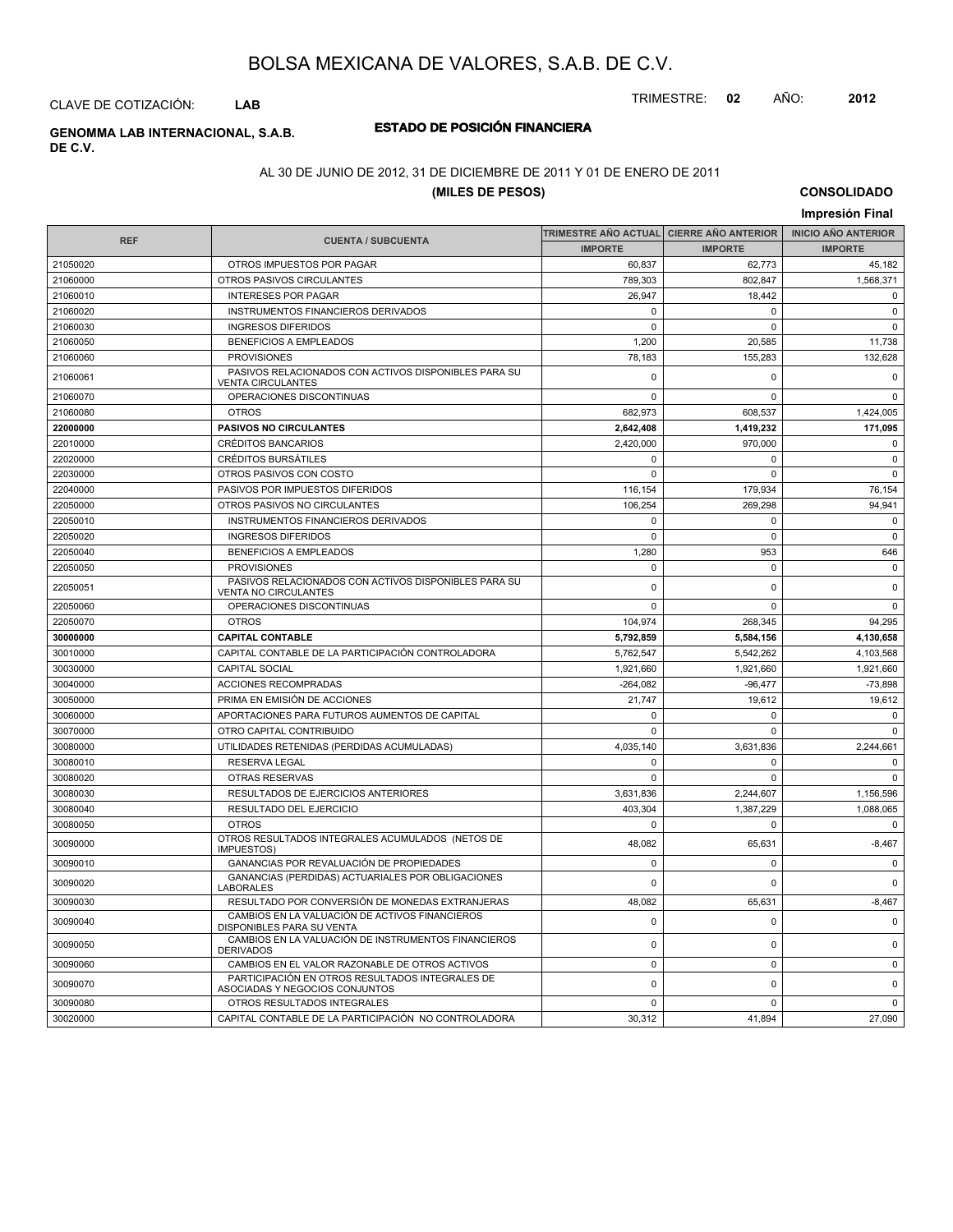TRIMESTRE: **02** AÑO: **2012**

## CLAVE DE COTIZACIÓN: **LAB**

### **ESTADO DE POSICIÓN FINANCIERA GENOMMA LAB INTERNACIONAL, S.A.B. DATOS INFORMATIVOS**

### AL 30 DE JUNIO DE 2012, 31 DE DICIEMBRE DE 2011 Y 01 DE ENERO DE 2011

### **(MILES DE PESOS)**

### **CONSOLIDADO Impresión Final**

| <b>REF</b> | <b>CONCEPTOS</b>                            | <b>TRIMESTRE AÑO ACTUAL</b> | <b>CIERRE AÑO ANTERIOR</b> | <b>INICIO AÑO ANTERIOR</b> |
|------------|---------------------------------------------|-----------------------------|----------------------------|----------------------------|
|            |                                             | <b>IMPORTE</b>              | <b>IMPORTE</b>             | <b>IMPORTE</b>             |
| 91000010   | PASIVOS MONEDA EXTRANJERA CORTO PLAZO       | 250,072                     | 302,958                    | 326,806                    |
| 91000020   | PASIVOS MONEDA EXTRANJERA LARGO PLAZO       |                             | ŋ                          |                            |
| 91000030   | CAPITAL SOCIAL NOMINAL                      | 1,921,660                   | 1,921,660                  | 1,921,660                  |
| 91000040   | CAPITAL SOCIAL POR ACTUALIZACIÓN            |                             | ŋ                          | 0                          |
| 91000050   | FONDOS PARA PENSIONES Y PRIMA DE ANTIGÜEDAD |                             | 0                          | 0                          |
| 91000060   | NUMERO DE FUNCIONARIOS (*)                  | 54                          | 43                         | 43                         |
| 91000070   | NUMERO DE EMPLEADOS (*)                     | 1,406                       | 1.291                      | 654                        |
| 91000080   | NUMERO DE OBREROS (*)                       |                             | ŋ                          | $\mathbf 0$                |
| 91000090   | NUMERO DE ACCIONES EN CIRCULACIÓN (*)       | 1,052,749,426               | 1,052,254,426              | 1,052,749,426              |
| 91000100   | NUMERO DE ACCIONES RECOMPRADAS (*)          | 7,704,063                   | 495,000                    | 0                          |
| 91000110   | EFECTIVO RESTRINGIDO (1)                    | 29,896                      | ŋ                          | 269                        |
| 91000120   | DEUDA DE ASOCIADAS GARANTIZADA              |                             | 0                          | 0                          |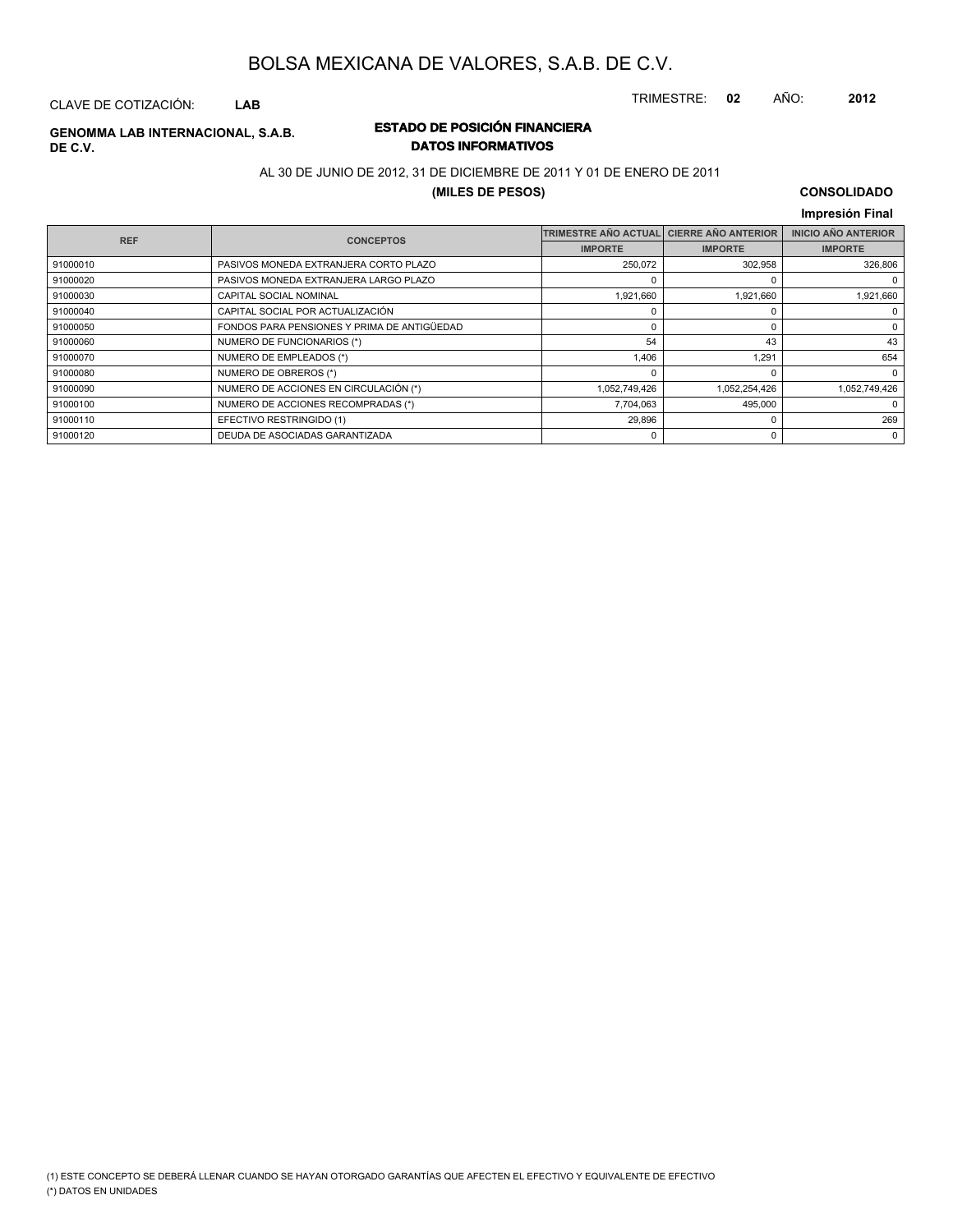**GENOMMA LAB INTERNACIONAL, S.A.B. DE C.V.** CLAVE DE COTIZACIÓN: **LAB** TRIMESTRE: **02** AÑO **2012**

### **ESTADOS DE RESULTADOS INTEGRALES**

#### **CONSOLIDADO**

### POR LOS PERIODOS DE SEIS Y TRES MESES TERMINADOS AL 30 DE JUNIO DE 2012 Y 2011

|            | (MILES DE PESOS)                                                              |                   |                  |                     | Impresión Final  |  |
|------------|-------------------------------------------------------------------------------|-------------------|------------------|---------------------|------------------|--|
|            |                                                                               | <b>AÑO ACTUAL</b> |                  | <b>AÑO ANTERIOR</b> |                  |  |
| <b>REF</b> | <b>CUENTA / SUBCUENTA</b>                                                     | <b>ACUMULADO</b>  | <b>TRIMESTRE</b> | <b>ACUMULADO</b>    | <b>TRIMESTRE</b> |  |
| 40010000   | <b>INGRESOS NETOS</b>                                                         | 3,848,885         | 2,073,534        | 3,191,552           | 1,715,522        |  |
| 40010010   | <b>SERVICIOS</b>                                                              | 1,780             | 1,184            | 0                   | $\Omega$         |  |
| 40010020   | <b>VENTA DE BIENES</b>                                                        | 3,837,873         | 2,069,379        | 3,188,987           | 1,714,390        |  |
| 40010030   | <b>INTERESES</b>                                                              | 0                 | $\mathbf 0$      | 0                   | 0                |  |
| 40010040   | <b>REGALIAS</b>                                                               | $\mathbf 0$       | $\mathbf 0$      | $\mathbf 0$         | $\mathbf 0$      |  |
| 40010050   | <b>DIVIDENDOS</b>                                                             | $\mathbf 0$       | $\mathbf 0$      | $\mathbf 0$         | $\mathbf 0$      |  |
| 40010060   | ARRENDAMIENTO                                                                 | $\mathbf 0$       | $\mathbf 0$      | $\mathbf 0$         | $\mathbf 0$      |  |
| 40010061   | <b>CONSTRUCCIÓN</b>                                                           | 0                 | $\Omega$         | $\mathbf 0$         | $\mathbf 0$      |  |
| 40010070   | <b>OTROS</b>                                                                  | 9.232             | 2.971            | 2.565               | 1,132            |  |
| 40020000   | <b>COSTO DE VENTAS</b>                                                        | 1,255,945         | 715,949          | 946,537             | 502,095          |  |
| 40021000   | UTILIDAD (PÉRDIDA) BRUTA                                                      | 2,592,940         | 1,357,585        | 2,245,015           | 1,213,427        |  |
| 40030000   | <b>GASTOS GENERALES</b>                                                       | 1,886,074         | 921.126          | 1,649,087           | 826,064          |  |
| 40040000   | UTILIDAD (PÉRDIDA) ANTES DE OTROS INGRESOS Y GASTOS, NETO                     | 706,866           | 436,459          | 595,928             | 387,363          |  |
| 40050000   | OTROS INGRESOS Y (GASTOS), NETO                                               | 3,550             | 2,810            | 4,939               | 2,569            |  |
| 40060000   | UTILIDAD (PÉRDIDA) DE OPERACIÓN (*)                                           | 710,416           | 439,269          | 600,867             | 389,932          |  |
| 40070000   | <b>INGRESOS FINANCIEROS</b>                                                   | 7.364             | 24,184           | 19,044              | 12,576           |  |
| 40070010   | <b>INTERESES GANADOS</b>                                                      | 7,364             | 2,810            | 12,909              | 6,015            |  |
| 40070020   | UTILIDAD POR FLUCTUACIÓN CAMBIARIA, NETO                                      | $\mathbf 0$       | 21,374           | 6,135               | 6,561            |  |
| 40070030   | UTILIDAD POR DERIVADOS, NETO                                                  | 0                 | $\Omega$         | $\mathbf 0$         | $\mathbf 0$      |  |
| 40070040   | UTILIDAD POR CAMBIOS EN VALOR RAZONABLE DE INSTRUMENTOS<br><b>FINANCIEROS</b> | $\mathsf 0$       | $\mathbf 0$      | $\mathbf 0$         | $\mathbf 0$      |  |
| 40070050   | OTROS INGRESOS FINANCIEROS                                                    | 0                 | $\mathbf 0$      | $\mathbf 0$         | $\mathbf 0$      |  |
| 40080000   | <b>GASTOS FINANCIEROS</b>                                                     | 75,488            | 29,138           | 33,115              | 15,439           |  |
| 40080010   | <b>INTERESES PAGADOS</b>                                                      | 52,620            | 29,138           | 30,991              | 14,530           |  |
| 40080020   | PÉRDIDA POR FLUCTUACIÓN CAMBIARIA, NETO                                       | 22.868            | $\mathbf 0$      | 0                   | $\mathbf 0$      |  |
| 40080030   | PÉRDIDA POR DERIVADOS, NETO                                                   | 0                 | $\mathbf 0$      | $\pmb{0}$           | $\mathbf 0$      |  |
| 40080050   | PÉRDIDA POR CAMBIOS EN VALOR RAZONABLE DE INSTRUMENTOS<br><b>FINANCIEROS</b>  | 0                 | $\Omega$         | 0                   | $\mathbf 0$      |  |
| 40080060   | <b>OTROS GASTOS FINANCIEROS</b>                                               | 0                 | $\Omega$         | 2.124               | 909              |  |
| 40090000   | <b>INGRESOS (GASTOS) FINANCIEROS NETO</b>                                     | $-68,124$         | -4,954           | $-14,071$           | $-2,863$         |  |
| 40100000   | PARTICIPACIÓN EN LOS RESULTADOS DE ASOCIADAS Y NEGOCIOS<br><b>CONJUNTOS</b>   | $-16,202$         | $-11.894$        | 356                 | 1,273            |  |
| 40110000   | UTILIDAD (PÉRDIDA) ANTES DE IMPUESTOS A LA UTILIDAD                           | 626,090           | 422,421          | 587,152             | 388,342          |  |
| 40120000   | <b>IMPUESTOS A LA UTILIDAD</b>                                                | 210,774           | 148,692          | 183,274             | 116,961          |  |
| 40120010   | <b>IMPUESTO CAUSADO</b>                                                       | 286.850           | 30.679           | 242.073             | 114.947          |  |
| 40120020   | <b>IMPUESTO DIFERIDO</b>                                                      | $-76,076$         | 118,013          | $-58,799$           | 2,014            |  |
| 40130000   | UTILIDAD (PÉRDIDA) DE LAS OPERACIONES CONTINUAS                               | 415.316           | 273.729          | 403.878             | 271.381          |  |
| 40140000   | UTILIDAD (PÉRDIDA) DE LAS OPERACIONES DISCONTINUAS, NETO                      | 0                 | $\Omega$         | 0                   | $\Omega$         |  |
| 40150000   | UTILIDAD (PÉRDIDA) NETA                                                       | 415,316           | 273,729          | 403,878             | 271,381          |  |
| 40160000   | PARTICIPACIÓN NO CONTROLADORA EN LA UTILIDAD (PÉRDIDA) NETA                   | 12,012            | 5,079            | 11,501              | 5.279            |  |
| 40170000   | PARTICIPACIÓN CONTROLADORA EN LA UTILIDAD (PÉRDIDA) NETA                      | 403,304           | 268,650          | 392,377             | 266,102          |  |
|            |                                                                               |                   |                  |                     |                  |  |
| 40180000   | UTILIDAD (PÉRDIDA) NETA BÁSICA POR ACCIÓN                                     | 0.38              | 0.26             | 0.37                | 0.25             |  |
| 40190000   | UTILIDAD (PÉRDIDA) NETA POR ACCIÓN DILUIDA                                    | $\Omega$          | $\Omega$         | $\Omega$            | $\Omega$         |  |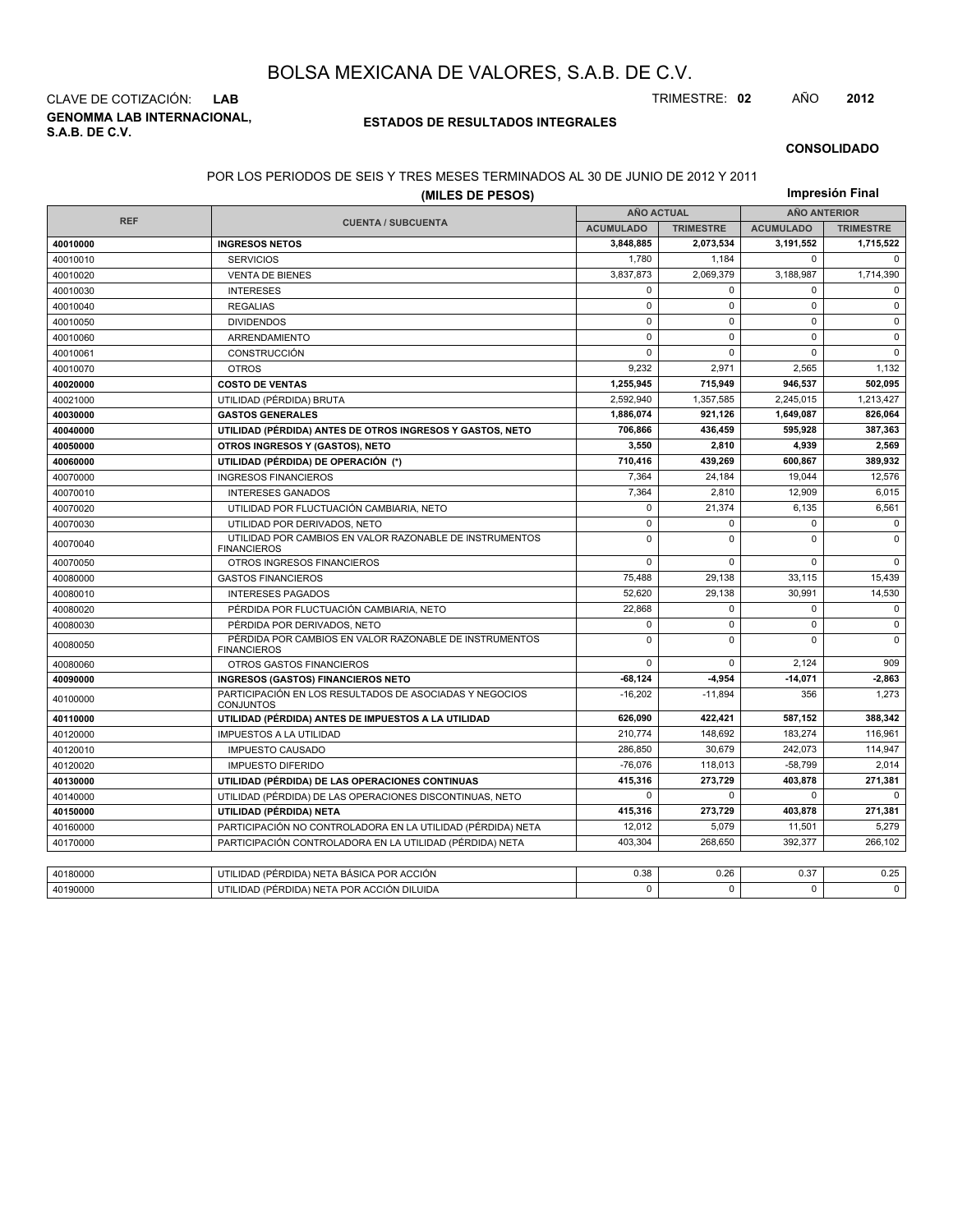**GENOMMA LAB INTERNACIONAL, S.A.B. DE C.V.** CLAVE DE COTIZACIÓN: **LAB** TRIMESTRE: **02** AÑO **2012**

<sup>40310000</sup> UTILIDAD (PÉRDIDA) INTEGRAL ATRIBUIBLE A LA PARTICIPACIÓN CONTROLADORA

### **ESTADOS DE RESULTADOS INTEGRALES OTROS RESULTADOS INTEGRALES (NETOS DE**

#### **IMPUESTOS)**

**CONSOLIDADO**

POR LOS PERIODOS DE SEIS Y TRES MESES TERMINADOS AL 30 DE JUNIO DE 2012 Y 2011

**(MILES DE PESOS)**

**Impresión Final**

385,755 309,733 365,554 261,312

|            |                                                                                                 |                  | <b>AÑO ACTUAL</b> |                                                                     | <b>AÑO ANTERIOR</b> |
|------------|-------------------------------------------------------------------------------------------------|------------------|-------------------|---------------------------------------------------------------------|---------------------|
| <b>REF</b> | <b>CUENTA / SUBCUENTA</b>                                                                       | <b>ACUMULADO</b> | <b>TRIMESTRE</b>  | <b>ACUMULADO</b>                                                    | <b>TRIMESTRE</b>    |
| 40200000   | UTILIDAD (PÉRDIDA) NETA                                                                         | 415,316          | 273,729           | 403,878                                                             | 271,381             |
|            | <b>PARTIDAS QUE NO SERAN RECLASIFICADAS A RESULTADOS</b>                                        |                  |                   |                                                                     |                     |
| 40210000   | GANANCIAS POR REVALUACIÓN DE PROPIEDADES                                                        | $\Omega$         | $\Omega$          | $\Omega$                                                            | $\Omega$            |
| 40220000   | GANANCIAS (PÉRDIDAS) ACTUARIALES POR OBLIGACIONES LABORALES                                     | n                |                   | <sup>0</sup>                                                        | $\Omega$            |
| 40220100   | PARTICIPACIÓN EN RESULTADOS POR REVALUACIÓN DE PROPIEDADES DE<br>ASOCIADAS Y NEGOCIOS CONJUNTOS | $\Omega$         |                   | <sup>0</sup>                                                        | $\Omega$            |
|            | <b>PARTIDAS QUE PUEDEN SER RECLASIFICADAS SUBSECUENTEMENTE A</b><br><b>RESULTADOS</b>           |                  |                   |                                                                     |                     |
| 40230000   | RESULTADO POR CONVERSIÓN DE MONEDAS EXTRANJERAS                                                 | $-18.981$        | 41,083            | $-26,823$                                                           | $-4,790$            |
| 40240000   | CAMBIOS EN LA VALUACIÓN DE ACTIVOS FINANCIEROS DISPONIBLES PARA<br><b>SU VENTA</b>              | O                |                   | 0                                                                   | $\Omega$            |
| 40250000   | CAMBIOS EN LA VALUACIÓN DE INSTRUMENTOS FINANCIEROS DERIVADOS                                   | $\Omega$         | $\Omega$          | 0                                                                   | $\Omega$            |
| 40260000   | CAMBIOS EN EL VALOR RAZONABLE DE OTROS ACTIVOS                                                  | $\Omega$         |                   | $\Omega$                                                            | $\Omega$            |
| 40270000   | PARTICIPACIÓN EN OTROS RESULTADOS INTEGRALES DE ASOCIADAS Y<br>NEGOCIOS CONJUNTOS               | $\Omega$         |                   | <sup>0</sup><br>$\mathbf{0}$<br>0<br>$-26.823$<br>377,055<br>11.501 | $\Omega$            |
| 40280000   | OTROS RESULTADOS INTEGRALES                                                                     | 0                |                   |                                                                     | $\mathbf{0}$        |
| 40290000   | TOTAL DE OTROS RESULTADOS INTEGRALES                                                            | $-18,981$        | 41,083            |                                                                     | -4,790              |
|            |                                                                                                 |                  |                   |                                                                     |                     |
| 40300000   | UTILIDAD (PÉRDIDA) INTEGRAL                                                                     | 396,335          | 314,812           |                                                                     | 266,591             |
| 40320000   | UTILIDAD (PÉRDIDA) INTEGRAL ATRIBUIBLE A LA PARTICIPACIÓN NO<br><b>CONTROLADORA</b>             | 10.580           | 5,079             |                                                                     | 5,279               |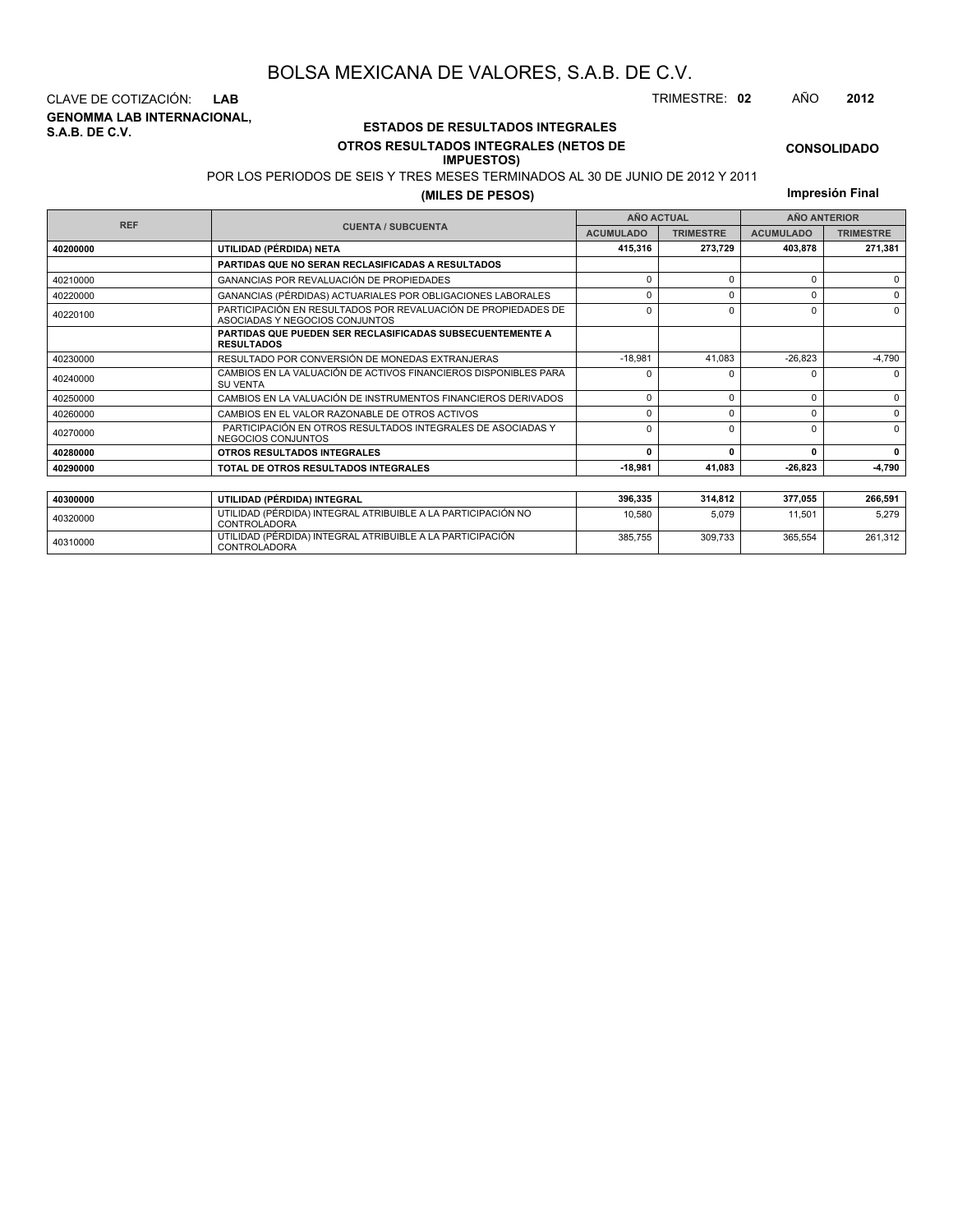**GENOMMA LAB INTERNACIONAL, S.A.B. DE C.V.** CLAVE DE COTIZACIÓN: **LAB** TRIMESTRE: **02** AÑO **2012**

### **ESTADOS DE RESULTADOS INTEGRALES DATOS INFORMATIVOS**

## **CONSOLIDADO**

**Impresión Final**

#### POR LOS PERIODOS DE SEIS Y TRES MESES TERMINADOS AL 30 DE JUNIO DE 2012 Y 2011

### **(MILES DE PESOS)**

| <b>REF</b> |                                       | <b>AÑO ACTUAL</b> |                  | <b>ANO ANTERIOR</b> |                  |  |
|------------|---------------------------------------|-------------------|------------------|---------------------|------------------|--|
|            | <b>CUENTA / SUBCUENTA</b>             | <b>ACUMULADO</b>  | <b>TRIMESTRE</b> | <b>ACUMULADO</b>    | <b>TRIMESTRE</b> |  |
| 92000010   | DEPRECIACIÓN Y AMORTIZACIÓN OPERATIVA | 32.496            | 16.357           | 41.177              | 21.448           |  |
| 92000020   | PTU CAUSADA                           | 926               | 793              | 5.922               | 2,883            |  |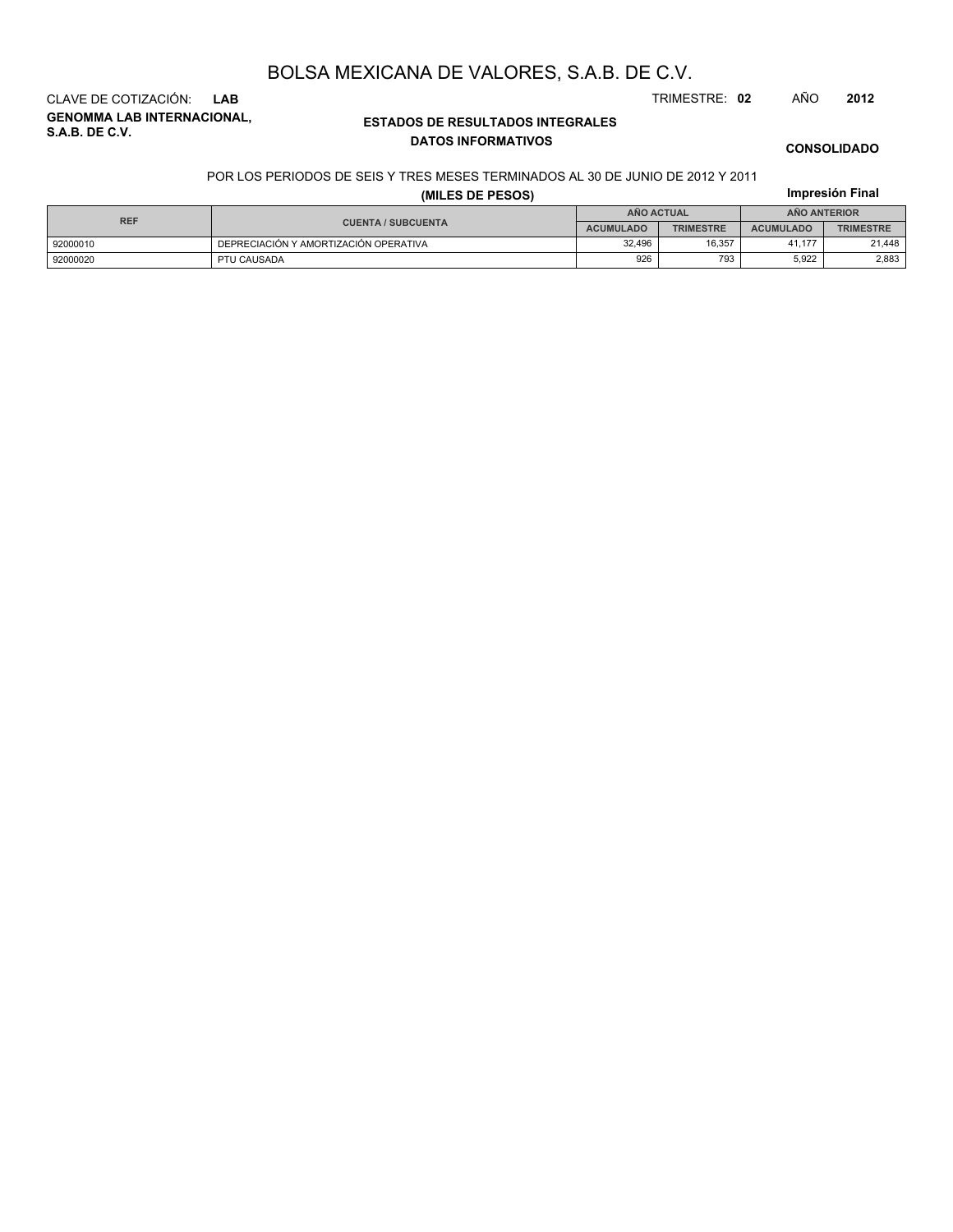**GENOMMA LAB INTERNACIONAL, S.A.B. DE C.V.** CLAVE DE COTIZACIÓN: **LAB** TRIMESTRE: **02** AÑO **2012**

### **ESTADOS DE RESULTADOS INTEGRALES DATOS INFORMATIVOS (12 MESES)**

**CONSOLIDADO**

#### POR LOS PERIODOS DE SEIS Y TRES MESES TERMINADOS AL 30 DE JUNIO DE 2012 Y 2011

**(MILES DE PESOS)**

**Impresión Final**

| <b>REF</b> |          |                                                              | <b>AÑO</b>    |                 |  |  |
|------------|----------|--------------------------------------------------------------|---------------|-----------------|--|--|
|            |          | <b>CUENTA / SUBCUENTA</b>                                    | <b>ACTUAL</b> | <b>ANTERIOR</b> |  |  |
|            | 92000030 | INGRESOS NETOS (**)                                          |               |                 |  |  |
|            | 92000040 | UTILIDAD (PÉRDIDA) DE OPERACIÓN (**)                         |               |                 |  |  |
|            | 92000050 | PARTICIPACIÓN CONTROLADORA EN LA UTILIDAD (PÉRDIDA) NETA(**) |               |                 |  |  |
|            | 92000060 | UTILIDAD (PÉRDIDA) NETA (**)                                 |               |                 |  |  |
|            | 92000070 | DEPRECIACIÓN Y AMORTIZACIÓN OPERATIVA (**)                   |               |                 |  |  |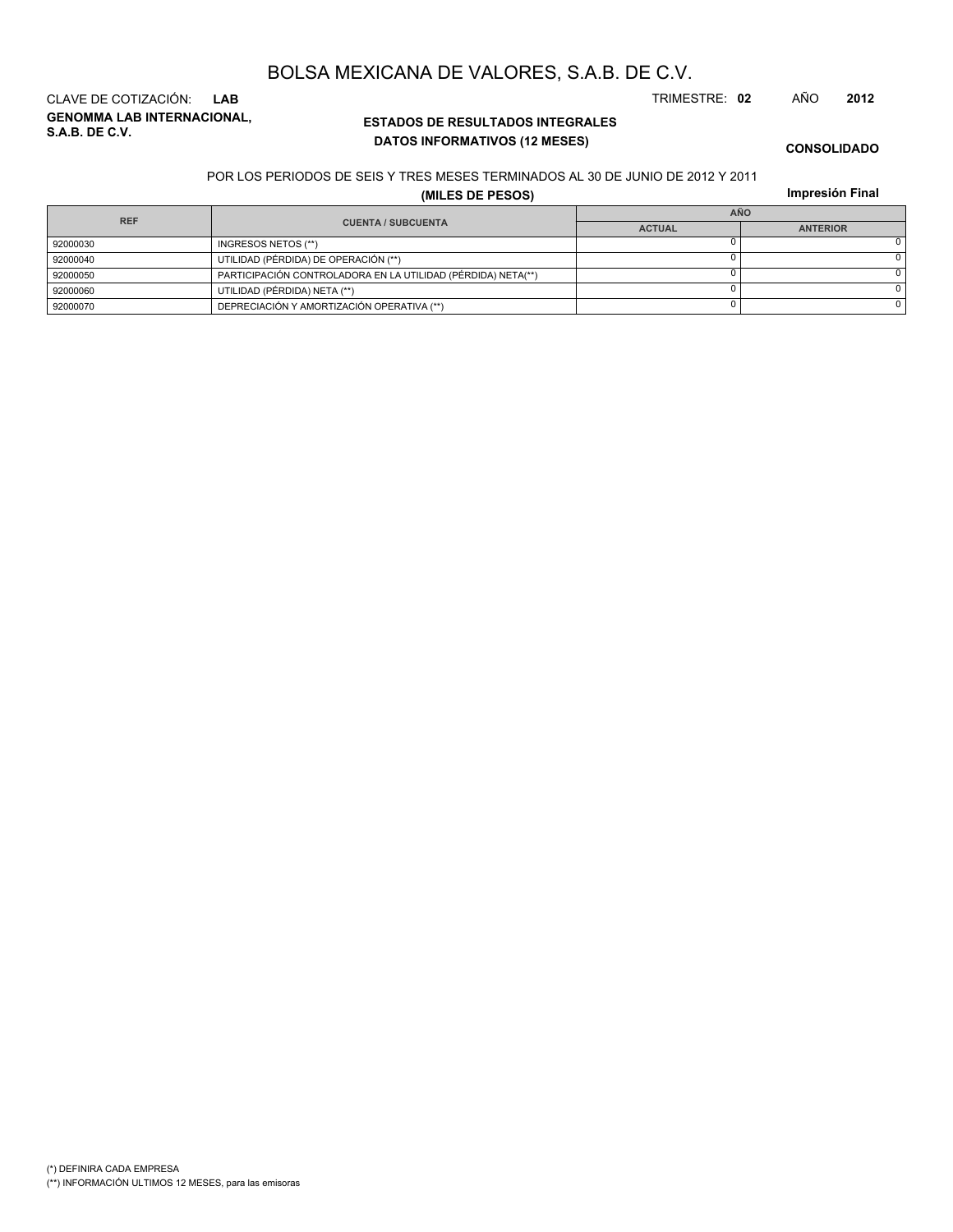TRIMESTRE: **02** AÑO: **2012**

# **ESTADOS DE FLUJOS DE EFECTIVO (METODO**

#### AL 30 DE JUNIO DE 2012 Y 2011

#### **(MILES DE PESOS)**

**Impresión Final**

#### **IMPRESIÓN FINAL AND SUBCUENTA**<br> **IMPORTE TRIMESTRE AÑO ACTUAL IMPORTE IMPORTE REF TRIMESTRE AÑO ANTERIOR IMPORTE ACTIVIDADES DE OPERACIÓN 50010000 UTILIDAD (PÉRDIDA) NETA ANTES DE IMPUESTOS A LA UTILIDAD 626,090 587,152** 50020000 +(-) PARTIDAS SIN IMPACTO EN EL EFECTIVO 0 0 50020010 + ESTIMACIÓN DEL PERIODO 0 0 50020020 +PROVISIÓN DEL PERIODO 0 0 50020030 + (-) OTRAS PARTIDAS NO REALIZADAS 0 0 50030000 +(-) PARTIDAS RELACIONADAS CON ACTIVIDADES DE INVERSIÓN 47,084 47,084 47,084 41,073 50030010 + DEPRECIACIÓN Y AMORTIZACIÓN DEL PERIODO 40000 + 41,177 50030020 (-) + UTILIDAD O PERDIDA EN VENTA DE PROPIEDADES PLANTA Y EQUIPO -165 144 50030030 +(-) PÉRDIDA (REVERSIÓN) POR DETERIORO 0 0 50030040 (-)+PARTICIPACIÓN EN ASOCIADAS Y NEGOCIOS CONJUNTOS (2002 -356 50030050 (-)DIVIDENDOS COBRADOS 0 0 50030060 (-)INTERESES A FAVOR 0 0 50030070 (-)FLUCTUACIÓN CAMBIARIA -1,449 108 50030080 (-) +OTRAS PARTIDAS 0 0 50040000 + +(-) PARTIDAS RELACIONADAS CON ACTIVIDADES DE FINANCIAMIENTO 47,240 47,240 + 47,240 14,407 50040010 (+)INTERESES DEVENGADOS 47,240 (+1) 41,407 50040020 (+)FLUCTUACIÓN CAMBIARIA 0 0 50040030 (+)OPERACIONES FINANCIERAS DE DERIVADOS 0 0 50040040 + (-) OTRAS PARTIDAS 0 0 **50050000 FLUJO DERIVADO DEL RESULTADO ANTES DE IMPUESTOS A LA UTILIDAD 720,414 642,632** 50060000 FLUJOS GENERADOS O UTILIZADOS EN LA OPERACIÓN -1,003,705 -1,003,705 -1,003,705 -1,388,032 50060010 + (-) DECREMENTO (INCREMENTO) EN CLIENTES -243,536 207,284 50060020 + (-) DECREMENTO (INCREMENTO) EN INVENTARIOS -170,804 -170,804 -240,189  $+(-)$  DECREMENTO (INCREMENTO) EN OTRAS CUENTAS POR COBRAR Y OTROS ACTIVOS 439,536 439,536 32,702 **CIRCULANTES** 50060040 + (-) INCREMENTO (DECREMENTO) EN PROVEEDORES -47,716 -144,983 50060050 + (-) INCREMENTO (DECREMENTO) EN OTROS PASIVOS + 1,040,762 + 1,040,762 50060060 + (-)IMPUESTOS A LA UTILIDAD PAGADOS O DEVUELTOS + + (-)IMPUESTOS A LA UTILIDAD PAGADOS O DEVUELTOS +  $202.084$ **50070000 FLUJOS NETOS DE EFECTIVO DE ACTIVIDADES DE OPERACIÓN -283,291 -745,400 ACTIVIDADES DE INVERSIÓN** 50080000 FLUJOS NETOS DE EFECTIVO DE ACTIVIDADES DE INVERSIÓN CONTRA ENTRE EN EL CONTRADO EN 1,051,609 -622,714 50080010 (-)INVERSIONES CON CARÁCTER PERMANENTE 0 0 50080020 +DISPOSICIONES DE INVERSIONES CON CARÁCTER PERMANENTE 0 0 50080030 (-)INVERSION EN PROPIEDADES, PLANTA Y EQUIPO -4,553 -4,553 -4,553 -4,553 -29,008 -29,008 -29,008 -4,553 -4,553 -4,553 -4,553 -4,553 -4,553 -4,553 -4,553 -4,553 -4,553 -4,553 -4,553 -4,553 -4,553 -4,553 -4,553 -4,5 50080040 +VENTA DE PROPIEDADES, PLANTA Y EQUIPO 165 0 50080050 (-) INVERSIONES TEMPORALES 0 0 50080060 +DISPOSICION DE INVERSIONES TEMPORALES 0 0 50080070 (-)INVERSION EN ACTIVOS INTANGIBLES -509,706 -509,706 50080080 +DISPOSICION DE ACTIVOS INTANGIBLES 0 0 50080090 (-)ADQUISICIONES DE NEGOCIOS 0 0 50080100 +DISPOSICIONES DE NEGOCIOS 0 0 50080110 +DIVIDENDOS COBRADOS 0 0 50080120 +INTERESES COBRADOS 0 0 50080130 +(-) DECREMENTO (INCREMENTO) ANTICIPOS Y PRESTAMOS A TERCEROS 0 0 50080140 + (-) OTRAS PARTIDAS 0 0 **ACTIVIDADES DE FINANCIAMIENTO** 50090000 FLUJOS NETOS DE EFECTIVO DE ACTIVIDADES DE FINANCIAMIENTO 1,211,072 826,041 50090010 + FINANCIAMIENTOS BANCARIOS 1,630,000 850,000 50090020 + FINANCIAMIENTOS BURSÁTILES 0 0 50090030 + OTROS FINANCIAMIENTOS 0 0 50090040 (-) AMORTIZACIÓN DE FINANCIAMIENTOS BANCARIOS -180,000 0 50090050 (-) AMORTIZACIÓN DE FINANCIAMIENTOS BURSÁTILES 0 0 50090060 (-) AMORTIZACIÓN DE OTROS FINANCIAMIENTOS 0 0 50090070 + (-) INCREMENTO (DECREMENTO) EN EL CAPITAL SOCIAL 0 0 50090080 (-) DIVIDENDOS PAGADOS 0 0 50090090 + PRIMA EN EMISIÓN DE ACCIONES de la componentación de la componentación de la componentación de la c 50090100 + APORTACIONES PARA FUTUROS AUMENTOS DE CAPITAL 0 0 50090110 (-)INTERESES PAGADOS -37,504 0 50090120 (-)RECOMPRA DE ACCIONES -215,457 -13,663

50090130 + (-) OTRAS PARTIDAS 14,033 -10,296

**CONSOLIDADO**

CLAVE DE COTIZACIÓN: **LAB**

**INDIRECTO) GENOMMA LAB INTERNACIONAL, S.A.B.**

**DE C.V.**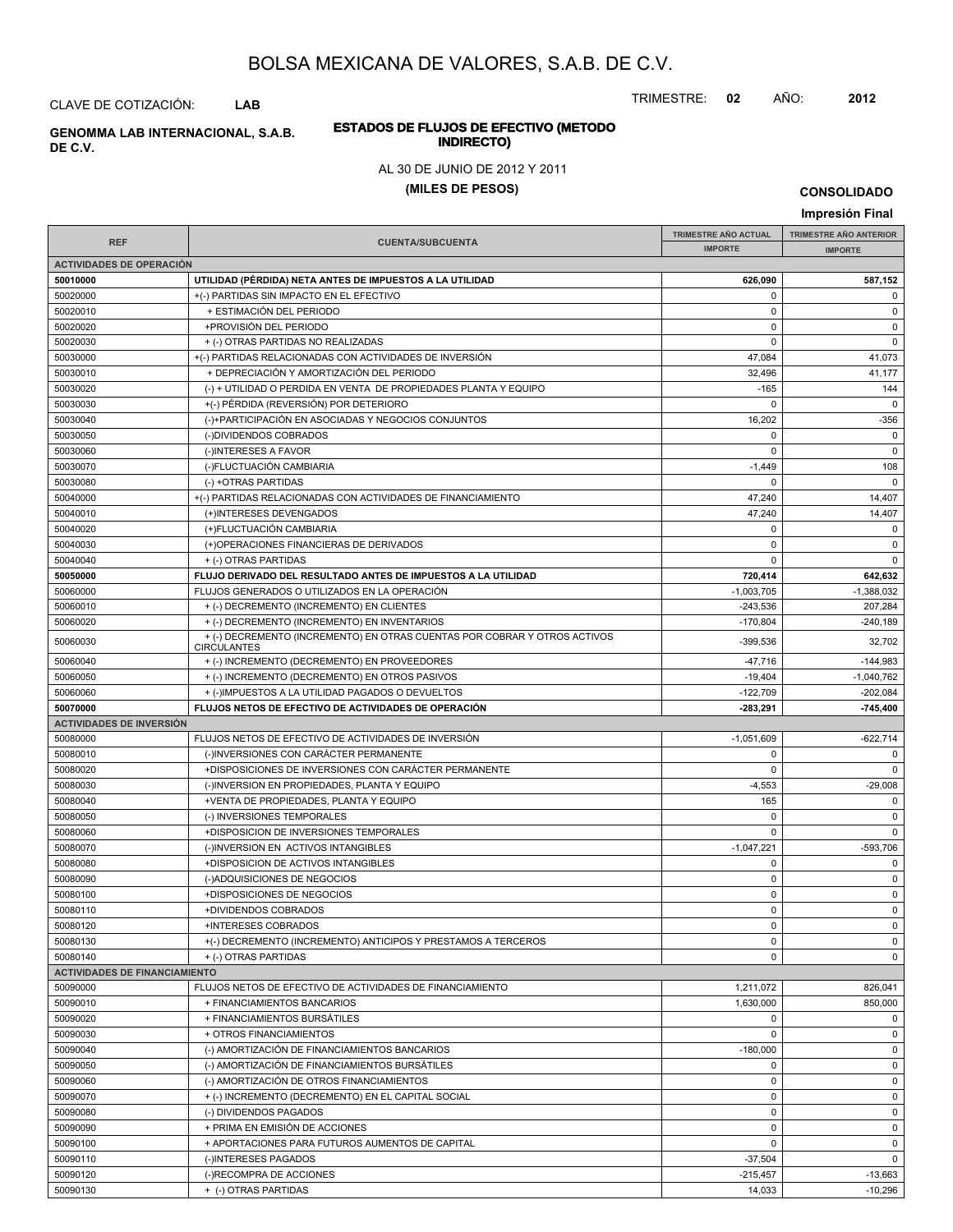CLAVE DE COTIZACIÓN: **LAB**

# **INDIRECTO) GENOMMA LAB INTERNACIONAL, S.A.B. DE C.V.**

# **ESTADOS DE FLUJOS DE EFECTIVO (METODO**

### AL 30 DE JUNIO DE 2012 Y 2011

### **(MILES DE PESOS)**

**CONSOLIDADO**

TRIMESTRE: **02** AÑO: **2012**

**Impresión Final**

|            |                                                                 | <b>TRIMESTRE AÑO ACTUAL</b> | <b>TRIMESTRE AÑO ANTERIOR</b> |
|------------|-----------------------------------------------------------------|-----------------------------|-------------------------------|
| <b>REF</b> | <b>CUENTA/SUBCUENTA</b>                                         | <b>IMPORTE</b>              | <b>IMPORTE</b>                |
| 50100000   | INCREMENTO (DISMINUCION) DE EFECTIVO Y EQUIVALENTES DE EFECTIVO | -123.828                    | -542,073                      |
| 50110000   | CAMBIOS EN EL VALOR DEL EFECTIVO Y EQUIVALENTES DE EFECTIVO     | $-16.195$                   | $-26,873$                     |
| 50120000   | EFECTIVO Y EQUIVALENTES DE EFECTIVO AL PRINCIPIO DEL PERIODO    | 1.538.520                   | 1,454,437                     |
| 50130000   | EFECTIVO Y EQUIVALENTES DE EFECTIVO AL FINAL DEL PERIODO        | 1,398,497                   | 885.491                       |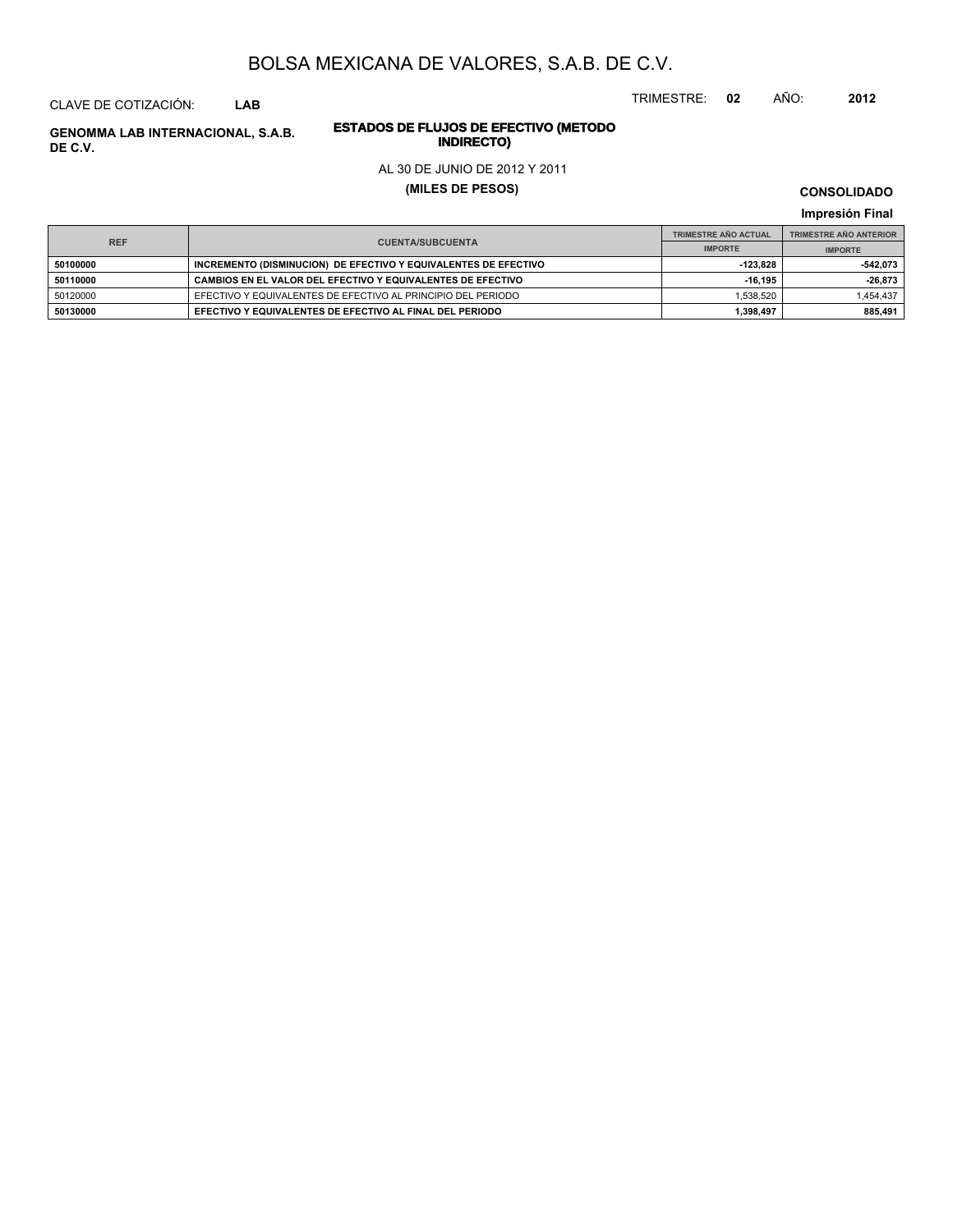CLAVE DE COTIZACIÓN:**LAB**

**GENOMMA LAB INTERNACIONAL, S.A.B. DE C.V.**

### **ESTADOS DE VARIACIONES EN EL CAPITALCONTABLE(MILES DE PESOS)**

 TRIMESTRE:TRIMESTRE: 02 AÑO: **<sup>2012</sup>**

**CONSOLIDADO**

**Impresión Final**

|                                                                     |                       |                                       |                                                         | <b>APORTACIONES</b>                                         |                                           |                 | UTILIDADES O PÉRDIDAS<br><b>ACUMULADAS</b>                               | <b>OTROS</b><br><b>RESULTADOS</b>                                        |                                             |                                                          |                                            |
|---------------------------------------------------------------------|-----------------------|---------------------------------------|---------------------------------------------------------|-------------------------------------------------------------|-------------------------------------------|-----------------|--------------------------------------------------------------------------|--------------------------------------------------------------------------|---------------------------------------------|----------------------------------------------------------|--------------------------------------------|
| <b>CONCEPTOS</b>                                                    | <b>CAPITAL SOCIAL</b> | <b>ACCIONES</b><br><b>RECOMPRADAS</b> | <b>PRIMA EN</b><br><b>EMISIÓN DE</b><br><b>ACCIONES</b> | <b>PARA FUTUROS</b><br><b>AUMENTOS DE</b><br><b>CAPITAL</b> | <b>OTRO CAPITAL</b><br><b>CONTRIBUIDO</b> | <b>RESERVAS</b> | <b>UTILIDADES</b><br><b>RETENIDAS</b><br>(PÉRDIDAS<br><b>ACUMULADAS)</b> | <b>INTEGRALES</b><br><b>ACUMULADOS</b><br>(NETOS DE<br><b>IMPUESTOS)</b> | <b>PARTICIPACIÓN</b><br><b>CONTROLADORA</b> | <b>PARTICIPACIÓN</b><br><b>NO</b><br><b>CONTROLADORA</b> | <b>TOTAL DE CAPITAL</b><br><b>CONTABLE</b> |
| SALDO INICIAL AL 1 DE ENERO DEL 2011                                | 1,921,660             | $-73,898$                             | 19,612                                                  |                                                             | $\mathbf 0$                               | 0               | 2,240,660                                                                | $-8,467$                                                                 | 4,099,567                                   | 27,090                                                   | 4,126,657                                  |
| AJUSTES RETROSPECTIVOS                                              |                       |                                       |                                                         |                                                             |                                           |                 |                                                                          |                                                                          | $\mathbf 0$                                 | 0                                                        |                                            |
| APLICACIÓN DE OTROS RESULTADOS<br>INTEGRALES A UTILIDADES RETENIDAS |                       |                                       |                                                         |                                                             |                                           |                 |                                                                          |                                                                          | $\Omega$                                    |                                                          |                                            |
| CONSTITUCIÓN DE RESERVAS                                            |                       |                                       |                                                         |                                                             |                                           |                 |                                                                          |                                                                          | $\Omega$                                    |                                                          |                                            |
| <b>DIVIDENDOS DECRETADOS</b>                                        |                       |                                       |                                                         |                                                             |                                           |                 |                                                                          |                                                                          | $\Omega$                                    | $-10,296$                                                | $-10,296$                                  |
| (DISMINUCIÓN) AUMENTOS DE CAPITAL                                   |                       |                                       |                                                         |                                                             |                                           |                 |                                                                          |                                                                          | $\Omega$                                    | $\Omega$                                                 | $\Omega$                                   |
| RECOMPRA DE ACCIONES                                                |                       | $-5,065$                              |                                                         |                                                             |                                           |                 |                                                                          |                                                                          | $-5,065$                                    | $\Omega$                                                 | $-5,065$                                   |
| (DISMINUCIÓN) AUMENTO EN PRIMA EN<br><b>EMISIÓN DE ACCIONES</b>     |                       |                                       |                                                         |                                                             |                                           |                 |                                                                          |                                                                          | $\Omega$                                    | $\Omega$                                                 |                                            |
| (DISMINUCIÓN) AUMENTO DE LA<br>PARTICIPACIÓN NO CONTROLADORA        |                       |                                       |                                                         |                                                             |                                           |                 |                                                                          |                                                                          |                                             |                                                          |                                            |
| OTROS MOVIMIENTOS                                                   |                       |                                       |                                                         |                                                             |                                           |                 |                                                                          |                                                                          | $\Omega$                                    | $\Omega$                                                 |                                            |
| RESULTADO INTEGRAL                                                  |                       |                                       |                                                         |                                                             |                                           |                 | 392,377                                                                  | $-26,823$                                                                | 365,554                                     | 11,501                                                   | 377,055                                    |
| SALDO FINAL AL 30 DE JUNIO DEL 2011                                 | 1,921,660             | $-78,963$                             | 19,612                                                  |                                                             | $\Omega$                                  | $\mathbf{0}$    | 2,633,037                                                                | $-35,290$                                                                | 4,460,056                                   | 28,295                                                   | 4,488,351                                  |
| SALDO INICIAL AL 1 DE ENERO DEL 2012                                | 1,921,660             | $-96,477$                             | 19,612                                                  |                                                             |                                           | 0               | 3,631,837                                                                | 65,630                                                                   | 5,542,262                                   | 41,894                                                   | 5,584,156                                  |
| AJUSTES RETROSPECTIVOS                                              |                       |                                       |                                                         |                                                             |                                           |                 |                                                                          |                                                                          | $\Omega$                                    | $\Omega$                                                 | $\Omega$                                   |
| APLICACIÓN DE OTROS RESULTADOS<br>INTEGRALES A UTILIDADES RETENIDAS |                       |                                       |                                                         |                                                             |                                           |                 |                                                                          |                                                                          | $\Omega$                                    | $\Omega$                                                 |                                            |
| CONSTITUCIÓN DE RESERVAS                                            |                       |                                       |                                                         |                                                             |                                           |                 |                                                                          |                                                                          | $\Omega$                                    | $\mathbf 0$                                              |                                            |
| <b>DIVIDENDOS DECRETADOS</b>                                        |                       |                                       |                                                         |                                                             |                                           |                 |                                                                          |                                                                          | $\Omega$                                    | $-22,162$                                                | $-22,162$                                  |
| (DISMINUCIÓN) AUMENTOS DE CAPITAL                                   |                       |                                       |                                                         |                                                             |                                           |                 |                                                                          |                                                                          | $\Omega$                                    | $\Omega$                                                 | $\Omega$                                   |
| RECOMPRA DE ACCIONES                                                |                       | $-167,605$                            |                                                         |                                                             |                                           |                 |                                                                          |                                                                          | $-167,605$                                  | 0                                                        | $-167,605$                                 |
| (DISMINUCIÓN) AUMENTO EN PRIMA EN<br><b>EMISIÓN DE ACCIONES</b>     |                       |                                       | 2,135                                                   |                                                             |                                           |                 |                                                                          | $\Omega$                                                                 | 2,135                                       | $\Omega$                                                 | 2,135                                      |
| (DISMINUCIÓN) AUMENTO DE LA<br>PARTICIPACIÓN NO CONTROLADORA        |                       |                                       |                                                         |                                                             |                                           |                 |                                                                          |                                                                          | $\Omega$                                    | $\Omega$                                                 |                                            |
| OTROS MOVIMIENTOS                                                   |                       |                                       |                                                         |                                                             |                                           |                 |                                                                          |                                                                          | 0                                           | O                                                        |                                            |
| RESULTADO INTEGRAL                                                  |                       |                                       |                                                         |                                                             |                                           |                 | 403,304                                                                  | $-17,549$                                                                | 385,755                                     | 10,580                                                   | 396,335                                    |
| SALDO FINAL AL 30 DE JUNIO DEL 2012                                 | 1,921,660             | $-264,082$                            | 21,747                                                  |                                                             |                                           |                 | 4,035,141                                                                | 48,081                                                                   | 5,762,547                                   | 30,312                                                   | 5,792,859                                  |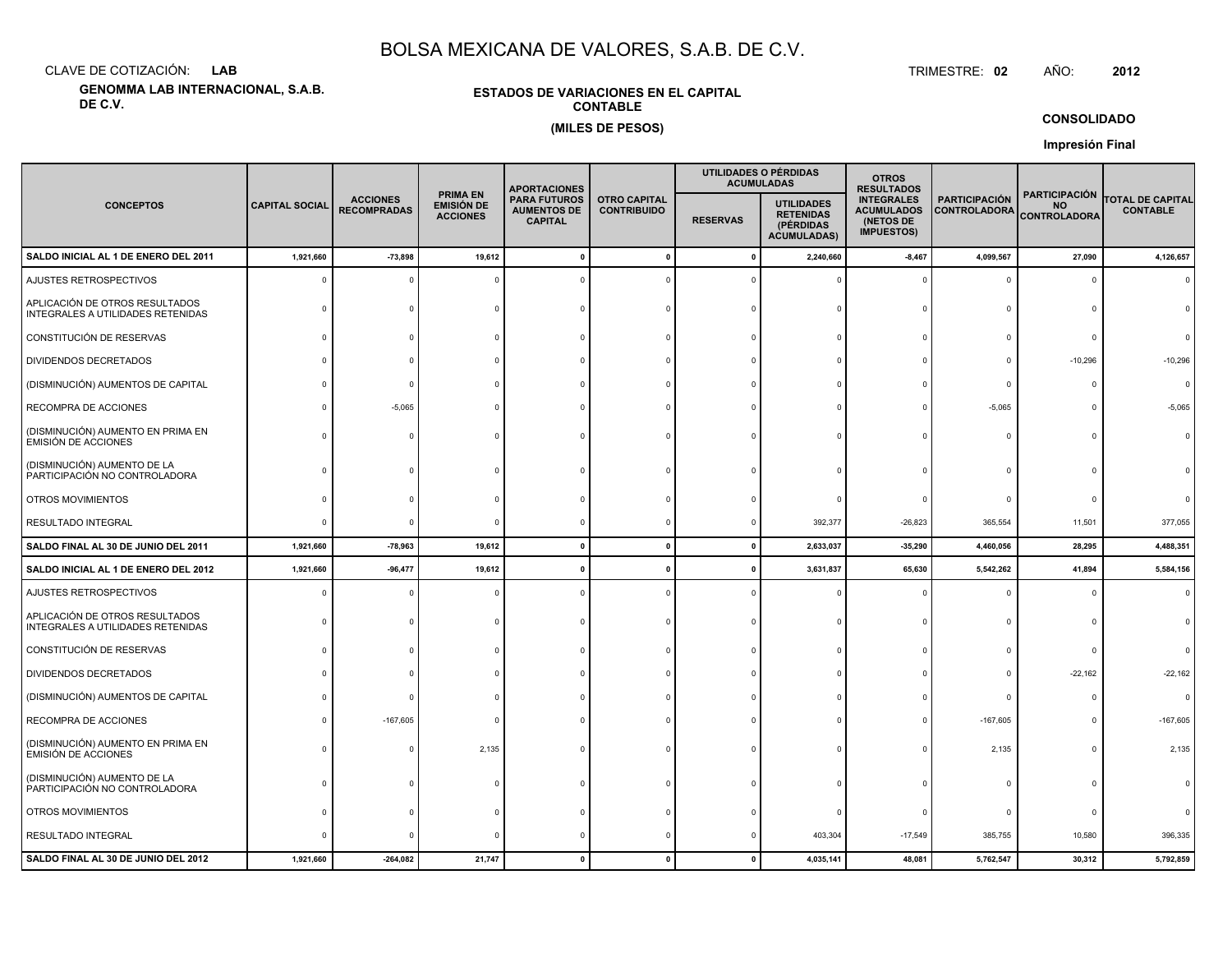CLAVE DE COTIZACIÓN: **LAB**

**GENOMMA LAB INTERNACIONAL,**

#### **COMENTARIOS Y ANALISIS DE LA ADMINISTRACIÓN SOBRE LOS RESULTADOS DE PAGINA 1/7 OPERACIÓN Y SITUACIÓN FINANCIERA DE LA COMPAÑÍA**

TRIMESTRE: **02** AÑO: **2012**

 $1/7$ **CONSOLIDADO Impresión Final**

GENOMMA LAB REPORTA UN CRECIMIENTO DE 20.9% EN VENTAS NETAS Y UN MARGEN DE EBITDA AJUSTADO1 DE 24.3% EN EL SEGUNDO TRIMESTRE DE 2012

GENOMMA LAB INTERNACIONAL REPORTA RESULTADOS DEL SEGUNDO TRIMESTRE DE 2012

MÉXICO D.F., A 26 DE JULIO DE 2012

GENOMMA LAB INTERNACIONAL, S.A.B. DE C.V. (BMV: LAB.B) ("GENOMMA LAB" O "LA COMPAÑÍA"), DA A CONOCER LOS RESULTADOS CORRESPONDIENTES AL SEGUNDO TRIMESTRE TERMINADO EL 30 DE JUNIO DE 2012. TODAS LAS CIFRAS INCLUIDAS EN ESTE REPORTE SE ENCUENTRAN EN PESOS NOMINALES MEXICANOS Y SE ENCUENTRAN PRESENTADAS DE ACUERDO A LAS NORMAS INTERNACIONALES DE INFORMACIÓN FINANCIERA (NIIF O IFRS POR SUS SIGLAS EN INGLÉS), YA QUE PARA CUMPLIR CON LAS DISPOSICIONES ESTABLECIDAS POR LA COMISIÓN NACIONAL BANCARIA Y DE VALORES (CNBV), LA COMPAÑÍA ADOPTÓ A PARTIR DEL 1 DE ENERO DE 2012, DE FORMA RETROSPECTIVA, EL MARCO CONTABLE ESTABLECIDO EN LAS IFRS PARA LA PREPARACIÓN DE SUS ESTADOS FINANCIEROS. LA INFORMACIÓN PROPORCIONADA EN ESTE REPORTE ES LA SEGUNDOA INFORMACIÓN FINANCIERA PUBLICADA POR GENOMMA LAB BAJO LAS NORMAS INTERNACIONALES DE INFORMACIÓN FINANCIERA (IFRS). ASIMISMO, DEBIDO A LA ADOPCIÓN DE LAS IFRS, SE AJUSTARON CIFRAS DEL 2011 CON EL FIN DE TENER UNA BASE COMPARABLE, POR LO QUE HAY VARIACIONES RESPECTO A LAS CIFRAS REPORTADAS ORIGINALMENTE.

RESULTADOS Y HECHOS RELEVANTES DEL 2T 2012 (VS. 2T 2011)

LAS VENTAS NETAS EN EL SEGUNDO TRIMESTRE ALCANZARON PS. 2,073.5 MILLONES, UN INCREMENTO DE 20.9% CONTRA EL MISMO PERIODO DE 2011. EL EBITDA AJUSTADO ALCANZÓ PS. 504.8 MILLONES EN EL TRIMESTRE, UN INCREMENTO DE 22.7%, LO QUE REPRESENTA UN MARGEN DE 24.3%. LA UTILIDAD NETA CONSOLIDADA CRECIÓ 0.9%, PARA ALCANZAR PS. 273.7 MILLONES EN EL SEGUNDO TRIMESTRE COMPARA CON EL MISMO TRIMESTRE DE 2011. LA UTILIDAD POR ACCIÓN FUE DE PS. 1.34, UN INCREMENTO DE 22.1% COMPARADO CON EL MISMO PERIODO DE 2011. DURANTE EL SEGUNDO TRIMESTRE GENOMMA LAB LANZÓ EXITOSAMENTE 34 PRODUCTOS BAJO 12 MARCAS EXISTENTES Y 3 PRODUCTOS BAJO UNA MARCA NUEVA. LA COMPAÑÍA ADQUIRIÓ UN PAQUETE DE SEIS MARCAS EN EL SEGUNDO TRIMESTRE DE 2012: FERMODYL, ZAN ZUSI, ALTIVA, AMARA, LARIZÁ Y BIOSKIN.

 EL EBITDA AJUSTADO SE HA CALCULADO AGREGANDO LOS GASTOS NO RECURRENTES. EL EBITDA SE CALCULA AGREGANDO LA DEPRECIACIÓN Y AMORTIZACIÓN A LA UTILIDAD OPERATIVA. 2 UTILIDAD POR ACCIÓN DE LOS ÚLTIMOS 12 MESES. LA UTILIDAD POR ACCIÓN FUE CALCULADA USANDO UN PROMEDIO PONDERADO DEL NÚMERO DE ACCIONES EN CIRCULACIÓN DURANTE EL PERIODO.

DADO EL ÉXITO OBTENIDO POR LA MARCA SISTEMA GB, GENOMMA LAB TIENE LA INTENSIÓN DE LLEVAR ESTA MARCA A OTROS PAÍSES EN UN FUTURO CERCANO.

COMENTARIOS DEL PRESIDENTE Y DIRECTOR GENERAL

EL SR. RODRIGO HERRERA, PRESIDENTE DEL CONSEJO DE ADMINISTRACIÓN Y DIRECTOR GENERAL DE LA COMPAÑÍA MENCIONÓ: "LOS RESULTADOS PARA ESTE TRIMESTRE ESTÁN EN LÍNEA CON NUESTRAS EXPECTATIVAS Y EL CONSUMO EN NUESTROS PRINCIPALES MERCADOS ESTÁ MOSTRANDO SIGNOS DE MEJORA. DURANTE EL SEGUNDO TRIMESTRE SE TOMARON VARIAS DECISIONES ESTRATÉGICAS PARA MEJORAR LAS OPERACIONES FUTURAS DE LA COMPAÑÍA.

EL CRECIMIENTO OBTENIDO DE 20.9% FUE IMPULSADO PRINCIPALMENTE POR NUESTRAS OPERACIONES INTERNACIONALES, CON ESTADOS UNIDOS, ARGENTINA Y BRASIL MOSTRANDO LOS CRECIMIENTOS MÁS FUERTES, SEGUIDOS DEL RESTO DE LATINOAMÉRICA. CONTINUAMOS ANALIZANDO INTERESANTES OPORTUNIDADES DE ADQUISICIONES DE MARCAS TANTO EN MÉXICO COMO EN OTROS PAÍSES, LAS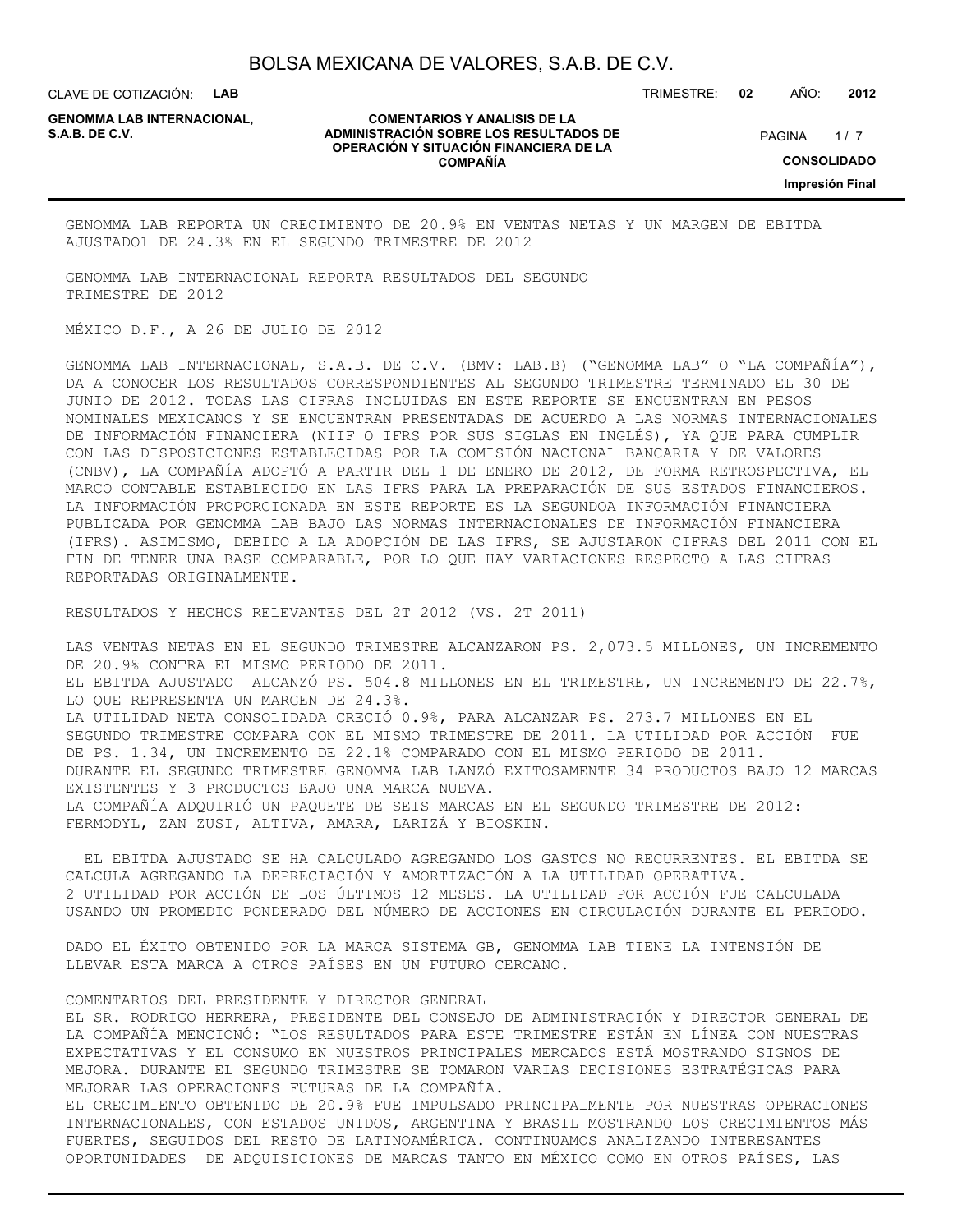CLAVE DE COTIZACIÓN: **LAB**

**GENOMMA LAB INTERNACIONAL,**

#### **COMENTARIOS Y ANALISIS DE LA ADMINISTRACIÓN SOBRE LOS RESULTADOS DE PAGINA 2/7 PAGINA 2/7 OPERACIÓN Y SITUACIÓN FINANCIERA DE LA COMPAÑÍA**

 $2/7$ 

**CONSOLIDADO**

**Impresión Final**

CUALES FORTALECERÍAN NUESTRO MODELO DE NEGOCIO Y APOYARÍAN EL CRECIMIENTO DE LA COMPAÑÍA EN EL FUTURO.

CONTINUAMOS OBSERVANDO UNA MAYOR CONFIANZA DEL CONSUMIDOR EN MÉXICO, EN DONDE CONTINUAMOS SIENDO LA COMPAÑÍA NÚMERO 1 EN EL MERCADO OTC, UNO DE LOS CINCO PRINCIPALES COMPETIDORES EN EL MERCADO DE CUIDADO PERSONAL, ASÍ COMO UNO DE LOS DIEZ PRINCIPALES COMPETIDORES EN EL MERCADO DE GENÉRICOS. ESPERAMOS QUE NUESTRAS OPERACIONES EN MÉXICO CONTINÚEN DANDO FUERTES RESULTADOS EN LOS SIGUIENTES TRIMESTRES. PLANEAMOS ENRIQUECER NUESTRO PORTAFOLIO RELANZANDO LAS MARCAS ADQUIRIDAS RECIENTEMENTE, AL MISMO TIEMPO QUE CONTINUAMOS CON NUESTRA ESTRATEGIA DE EXTENSIONES DE LÍNEA PARA FORTALECER NUESTRA LÍNEA BASE.

ASIMISMO, ES IMPORTANTE MENCIONAR QUE DURANTE ESTE SEGUNDO TRIMESTRE ADQUIRIMOS UN PAQUETE DE SEIS MARCAS: FERMODYL, ZAN ZUSI, ALTIVA, AMARA, LARIZÁ Y BIOSKIN. CON ESTA ADQUISICIÓN ENTRAMOS AL MERCADO DE MAQUILLAJE Y COSMÉTICOS DE COLOR, UNA DE LAS CATEGORÍAS DE CUIDADO PERSONAL MÁS GRANDES, EN DONDE VEMOS UN GRAN POTENCIAL DE CRECIMIENTO. ADICIONALMENTE, CON ESTA ADQUISICIÓN INCREMENTAMOS NUESTRA PRESENCIA EN EL MERCADO DE CUIDADO DEL CABELLO, FORTALECIENDO NUESTRO PORTAFOLIO DE MARCAS EN LA CATEGORÍA. ESTA TRANSACCIÓN REITERA LA ESTRATEGIA DE LA COMPAÑÍA DE ADQUIRIR MARCAS CON ALTO NIVEL DE RECORDACIÓN ENTRE LOS CONSUMIDORES PARA AUMENTAR SUS VENTAS A TRAVÉS DEL MODELO DE NEGOCIO DE GENOMMA, MANTENIENDO UNA SÓLIDA ESTRUCTURA FINANCIERA. ESTAMOS OPTIMISTAS ACERCA DE LOS TRIMESTRES QUE VIENEN, ESPERANDO QUE LA SEGUNDA MITAD DEL AÑO REPRESENTE LA PARTE MÁS FUERTE DEL CRECIMIENTO DE ESTE AÑO."

RESULTADOS CONSOLIDADOS DEL SEGUNDO TRIMESTRE 2012 LA SIGUIENTE TABLA PRESENTA EL ESTADO DE RESULTADOS CONSOLIDADOS, EN MILLONES DE PESOS (EXCEPTO LAS ACCIONES Y LAS UTILIDADES POR ACCIÓN); MOSTRANDO EL MARGEN DE CADA CONCEPTO, COMO PORCENTAJE DE VENTAS NETAS, ASÍ COMO LA VARIACIÓN PORCENTUAL PARA LOS PERIODOS DE TRES Y SEIS MESES TERMINADOS EL 30 DE JUNIO DE 2012, EN COMPARACIÓN CON EL MISMO PERIODO DE 2011: PARA LOS PERIODOS DE TRES Y SEIS MESES TERMINADOS EL 30 DE JUNIO 2012 Y 2011 (EN MILLONES DE PESOS NOMINALES)

 EL EBITDA AJUSTADO SE HA CALCULADO AGREGANDO LOS GASTOS NO RECURRENTES. EL EBITDA SE CALCULA AGREGANDO LA DEPRECIACIÓN Y AMORTIZACIÓN A LA UTILIDAD OPERATIVA. 2 LA UTILIDAD POR ACCIÓN SE CALCULÓ DIVIDIENDO LA UTILIDAD NETA CONSOLIDADA DE LOS ÚLTIMOS 12 MESES ENTRE EL PROMEDIO PONDERADO DEL NÚMERO DE ACCIONES QUE HABÍA EN LA SOCIEDAD DURANTE EL PERIODO. EL NÚMERO TOTAL DE ACCIONES EN CIRCULACIÓN AL 30 DE JUNIO DE 2012 ERA DE 1,045,045,363. LA UPA PARA EL SEGUNDO TRIMESTRE DE 2011 FUE CALCULADA CON LA UTILIDAD NETA CONSOLIDADA DE LOS ÚLTIMOS 12 MESES BAJO LAS NORMAS DE INFORMACIÓN FINANCIERA (NIF), NO REFLEJAN LAS RECLASIFICACIONES DE LAS NORMAS INTERNACIONALES DE INFORMACIÓN FINANCIERA (IFRS).

LAS VENTAS NETAS AUMENTARON 20.9%, ALCANZANDO PS. 2,073.5 MILLONES EN EL SEGUNDO TRIMESTRE DEL 2012, EN COMPARACIÓN CON PS. 1,715.5 MILLONES EN EL MISMO TRIMESTRE DEL 2011. LA COMPAÑÍA CLASIFICA LAS VENTAS NETAS DE LAS MARCAS DE LA SIGUIENTE MANERA: 1)LÍNEA BASE SON MARCAS LANZADAS AL MENOS DOS AÑOS ANTES DEL AÑO FISCAL EN MÉXICO (2010, 2009, 2008 Y ANTERIORES);

2)LANZAMIENTOS DEL AÑO ANTERIOR SON MARCAS LANZADAS DURANTE EL AÑO FISCAL ANTERIOR EN MÉXICO (2011);

3)MARCAS NUEVAS SON MARCAS LANZADAS DURANTE EL AÑO FISCAL EN CURSO EN MÉXICO(2012); Y 4)INTERNACIONALES SON LAS VENTAS NETAS DE LAS OPERACIONES INTERNACIONALES.

 EL INCREMENTO DE 20.9% EN VENTAS NETAS ES EL RESULTADO DE: I)UNA DISMINUCIÓN DE 2.7% (PS. 31.5 MILLONES) DE LA LÍNEA BASE EN MÉXICO, ALCANZANDO

TRIMESTRE: **02** AÑO: **2012**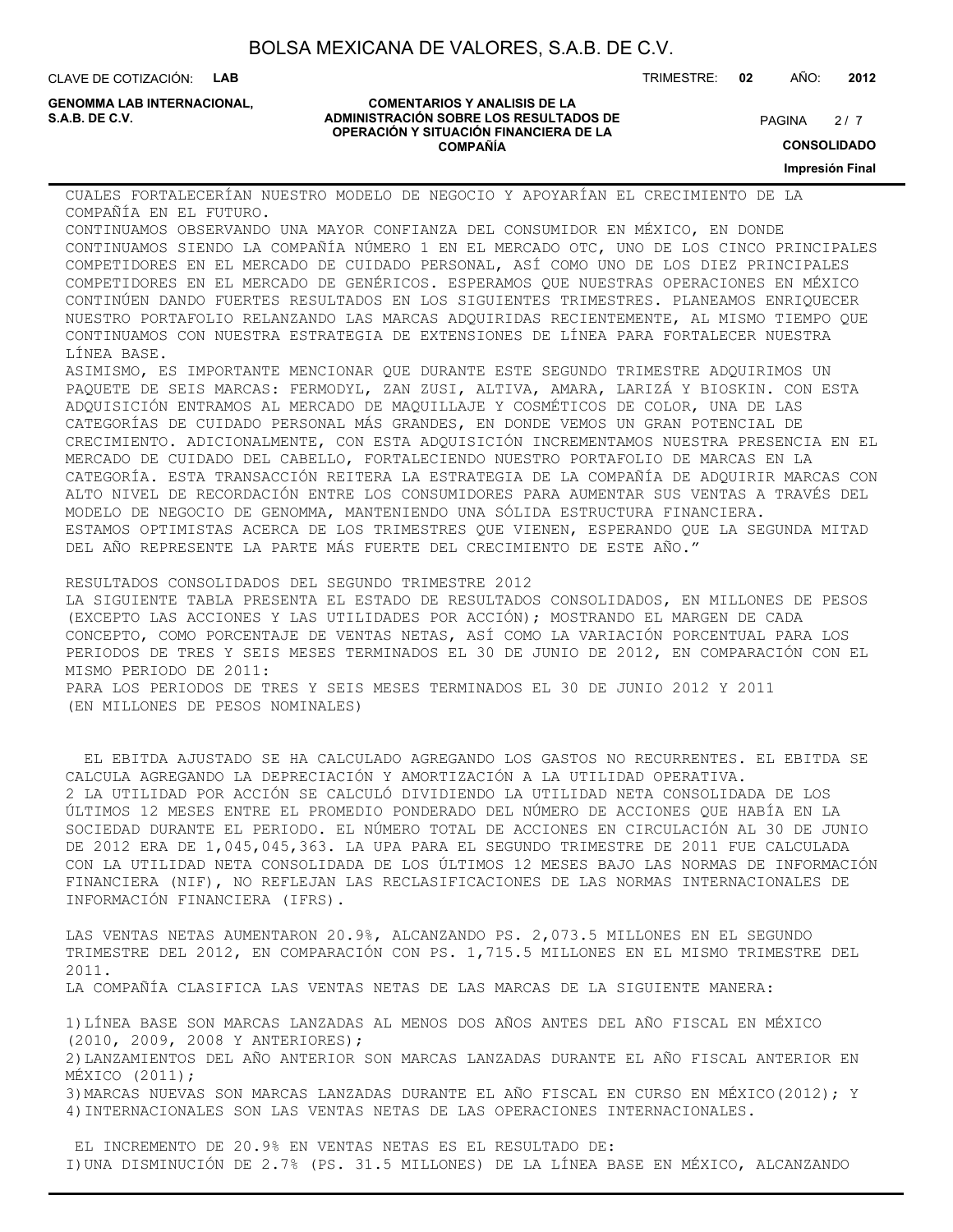CLAVE DE COTIZACIÓN: **LAB**

**GENOMMA LAB INTERNACIONAL,**

#### **COMENTARIOS Y ANALISIS DE LA ADMINISTRACIÓN SOBRE LOS RESULTADOS DE S.A.B. DE C.V.** PAGINA / 7 **OPERACIÓN Y SITUACIÓN FINANCIERA DE LA COMPAÑÍA**

 $3/7$ 

**CONSOLIDADO**

**Impresión Final**

PS. 1,127.2 MILLONES, INCLUYENDO LAS EXTENSIONES DE LÍNEA DE ESTAS MARCAS, (EXCLUYENDO PRIMER NIVEL, LA LÍNEA BASE AUMENTÓ 11.6% O PS. 116.3 MILLONES, COMPARADO CON EL MISMO PERIODO DE 2011); PARA LA PRIMERA MITAD DEL AÑO LA LÍNEA BASE EN MÉXICO INCREMENTÓ 1.9% (PS. 40.9 MILLONES), ALCANZANDO PS. 2,241.7 MILLONES (EXCLUYENDO PRIMER NIVEL, LA LÍNEA BASE AUMENTÓ 8.6% O PS.172.9 MILLONES, COMPARADO CON EL MISMO PERIODO DE 2011); II) UN INCREMENTO DE 91.8% (PS. 107.5 MILLONES) EN LANZAMIENTOS DEL AÑO ANTERIOR EN MÉXICO DEBIDO AL EFECTO ACUMULADO DE ESTAS MARCAS, INCLUYENDO LAS RECIENTES EXTENSIONES DE LÍNEA EN DICHAS MARCAS LANZADAS DURANTE EL 2011, ALCANZANDO PS. 224.6 MILLONES; PARA LA PRIMERA MITAD DEL AÑO LOS LANZAMIENTOS DEL AÑO ANTERIOR INCREMENTARON 188.9% (PS. 296.9 MILLONES), ALCANZANDO PS. 454.1 MILLONES; III)PS. 65.4 MILLONES DURANTE EL SEGUNDO TRIMESTRE DE 2012 DE MARCAS NUEVAS EN MÉXICO Y PARA LA PRIMERA MITAD DEL AÑO LAS MARCAS NUEVAS REGISTRARON VENTAS POR PS. 71.7 MILLONES EN MÉXICO; IV)UN INCREMENTO DE 49.3% (PS. 216.8 MILLONES) DE LAS OPERACIONES INTERNACIONALES PARA ALCANZAR PS. 656.2 MILLONES; DURANTE LA PRIMERA MITAD DEL AÑO LAS OPERACIONES INTERNACIONALES INCREMENTARON 29.8% (PS. 248.1 MILLONES) PARA ALCANZAR PS. 1,081.4

MILLONES.

UTILIDAD BRUTA AUMENTÓ 11.9% PARA LLEGAR A PS. 1,357.6 MILLONES EN EL SEGUNDO TRIMESTRE DE 2012, EN COMPARACIÓN CON PS. 1,213.4 MILLONES EN EL SEGUNDO TRIMESTRE DE 2011. EL MARGEN BRUTO DISMINUYÓ 5.2 PUNTOS PORCENTUALES, COMO PORCENTAJE DE VENTAS NETAS AL ALCANZAR 65.5% EN EL SEGUNDO TRIMESTRE DE 2012, COMPARADO CON 70.7% DURANTE EL MISMO PERIODO DE 2011. ESTA DISMINUCIÓN EN EL MARGEN SE DEBE PRINCIPALMENTE A ESTRATEGIAS PROMOCIONALES IMPLEMENTADAS TANTO CON LOS CLIENTES COMO EN EL PUNTO DE VENTA PARA CONTRARRESTAR EL POSIBLE EFECTO EN VENTAS PROVENIENTE DE UNA MENOR CANTIDAD DISPONIBLE DE TIEMPO AIRE EN TV CAUSADO POR LAS ELECCIONES EN MÉXICO DURANTE EL TRIMESTRE, ADEMÁS DE UN CAMBIO EN LA MEZCLA DE PRODUCTOS, DERIVADO DE UN AUMENTO DE LAS VENTAS DE NUESTROS PRODUCTOS DE CUIDADO PERSONAL, COMO PORCENTAJE DE VENTAS NETAS, COMPARADO CON EL MISMO TRIMESTRE DE 2011 YA QUE ESTOS PRODUCTOS TIENEN UN MAYOR COSTO DE VENTAS COMO PORCENTAJE DE VENTAS NETAS.

LOS GASTOS GENERALES, DE VENTA Y ADMINISTRACIÓN, COMO PORCENTAJE DE VENTAS NETAS, DISMINUYERON 3.7 PUNTOS PORCENTUALES PARA ALCANZAR 44.3% EN EL SEGUNDO TRIMESTRE DE 2012, COMPARADO CON 48.0% EN EL SEGUNDO TRIMESTRE DE 2011. ESTA DISMINUCIÓN EN MARGEN SE DEBE PRINCIPALMENTE A UN MENOR GASTO EN PUBLICIDAD EN TV DEBIDO A LA REDUCCIÓN EN LA CANTIDAD DE TIEMPO AIRE DISPONIBLE EN TV, CAUSADO POR LAS ELECCIONES EN MÉXICO DURANTE EL TRIMESTRE, LO CUAL FUE PARCIALMENTE CONTRARRESTADO POR GASTOS NO RECURRENTES DERIVADOS DE LA PROPUESTA HECHA POR LA COMPAÑÍA PARA ADQUIRIR PRESTIGE BRANDS HOLDINGS, INC.

EL EBITDA AJUSTADO AUMENTÓ 22.7%, ALCANZANDO PS. 504.8 MILLONES DURANTE EL SEGUNDO TRIMESTRE DE 2012, COMPARADO CON PS. 411.3 MILLONES EN EL MISMO PERIODO DE 2011. EL MARGEN DE EBITDA AJUSTADO AUMENTÓ 0.3 PUNTOS PORCENTUALES, COMO PORCENTAJE DE VENTAS NETAS, PARA ALCANZAR 24.3% EN EL SEGUNDO TRIMESTRE DE 2012, COMPARADO CON 24.0% EN EL SEGUNDO TRIMESTRE DE 2011. EL AUMENTO EN EL MARGEN DE EBITDA AJUSTADO SE DEBIÓ PRINCIPALMENTE A UNA DISMINUCIÓN EN GASTOS GENERALES, DE VENTA Y ADMINISTRACIÓN (EXCLUYENDO DEPRECIACIÓN Y AMORTIZACIÓN), COMO PORCENTAJE DE VENTAS NETAS Y FUE COMPENSADO POR UN AUMENTO EN EL COSTO DE VENTAS, COMO PORCENTAJE DE VENTAS NETAS.

LA UTILIDAD OPERATIVA AUMENTÓ 12.7%, ALCANZANDO PS. 439.3 MILLONES EN EL SEGUNDO TRIMESTRE DE 2012, COMPARADO CON PS. 389.9 MILLONES EN EL SEGUNDO TRIMESTRE DE 2011. EL MARGEN OPERATIVO DISMINUYÓ 1.5 PUNTOS PORCENTUALES, COMO PORCENTAJE DE VENTAS NETAS, ALCANZANDO 21.2% DURANTE EL SEGUNDO TRIMESTRE DE 2012, COMPARADO CON 22.7% DURANTE EL MISMO PERIODO DE 2011. ESTA DISMINUCIÓN ES EL RESULTADO DE LAS RAZONES PREVIAMENTE MENCIONADAS.

TRIMESTRE: **02** AÑO: **2012**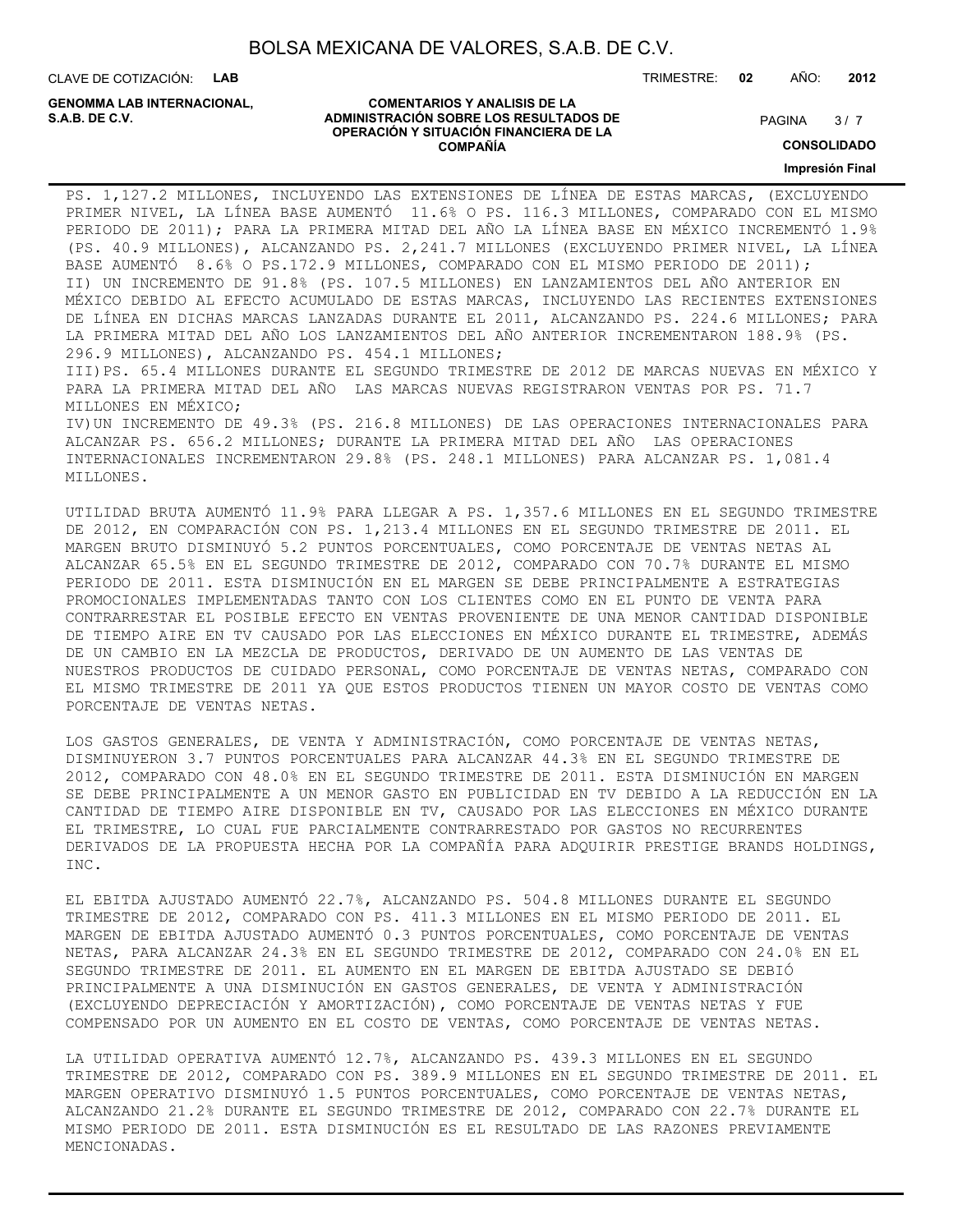**COMENTARIOS Y ANALISIS DE LA**

**OPERACIÓN Y SITUACIÓN FINANCIERA DE LA COMPAÑÍA**

CLAVE DE COTIZACIÓN: **LAB**

**ADMINISTRACIÓN SOBRE LOS RESULTADOS DE PAGINA 1997 E PAGINA 2018 GENOMMA LAB INTERNACIONAL,**

TRIMESTRE: **02** AÑO: **2012**

 $4/7$ 

**CONSOLIDADO**

**Impresión Final**

EL RESULTADO INTEGRAL DE FINANCIAMIENTO RESULTÓ EN UNA PÉRDIDA DE PS. 5.0 MILLONES EN EL SEGUNDO TRIMESTRE DE 2012, LO CUAL REPRESENTA UN DISMINUCIÓN DE PS. 2.1 MILLONES COMPARADO CON UNA PÉRDIDA DE PS. 2.9 MILLONES EN EL SEGUNDO TRIMESTRE DE 2011. ESTE AUMENTO EN LA PÉRDIDA SE ATRIBUYE PRINCIPALMENTE A: I) UNA GANANCIA CAMBIARIA DE PS. 39.6 MILLONES EN EL SEGUNDO TRIMESTRE DE 2012, COMPARADO CON UNA PÉRDIDA DE PS. 1.8 MILLONES PARA EL MISMO PERIODO DE 2011, RESULTADO DE UNA APRECIACIÓN SIGNIFICATIVA DEL DÓLAR ESTADOUNIDENSE COMPARADO CON LAS MONEDAS EN LAS QUE OPERA LA COMPAÑÍA, LA CUAL SE REFLEJÓ EN LA POSICIÓN DE EFECTIVO EN DÓLARES DE LA COMPAÑÍA; II) UN AUMENTO EN LOS GASTOS FINANCIEROS DE PS. 13.5 MILLONES A PS. 29.1 MILLONES DURANTE EL SEGUNDO TRIMESTRE DE 2012, COMPARADO CON PS 15.7 MILLONES DE GASTOS FINANCIEROS DURANTE EL MISMO PERIODO DE 2011; III) UN MENOR INGRESO FINANCIERO DE PS. 2.8 MILLONES DURANTE EL SEGUNDO TRIMESTRE DE 2012, COMPARADO CON PS. 6.3 MILLONES DURANTE EL MISMO PERIODO DE 2011; Y IV) UNA DISMINUCIÓN EN EL EFECTO DE CONVERSIÓN DE ENTIDADES EXTRANJERAS DE PS. 26.6 MILLONES RESULTADO DEL TIPO DE CAMBIO EN NUESTRAS OPERACIONES INTERNACIONALES, REPRESENTANDO UNA PÉRDIDA DE PS. 18.2 MILLONES EN EL SEGUNDO TRIMESTRE DE 2012, COMPARADO CON UNA GANANCIA DE PS. 8.4 MILLONES EN EL MISMO PERIODO DE 2011.

LA UTILIDAD NETA CONSOLIDADA AUMENTÓ 0.9%, ALCANZANDO PS. 273.7 MILLONES DURANTE EL SEGUNDO TRIMESTRE DE 2012, REPRESENTANDO UN MARGEN DE 13.2% SOBRE VENTAS NETAS, COMPARADO CON PS. 271.4 MILLONES DURANTE EL SEGUNDO TRIMESTRE DE 2011, LO QUE REPRESENTÓ UN MARGEN DE 15.8%.

EFECTIVO Y EQUIVALENTES AUMENTARON 54.6% (PS. 483.4 MILLONES), ALCANZANDO PS. 1,368.6 AL 30 DE JUNIO DE 2012, COMPARADO CON PS. 885.2 MILLONES AL 30 DE JUNIO DE 2011. ESTA VARIACIÓN SE DEBIÓ PRINCIPALMENTE A LA GENERACIÓN DE EFECTIVO POR NUESTRAS OPERACIONES DURANTE LOS ÚLTIMOS DOCE MESES; ASÍ COMO A UN INCREMENTO DE PS. 1,570.0 MILLONES EN NUESTROS PRÉSTAMOS CON INSTITUCIONES FINANCIERAS, LO CUAL FUE PRINCIPALMENTE CONTRARRESTADO POR PAGOS DE ADQUISICIONES HECHOS EN LOS ÚLTIMOS DOCE MESES POR UN TOTAL DE PS. 1,334.4 MILLONES, ASÍ COMO POR DESEMBOLSOS PARA NUESTRO PROGRAMA DE RECOMPRA DE ACCIONES POR PS. 222.8 MILLONES DURANTE LOS ÚLTIMOS DOCE MESES.

LA CARTERA DE CLIENTES FUE DE PS. 3,741.0 MILLONES AL 30 DE JUNIO DE 2012, COMPARADO CON PS. 2,803.9 MILLONES AL 30 DE JUNIO DE 2011. LOS DÍAS DE CLIENTES AUMENTARON 10 DÍAS, AL PASAR DE 144 DÍAS AL 30 DE JUNIO DE 2011 A 154 DÍAS AL 30 DE JUNIO DE 2012.

INVENTARIOS ALCANZARON PS. 1,271.8 MILLONES AL 30 DE JUNIO DE 2012, COMPARADO CON PS. 1,143.6 MILLONES AL 30 DE JUNIO DE 2011. LOS DÍAS DE INVENTARIOS DISMINUYERON 35 DÍAS, AL PASAR DE 200 DÍAS AL 30 DE JUNIO DE 2011 A 165 DÍAS AL 30 DE JUNIO DE 2012. ESTA DISMINUCIÓN SE DEBE PRINCIPALMENTE A UNA FUERTE BASE COMPARATIVA EN EL SEGUNDO TRIMESTRE DE 2011, CUANDO IMPLEMENTAMOS UNA ESTRATEGIA DEFENSIVA PARA PREVENIR INCREMENTOS DE PRECIOS POR PARTE DE NUESTROS PROVEEDORES QUE PUDIERAN DARSE DEBIDO A MAYORES PRECIOS EN LAS MATERIAS PRIMAS.

PROVEEDORES ALCANZARON PS. 1,213.3 MILLONES AL 30 DE JUNIO DE 2012, COMPARADO CON PS. 823.8 MILLONES AL 30 DE JUNIO DE 2011. LOS DÍAS DE PROVEEDORES AUMENTARON EN 13 DÍAS, AL PASAR DE 144 DÍAS AL 30 DE JUNIO DE 2011 A 157 DÍAS AL 30 DE JUNIO DE 2012. ESTE INCREMENTO FUE PRINCIPALMENTE PARA APOYAR INICIATIVAS DE NUESTRAS OPERACIONES INTERNACIONALES, ASÍ COMO EL LANZAMIENTO DE NUEVOS PRODUCTOS Y EL RELANZAMIENTO DE LAS MARCAS ADQUIRIDAS RECIENTEMENTE.

OTROS ACTIVOS CIRCULANTES ALCANZARON PS. 750.2 MILLONES AL 30 DE JUNIO DE 2012, COMPARADO CON PS. 346.7 MILLONES AL 30 DE JUNIO DE 2011. ESTE INCREMENTO SE DEBIÓ PRINCIPALMENTE A PAGOS ANTICIPADOS HECHOS A PROVEEDORES.

OTROS PASIVOS CIRCULANTES ALCANZARON PS. 866.5 MILLONES AL 30 DE JUNIO DE 2012,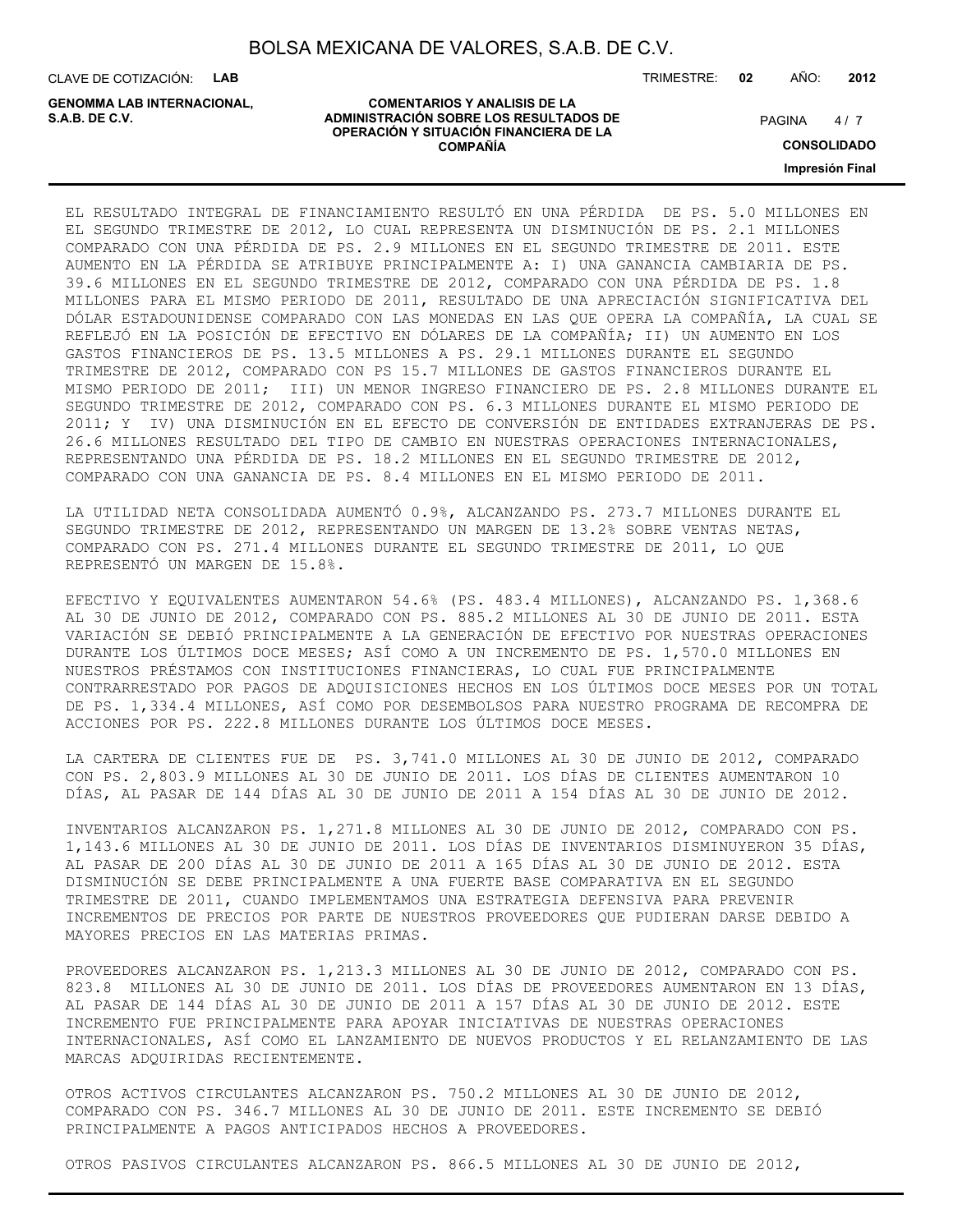CLAVE DE COTIZACIÓN: **LAB**

**GENOMMA LAB INTERNACIONAL,**

#### **COMENTARIOS Y ANALISIS DE LA ADMINISTRACIÓN SOBRE LOS RESULTADOS DE S.A.B. DE C.V.** PAGINA / 7 **OPERACIÓN Y SITUACIÓN FINANCIERA DE LA COMPAÑÍA**

TRIMESTRE: **02** AÑO: **2012**

**CONSOLIDADO**

**Impresión Final**

COMPARADO CON PS. 754.4 MILLONES AL 30 DE JUNIO DE 2011. ESTE INCREMENTO SE DEBIÓ PRINCIPALMENTE A UNA MAYOR PARTE CIRCULANTE DE LOS PAGOS PENDIENTES POR LAS MARCAS ADQUIRIDAS RECIENTEMENTE.

PRÉSTAMOS DE INSTITUCIONES FINANCIERAS A LARGO PLAZO ALCANZARON PS. 2,420.0 MILLONES AL 30 DE JUNIO DE 2012 REPRESENTANDO UNA RAZÓN DE DEUDA NETA A EBITDA (ÚLTIMOS DOCE MESES) DE 0.48, COMPARADO CON PS. 850.0 MILLONES AL 30 DE JUNIO DEL 2011.

CICLO DE CONVERSIÓN DE EFECTIVO ALCANZÓ 162 DÍAS AL FINAL DE SEGUNDO TRIMESTRE DEL 2012, COMPARADO CON 200 DÍAS AL FINAL DEL MISMO PERIODO DEL 2011. ESTE RESULTADO REPRESENTA UNA MEJORA DE 38 DÍAS COMPARADO CON EL SEGUNDO TRIMESTRE DE 2011 Y DE 43 DÍAS COMPARADO CON EL PRIMER TRIMESTRE DE 2012.

RESUMEN OPERATIVO

SEGMENTACIÓN DE VENTAS DEL SEGUNDO TRIMESTRE DE 2012

DURANTE EL SEGUNDO TRIMESTRE DE 2012 LOS MEDICAMENTOS DE LIBRE VENTA ("OTC") REPRESENTARON EL 32.7%3 DE LAS VENTAS EN MÉXICO, LOS PRODUCTOS DE CUIDADO PERSONAL REPRESENTARON EL 66.8%4 Y LOS MEDICAMENTOS GENÉRICOS REPRESENTARON EL 0.6%5.

EN EL SEGUNDO TRIMESTRE DEL 2012 LAS VENTAS NETAS DE LOS PRODUCTOS OTC EN MÉXICO DISMINUYERON 5.3% , COMPARADAS CON EL MISMO PERIODO DE 2011. DURANTE EL SEGUNDO TRIMESTRE DE 2012 LA COMPAÑÍA LANZÓ 6 NUEVOS PRODUCTOS OTC.

LAS VENTAS NETAS DE PRODUCTOS DE CUIDADO PERSONAL EN MÉXICO INCREMENTARON 50.0% DURANTE EL SEGUNDO TRIMESTRE DE 2012, COMPARADO CON EL MISMO TRIMESTRE DE 2011. DURANTE EL SEGUNDO TRIMESTRE DE 2012 LA COMPAÑÍA LANZÓ 31 NUEVOS PRODUCTOS DE CUIDADO PERSONAL.

LAS VENTAS NETAS DE MEDICAMENTOS GENÉRICOS EN MÉXICO FUERON DE PS. 7.9 MILLONES EN EL SEGUNDO TRIMESTRE DEL 2012.

LAS VENTAS NETAS DE NUESTRAS OPERACIONES INTERNACIONALES AUMENTARON 49.3%, ALCANZANDO PS. 656.2 PARA EL SEGUNDO TRIMESTRE DE 2012, COMPARADO CON PS. 439.5 PARA EL MISMO PERIODO DE 2011.

LANZAMIENTOS DE NUEVOS PRODUCTOS Y EXTENSIONES DE LÍNEA DURANTE 2012 GENOMMA LAB HA LANZADO 43 PRODUCTOS COMO EXTENSIONES DE LA LÍNEA BASE Y LANZAMIENTOS DEL AÑO ANTERIOR Y 3 NUEVOS PRODUCTOS BAJO MARCAS NUEVAS. ALGUNOS DE NUESTROS PRINCIPALES PRODUCTOS LANZADOS RECIENTEMENTE SON: SISTEMA GB, ES UN MEDICAMENTO DE LIBRE VENTA PARA TRATAR LA CALVICIE QUE CONSISTE DE TRES PASOS: A) SISTEMA GB SOLUCIÓN ALOPECIA: FASE INICIAL QUE PREVIENE LA ALOPECIA ANDROGÉNICA, DETIENE LA CAÍDA DEL CABELLO, FORTALECE EL CABELLO Y REGENERA EL FOLÍCULO: B) SISTEMA GB SHAMPOO 1: ALIVIA Y PREVIENE LA CASPA Y MEJORA LA FUNCIÓN DEL FOLÍCULO CAPILAR EN TRATAMIENTOS DE PÉRDIDA DE CABELLO; C) SISTEMA GB SHAMPOO 2: EL SISTEMA ORIGINAL DEL DOCTOR COLOMBIANO GIOVANNI BOJANINI QUE HA DEMOSTRADO REGENERAR EL CABELLO.

BENGUÉ FREEZE, UNA EXTENSIÓN DE LÍNEA DE NUESTRA MARCA BENGUÉ, ADQUIRIDA EN 2007, ES UNA SOLUCIÓN EN SPRAY QUE ALIVIA EL DOLOR MUSCULAR, DE ARTICULACIONES Y DE ESPALDA. ADEMÁS, ES AUXILIAR EN GOLPES Y LESIONES MUSCULARES CAUSADOS AL PRACTICAR ALGÚN DEPORTE. ACTÚA ANESTESIANDO DE INMEDIATO Y TIENE UNA ACCIÓN DES-INFLAMATORIA Y REFRESCANTE INSTANTÁNEA.

OSSART ROLL-ON ANTI-TRANSPIRANTE ACLARANTE VAINILLA, UNA EXTENSIÓN DE LÍNEA DE NUESTRA MARCA OSSART, ADQUIRIDA EN 2010, ES UN ANTI-TRANSPIRANTE CON ACCIÓN 48 HORAS QUE REDUCE

### $5/7$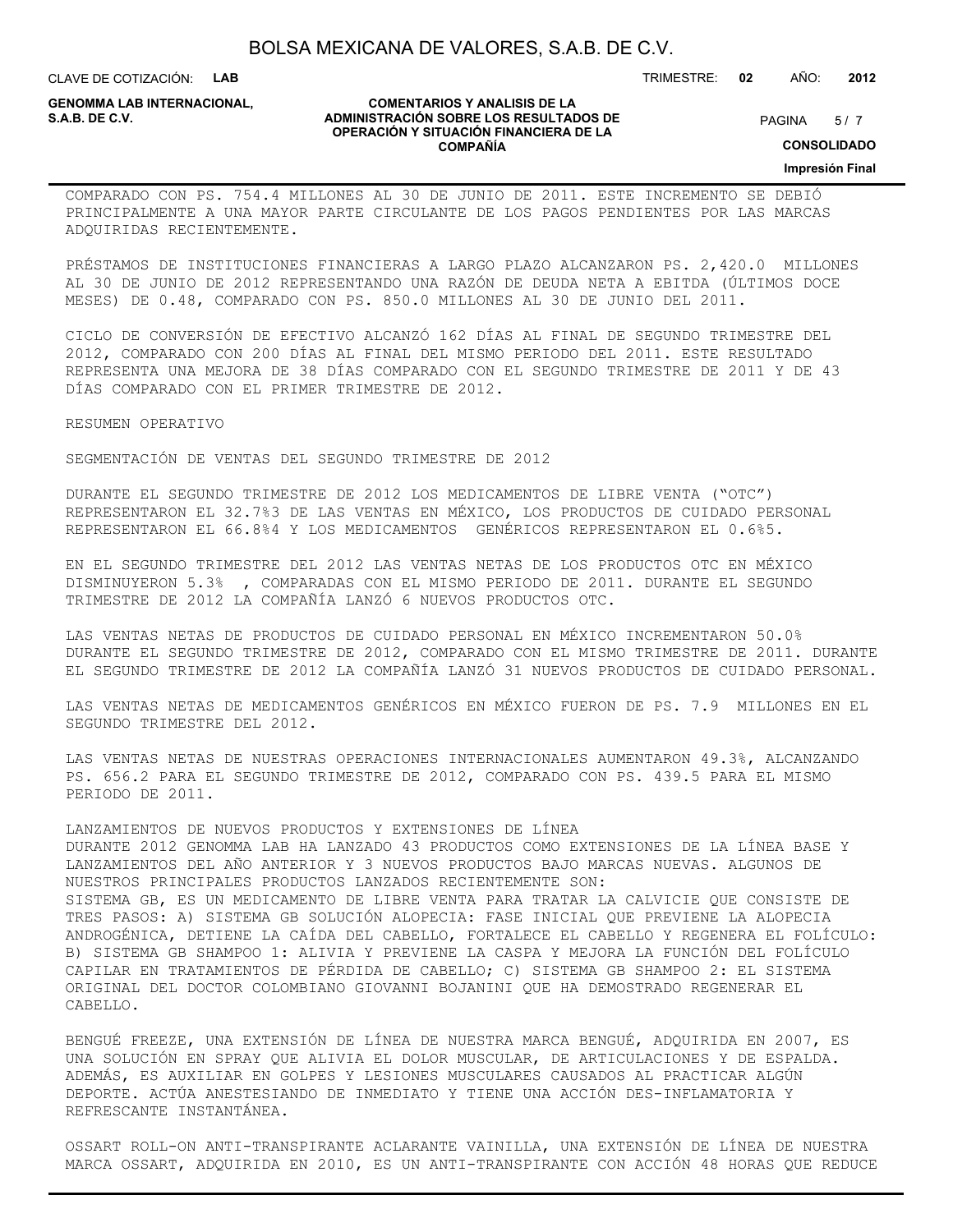CLAVE DE COTIZACIÓN: **LAB**

**GENOMMA LAB INTERNACIONAL,**

#### **COMENTARIOS Y ANALISIS DE LA ADMINISTRACIÓN SOBRE LOS RESULTADOS DE S.A.B. DE C.V.** PAGINA / 7 **OPERACIÓN Y SITUACIÓN FINANCIERA DE LA COMPAÑÍA**

TRIMESTRE: **02** AÑO: **2012**

 $6/7$ 

**CONSOLIDADO**

**Impresión Final**

GRADUALMENTE LA HIPERPIGMENTACIÓN EN LA ZONA AXILAR.

OTROS EVENTOS CORPORATIVOS

DURANTE ESTE SEGUNDO TRIMESTRE LA COMPAÑÍA ADQUIRIÓ UN PAQUETE DE SEIS MARCAS: FERMODYL, ZAN ZUSI, ALTIVA, AMARA, LARIZÁ Y BIOSKIN. ÉSTAS SON MARCAS MUY BIEN POSICIONADAS EN EL MERCADO DE CUIDADO PERSONAL. CON LA ADQUISICIÓN DE ZAN ZUSI, AMARA, LARIZÁ Y BIOSKIN, GENOMMA LAB ENTRA EN EL MERCADO DE MAQUILLAJE Y COSMÉTICOS DE COLOR, LA CUAL ES UNA DE LAS CATEGORÍAS MÁS GRANDES DE CUIDADO PERSONAL EN MÉXICO. ASIMISMO, LAS MARCAS FERMODYL Y ALTIVA FORTALECERÁN LA PRESENCIA DE LA COMPAÑÍA EN EL MERCADO DEL CUIDADO DEL CABELLO, CRECIENDO SU PORTAFOLIO DE MARCAS PARA ALCANZAR UNA MAYOR PRESENCIA EN EL MERCADO MIENTRAS CONTINÚA TENIENDO ALTAS TASAS DE CRECIMIENTO. LA COMPAÑÍA ESTÁ ENFOCADA EN SEGUIR SU ESTRATEGIA DE ADQUISICIONES TRADICIONAL, LA CUAL SE BASA EN ENCONTRAR MARCAS ATRACTIVAS QUE TENGAN UN GRAN RECONOCIMIENTO EN LA MENTE DEL CONSUMIDOR Y UN GRAN POTENCIAL DE CRECIMIENTO UNA VEZ INTRODUCIDAS EN EL MODELO DE NEGOCIO DE LA COMPAÑÍA.

SISTEMA GB, TRATAMIENTO PARA LA CALVICIE RECIENTEMENTE LANZADO, HA TENIDO GRAN ÉXITO DEBIDO A SU EFICAZ FORMULA, VENDIENDO CERCA DE PS. 60 MILLONES DURANTE LOS DOS ÚLTIMOS MESES. DADOS ESTOS RESULTADOS POSITIVOS EN MÉXICO, LA COMPAÑÍA HA OBTENIDO EL DERECHO DE VENDER ESTA MARCA EN OTROS PAÍSES ALREDEDOR DEL MUNDO PARA LO QUE HA CONTRATADO UNA DE LAS AGENCIAS MÁS RECONOCIDAS INTERNACIONALMENTE, NICHOLAS HALL, UNA CONSULTORA DE MERCADOTECNIA Y GRUPO DE INTELIGENCIA DE NEGOCIO LÍDER CON BASE EN LONDRES Y CON MÁS DE 30 AÑOS DE EXPERIENCIA, ESPECIALIZADA EN MERCADOS FARMACÉUTICOS DE LIBRE VENTA, CONSUMO Y AUTOSERVICIOS. GENOMMA LAB INVERTIRÁ EN ESTA INICIATIVA HASTA USD \$50 MILLONES EN MERCADOTECNIA, MEDIOS DE COMUNICACIÓN, REGISTROS SANITARIOS Y ACUERDOS DE DISTRIBUCIÓN, ENTRE OTROS, PARA DISTRIBUIR ESTA MARCA, EN UNA PRIMERA ETAPA, EN LOS PAÍSES DE LATINOAMÉRICA EN LOS QUE LA COMPAÑÍA TIENE PRESENCIA, ASÍ COMO EN EUROPA DEL ESTE Y ALGUNOS PAÍSES ÁRABES. CON ESTA INICIATIVA, ESTAMOS SEGUROS QUE LOGRAREMOS REPLICAR EL ÉXITO OBTENIDO EN MÉXICO CON EL SISTEMA GB EN OTROS PAÍSES ALREDEDOR DEL MUNDO. ADEMÁS, VEMOS ESTA OPORTUNIDAD COMO UNA ENTRADA A NUEVOS MERCADOS CON INGRESOS IMPORTANTES Y SOSTENIBLES.

LA COMPAÑÍA HA INICIADO UN PROCESO DE REESTRUCTURA ORGANIZACIONAL CON EL OBJETIVO DE HACER MÁS EFICIENTES SUS OPERACIONES. COMO PARTE DE ESTE PROCESO, HUBO MODIFICACIONES EN CIERTAS ÁREAS OPERATIVAS QUE INCLUYERON LA SALIDA DE ALGUNOS EJECUTIVOS DE LA COMPAÑÍA:

OPATRICIA FACI, QUIEN TENÍA EL PUESTO DE VICE-PRESIDENTA EJECUTIVA, Y OLUIS GERARDO CORTÉS, QUIEN TENÍA EL PUESTO DE VICE-PRESIDENTE COMERCIAL LAS FUNCIONES QUE DEPENDÍAN DE ESTAS POSICIONES SERÁN REDISTRIBUIDAS EN LAS VICEPRESIDENCIAS DE MERCADOTECNIA, OPERACIONES Y FINANZAS.

COBERTURA DE ANÁLISIS:

ACTINVER CASA DE BOLSA S.A. DE C.V. ; BBVA BANCOMER, S.A. INSTITUCIÓN DE BANCA MÚLTIPLE; CASA DE BOLSA CREDIT SUISSE S.A.; GBM GRUPO BURSÁTIL MEXICANO, S.A. DE C.V. CASA DE BOLSA; GRUPO FINANCIERO MONEX; HSBC SECURITIES (USA) INC.; INVEX GRUPO FINANCIERO S.A. DE C.V.; IXE CASA DE BOLSA S.A. DE C.V. GRUPO FINANCIERO BANORTE; SANTANDER INVESTMENT SECURITIES INC.; SIGNUM RESEARCH; UBS CASA DE BOLSA S.A.; VECTOR CASA DE BOLSA.

DESCRIPCIÓN DE LA COMPAÑÍA

GENOMMA LAB INTERNACIONAL, S.A.B. DE C.V. ES UNA DE LAS EMPRESAS DE MAYOR CRECIMIENTO EN LA INDUSTRIA DE PRODUCTOS FARMACÉUTICOS Y PARA EL CUIDADO PERSONAL EN MÉXICO CON UNA CRECIENTE PRESENCIA INTERNACIONAL. GENOMMA LAB SE DEDICA AL DESARROLLO, VENTA Y PROMOCIÓN DE UNA GRAN VARIEDAD DE PRODUCTOS DE MARCA PREMIUM, MUCHOS DE LOS CUALES SON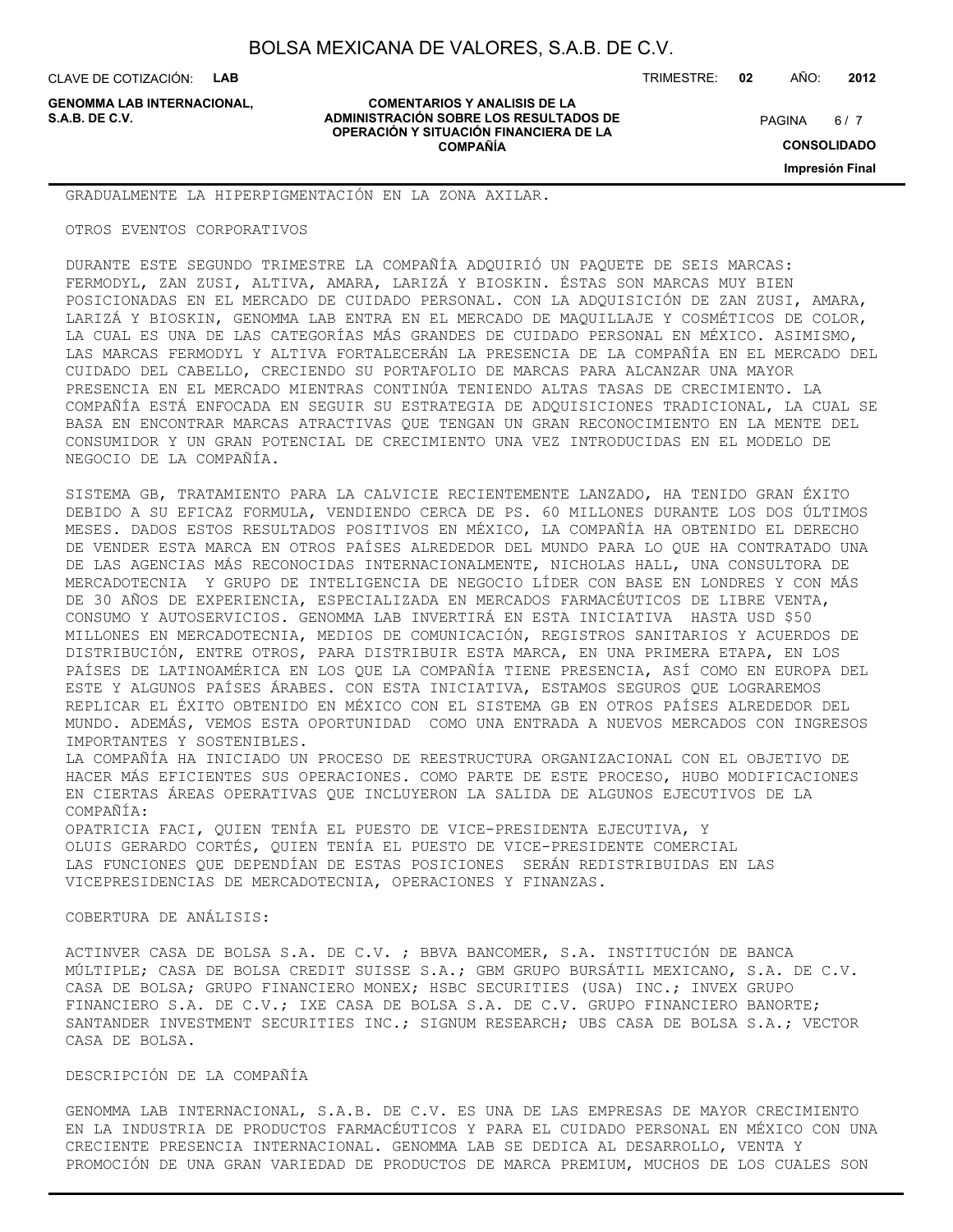CLAVE DE COTIZACIÓN: **LAB**

**GENOMMA LAB INTERNACIONAL,**

#### **COMENTARIOS Y ANALISIS DE LA ADMINISTRACIÓN SOBRE LOS RESULTADOS DE PAGINA 1997 EN 1998 EL CONTRACIÓN SOBRE LOS RESULTADOS DE OPERACIÓN Y SITUACIÓN FINANCIERA DE LA COMPAÑÍA**

 $7/7$ 

**CONSOLIDADO**

**Impresión Final**

LÍDERES DE LA CATEGORÍA EN LA CUAL COMPITEN EN TÉRMINOS DE VENTAS Y PARTICIPACIÓN DE MERCADO. GENOMMA LAB TIENE UNA COMBINACIÓN DE DESARROLLO DE NUEVOS Y EXITOSOS PRODUCTOS, UNA MERCADOTECNIA DIRIGIDA AL CLIENTE, UNA AMPLIA RED DE DISTRIBUCIÓN DE PRODUCTOS Y UN MODELO DE OPERACIÓN ALTAMENTE FLEXIBLE Y DE BAJO COSTO. LAS ACCIONES DE GENOMMA LAB COTIZAN EN LA BOLSA MEXICANA DE VALORES BAJO EL SÍMBOLO DE COTIZACIÓN "LAB.B" (BLOOMBERG: LABB.MX).

INFORMACIÓN SOBRE ESTIMACIONES Y RIESGOS ASOCIADOS.

LA INFORMACIÓN QUE SE PRESENTA EN ESTE COMUNICADO CONTIENE CIERTAS DECLARACIONES ACERCA DEL FUTURO E INFORMACIÓN RELATIVA A GENOMMA LAB INTERNACIONAL, S.A.B. DE C.V. Y SUS SUBSIDIARIAS (EN CONJUNTO "GENOMMA LAB" O LA "COMPAÑÍA") LAS CUALES ESTÁN BASADAS EN EL ENTENDIMIENTO DE SUS ADMINISTRADORES, ASÍ COMO EN SUPUESTOS E INFORMACIÓN ACTUALMENTE DISPONIBLE PARA LA COMPAÑÍA. TALES DECLARACIONES REFLEJAN LA VISIÓN ACTUAL DE GENOMMA LAB SOBRE EVENTOS FUTUROS Y ESTÁN SUJETAS A CIERTOS RIESGOS, FACTORES INCIERTOS Y PRESUNCIONES. MUCHOS FACTORES PODRÍAN CAUSAR QUE LOS RESULTADOS, DESEMPEÑO, O LOGROS ACTUALES DE LA COMPAÑÍA SEAN MATERIALMENTE DIFERENTES CON RESPECTO A CUALQUIER RESULTADO FUTURO, DESEMPEÑO O LOGRO DE GENOMMA LAB QUE PUDIERA SER INCLUIDA, EN FORMA EXPRESA O IMPLÍCITA DENTRO DE DICHAS DECLARACIONES ACERCA DEL FUTURO, INCLUYENDO, ENTRE OTROS: CAMBIOS EN LAS CONDICIONES GENERALES ECONÓMICAS Y/O POLÍTICAS, CAMBIOS GUBERNAMENTALES Y COMERCIALES A NIVEL GLOBAL Y EN LOS PAÍSES EN LOS QUE LA COMPAÑÍA HACE NEGOCIOS, CAMBIOS EN LAS TASAS DE INTERÉS Y DE INFLACIÓN, VOLATILIDAD CAMBIARIA, CAMBIOS EN LA DEMANDA Y REGULACIÓN DE LOS PRODUCTOS COMERCIALIZADOS POR LA COMPAÑÍA, CAMBIOS EN EL PRECIO DE MATERIAS PRIMAS Y OTROS INSUMOS, CAMBIOS EN LA ESTRATEGIA DE NEGOCIOS Y VARIOS OTROS FACTORES. SI UNO O MÁS DE ESTOS RIESGOS O FACTORES INCIERTOS SE MATERIALIZAN, O SI LOS SUPUESTOS UTILIZADOS RESULTAN SER INCORRECTOS, LOS RESULTADOS REALES PODRÍAN VARIAR MATERIALMENTE DE AQUELLOS DESCRITOS EN EL PRESENTE COMO ANTICIPADOS , CREÍDOS, ESTIMADOS O ESPERADOS. GENOMMA LAB NO PRETENDE Y NO ASUME NINGUNA OBLIGACIÓN DE ACTUALIZAR ESTAS DECLARACIONES ACERCA DEL FUTURO.

TRIMESTRE: **02** AÑO: **2012**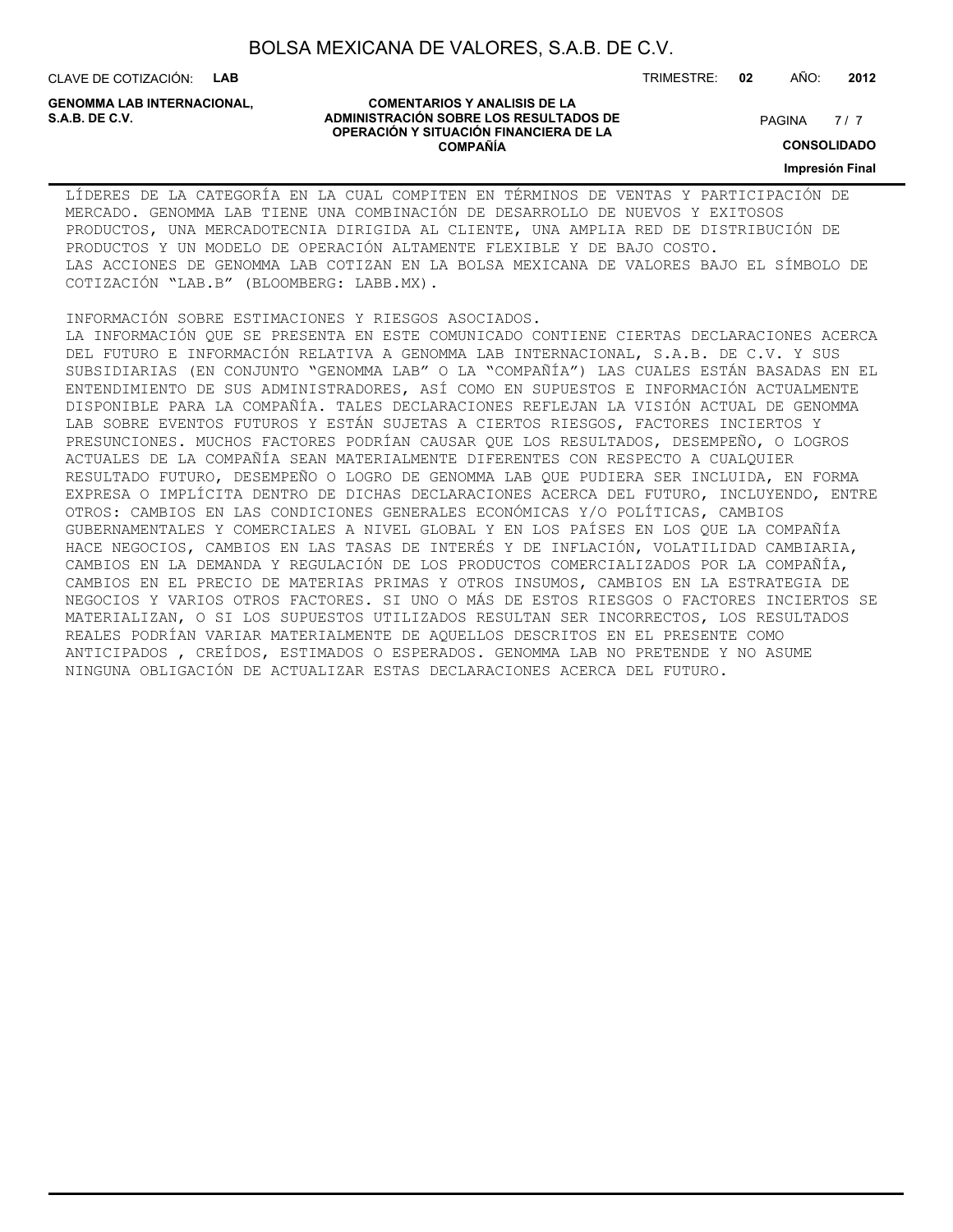CLAVE DE COTIZACIÓN: TRIMESTRE: **02** AÑO: **2012**

**GENOMMA LAB INTERNACIONAL,**

**NOTAS COMPLEMENTARIAS A LA INFORMACIÓN FINANCIERA S.A.B. DE C.V.** PAGINA 1/13

**CONSOLIDADO Impresión Final**

GENOMMA LAB INTERNACIONAL, S. A. B. DE C. V. Y SUBSIDIARIAS

NOTAS A LOS ESTADOS FINANCIEROS CONSOLIDADOS POR LOS PERIODOS DE SEIS MESES QUE TERMINARON EL 30 DE JUNIO DE 2012 Y 2011 (EN MILES DE PESOS)

### 1.ACTIVIDADES Y EVENTO SIGNIFICATIVO

GENOMMA LAB INTERNACIONAL, S. A. B. DE C. V. Y SUBSIDIARIAS (LA COMPAÑÍA) SE DEDICA A LA VENTA DE PRODUCTOS FARMACÉUTICOS QUE NO REQUIEREN PRESCRIPCIÓN MÉDICA (EN ADELANTE PRODUCTOS OTC FARMACÉUTICOS), DE PRODUCTOS FARMACÉUTICOS GENÉRICOS (EN ADELANTE PRODUCTOS GI) Y PRODUCTOS DE CUIDADO PERSONAL EN MÉXICO CON UNA CRECIENTE PRESENCIA EN MERCADOS INTERNACIONALES.

LA COMPAÑÍA DESARROLLA, VENDE Y COMERCIALIZA UNA AMPLIA GAMA DE PRODUCTOS DE PRIMERA CLASE CON 87 MARCAS PROPIAS, CON PRODUCTOS EN DIVERSAS CATEGORÍAS, ENTRE LOS QUE SE ENCUENTRAN ANTIACNÉ, MEDICAMENTOS GENÉRICOS, PROTECCIÓN Y MEJORA SEXUAL, CREMA PARA MEJORAR LA TEXTURA DE PIEL CON CICATRICES, TRATAMIENTO DE HEMORROIDES, CONTRA VARICES, PARA EVITAR LA CAÍDA DEL CABELLO, UNGÜENTO PARA DOLORES MUSCULARES, ANTIÁCIDOS, ANTIMICÓTICOS, PARA EL ALIVIO DE LA COLITIS, PARA CONTRARRESTAR EL NIVEL DE STRESS, DE OSTEOARTRITIS, JABONES, MULTIVITAMÍNICOS, SHAMPOOS Y ANTIGRIPALES. LA COMPAÑÍA ESTÁ ENFOCADA EN INCREMENTAR EL VALOR DE LAS MARCAS DE SUS PRODUCTOS POR MEDIO DE CAMPAÑAS MERCADOLÓGICAS, PRINCIPALMENTE A TRAVÉS DE LA TELEVISIÓN.

COMPRA DE MARCAS Y LICENCIAS - DURANTE 2012, LA COMPAÑÍA ADQUIRIÓ LAS MARCAS FERMODYL, ALTIVA, ZAN ZUSI, AMARA, LARIZÁ , BIOSKIN Y SUS DERIVACIONES, ASÍ COMO LOS SERVICIOS DE TRANSICIÓN, PROMOTORÍA EN PUNTO DE VENTA Y ACUERDOS ESTRATÉGICOS DE PROVEEDURÍA. EL MONTO DE LA TRANSACCIÓN FUE DE \$826.4 MILLONES DE PESOS

2.ADOPCIÓN DE NORMAS INTERNACIONALES DE INFORMACIÓN FINANCIERA

LA COMISIÓN NACIONAL BANCARIA Y DE VALORES (CNBV), ESTABLECIÓ EL REQUERIMIENTO A CIERTAS ENTIDADES QUE DIVULGAN SU INFORMACIÓN FINANCIERA AL PÚBLICO A TRAVÉS DE LA BOLSA MEXICANA DE VALORES (BMV) PARA QUE A PARTIR DE 2012 ELABOREN Y DIVULGUEN OBLIGATORIAMENTE SU INFORMACIÓN FINANCIERA DE ACUERDO CON LAS IFRS, CONSECUENTEMENTE LA COMPAÑÍA PREPARÓ SU BALANCE GENERAL DE APERTURA, 1 DE ENERO DE 2012 FECHA DE TRANSICIÓN, DE CONFORMIDAD CON LO ESTABLECIDO EN LA IFRS 1 "ADOPCIÓN INICIAL DE LAS NORMAS INTERNACIONALES DE INFORMACIÓN FINANCIERA".

LOS ÚLTIMOS ESTADOS FINANCIEROS CONSOLIDADOS ANUALES DE LA COMPAÑÍA FUERON PREPARADOS CONFORME A LAS NORMAS DE INFORMACIÓN FINANCIERA MEXICANAS (NIF), DICHAS NORMAS DIFIEREN EN ALGUNAS ÁREAS RESPECTO A LAS IFRS. EN LA PREPARACIÓN DE LOS ESTADOS FINANCIEROS CONSOLIDADOS DE DICIEMBRE 2011, SE HAN ENMENDADO CIERTOS MÉTODOS DE APLICACIÓN CONTABLE Y DE VALUACIÓN APLICADOS EN LAS NORMAS CONTABLES DE LOS ESTADOS FINANCIEROS CONSOLIDADOS DE NIF PARA CUMPLIR CON IFRS. LAS CIFRAS COMPARATIVAS A DICIEMBRE 2011 FUERON REMEDIDAS PARA REFLEJAR ESTOS AJUSTES.

EN LA PREPARACIÓN DE LOS PRIMEROS ESTADOS FINANCIEROS BAJO IFRS, SE HAN APLICADO LAS REGLAS DE TRANSICIÓN A LAS CIFRAS REPORTADAS PREVIAMENTE DE CONFORMIDAD CON NIF. LA COMPAÑÍA HA APLICADO LAS EXCEPCIONES OBLIGATORIAS Y HA ELEGIDO CIERTAS OPCIONES DE ADOPCIÓN POR PRIMERA VEZ DE CONFORMIDAD CON LA IFRS 1. LAS SIGUIENTES CONCILIACIONES PROPORCIONAN LA CUANTIFICACIÓN DE LOS EFECTOS DE TRANSICIÓN Y EL IMPACTO EN EL CAPITAL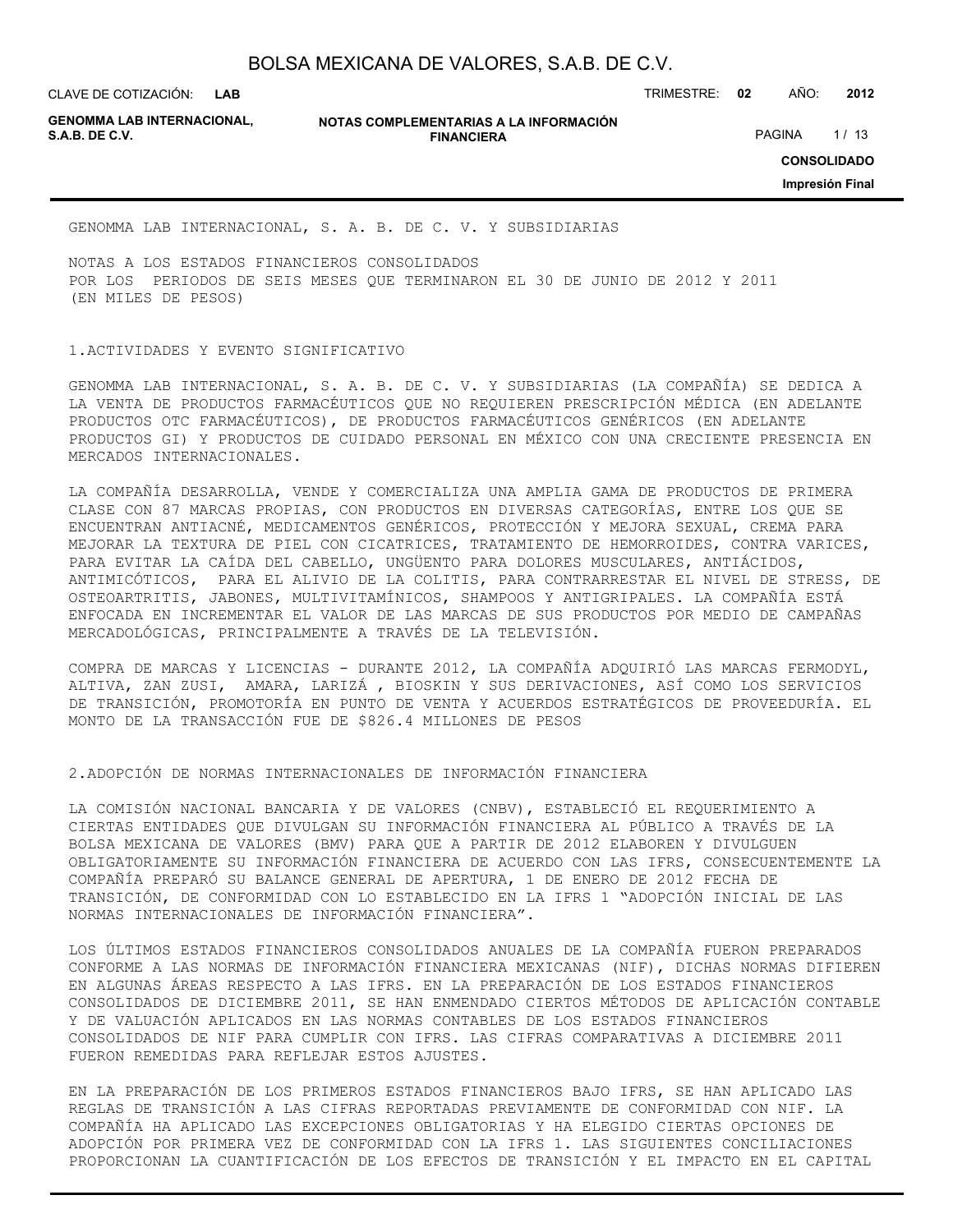CLAVE DE COTIZACIÓN: TRIMESTRE: **02** AÑO: **2012 LAB**

**GENOMMA LAB INTERNACIONAL,**

**NOTAS COMPLEMENTARIAS A LA INFORMACIÓN FINANCIERA**

PAGINA 2/13

**CONSOLIDADO**

**Impresión Final**

CONTABLE A LA FECHA DE TRANSICIÓN DEL 1 DE ENERO DE 2011 Y AL 30 DE JUNIO DE 2011, Y EN LA UTILIDAD NETA.

CONCILIACIÓN DE LA PARTICIPACIÓN CONTROLADORA EN EL CAPITAL CONTABLE AL 1 DE ENERO DE 2011 (FECHA DE TRANSICIÓN)

 NIF AL 31 DE DICIEMBRE DE 2010 EFECTO DE LA TRANSICIÓN A IFRS IFRS AL 1 DE ENERO DE 2011

EFECTIVO Y EQUIVALENTES DE EFECTIVO 1,454,437 - 1,454,437 OTROS ACTIVOS CIRCULANTES 3,229,606 (4) 1,192,110 4,421,716 INMUEBLES, PROPIEDADES Y EQUIPO - NETO 424,996 (1) (1,763) 423,233 IMPUESTOS A LA UTILIDAD DIFERIDOS 7,024 - 7,024 OTROS ACTIVOS – NETO 709,657 (7) (3,106) 706,551 INVERSIÓN EN ACCIONES DE ASOCIADAS 5,189 - 5,189 TOTAL ACTIVOS 5,830,909 1,187,241 7,018,150 PROVEEDORES 969,099 - 969,099 OTROS PASIVOS CIRCULANTES 578,647 (6) 1,168,661 1,747,308 BENEFICIOS A LOS EMPLEADOS 10,003 (3) (9,357) 646 IMPUESTOS A LA UTILIDAD DIFERIDOS 67,222 (2) 8,932 76,154 OTROS PASIVOS A LARGO PLAZO 94,295 - 94,295 TOTAL PASIVOS 1,719,266 1,168,236 2,887,502 TOTAL ACTIVOS MENOS TOTAL PASIVOS 4,111,643 19,005 4,130,648

CAPITAL SOCIAL 1,931,222 (1) (9,562) 1,921,660 RESULTADOS ACUMULADOS 2,214,253 30,404 2,244,657 OTRAS CUENTAS DE CAPITAL (60,922) (1,838) (62,760) PARTICIPACIÓN NO CONTROLADORA 27,090 - 27,090 TOTAL CAPITAL CONTABLE 4,111,643 19,005 4,130,648

CONCILIACIÓN DE LA PARTICIPACIÓN CONTROLADORA EN LA UTILIDAD NETA

 NIF AL 31 DE DICIEMBRE DE 2010 EFECTO DE LA TRANSICIÓN A IFRS IFRS AL 1 DE ENERO DE 2011

VENTAS NETAS 6,263,621 (6) (9,241) 6,254,380 COSTO DE VENTAS (1,814,478) (4) 2,090 (1,812,388) GASTOS DE VENTA, GENERALES Y DE ADMINISTRACIÓN (2,834,352) (3) (11,977) (2,846,329) OTROS GASTOS (INGRESOS), NETO 6,932 (5) 14,815 21,747 RESULTADO INTEGRAL DE FINANCIAMIENTO (27,289) (6) 26,456 (833) PARTICIPACIÓN EN LAS UTILIDADES (PÉRDIDAS) DE COMPAÑÍA ASOCIADA (19,112) - (19,112) IMPUESTOS A LA UTILIDAD (482,364) (2) (6,643) (489,007) UTILIDAD NETA CONSOLIDADA 1,092,958 15,500 1,108,458 - - PARTICIPACIÓN CONTROLADORA 1,072,565 15,500 1,088,065 PARTICIPACIÓN NO CONTROLADORA 20,393 - 20,393 1,092,958 15,500 1,108,458

CONCILIACIÓN DE LA PARTICIPACIÓN CONTROLADORA EN EL CAPITAL CONTABLE AL 30 DE JUNIO DE 2011

 NIF AL 30 DE JUNIO DE 2011 EFECTO DE LA TRANSICIÓN A IFRS IFRS AL 30 DE JUNIO DE 2011

EFECTIVO Y EQUIVALENTES DE EFECTIVO 885,492 (0) 885,492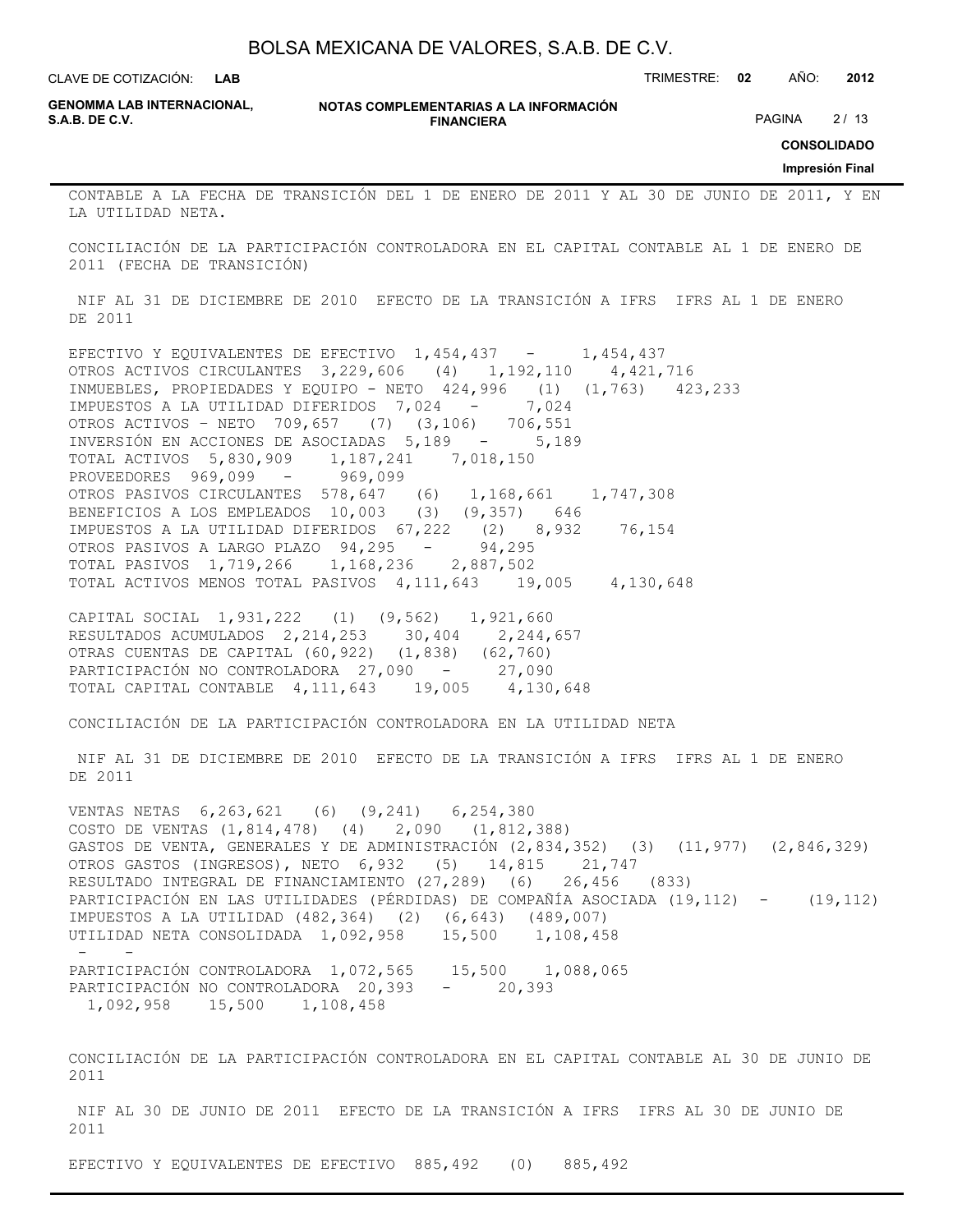**LAB**

CLAVE DE COTIZACIÓN: TRIMESTRE: **02** AÑO: **2012**

**GENOMMA LAB INTERNACIONAL,**

**NOTAS COMPLEMENTARIAS A LA INFORMACIÓN FINANCIERA S.A.B. DE C.V.** PAGINA 8 / 13

**CONSOLIDADO**

**Impresión Final**

OTROS ACTIVOS CIRCULANTES 4,296,792 (4) 404 4,297,196 INMUEBLES, PROPIEDADES Y EQUIPO - NETO 429,144 (1) (267) 428,877 IMPUESTOS A LA UTILIDAD DIFERIDOS 13,218 0 13,218 OTROS ACTIVOS – NETO 1,708,894 (0) 1,708,894 INVERSIÓN EN ACCIONES DE ASOCIADAS 5,271 (0) 5,271 TOTAL ACTIVOS 7,338,810 138 7,338,948 PROVEEDORES 823,824 0 823,824 OTROS PASIVOS CIRCULANTES 758,639 0 758,639 BENEFICIOS A LOS EMPLEADOS 12,541 (3) (11,694) 847 IMPUESTOS A LA UTILIDAD DIFERIDOS 21,328 (2) 3,550 24,878 OTROS PASIVOS A LARGO PLAZO 1,238,461 (0) 1,238,461 TOTAL PASIVOS 2,854,793 (8,144) 2,846,649 TOTAL ACTIVOS MENOS TOTAL PASIVOS 4,484,017 8,282 4,492,299

CAPITAL SOCIAL 1,931,222 (1) (9,562) 1,921,660 RESULTADOS ACUMULADOS 2,619,191 17,844 2,637,035 OTRAS CUENTAS DE CAPITAL (94,691) (0) (94,691) PARTICIPACIÓN NO CONTROLADORA 28,295 0 28,295 TOTAL CAPITAL CONTABLE 4,484,017 8,282 4,492,299  $0 (0) -$ 

CONCILIACIÓN DE LA PARTICIPACIÓN CONTROLADORA EN LA UTILIDAD NETA

 NIF AL 30 DE JUNIO DE 2011 EFECTO DE LA TRANSICIÓN A IFRS IFRS AL 30 DE JUNIO DE 2011

VENTAS NETAS 3,194,979 (6) (3,427) 3,191,552 COSTO DE VENTAS (943,199) (4) (3,338) (946,537) GASTOS DE VENTA, GENERALES Y DE ADMINISTRACIÓN (1,645,556) (3) (3,531) (1,649,087) OTROS GASTOS (INGRESOS), NETO (1,203) (5) 6,142 4,939 RESULTADO INTEGRAL DE FINANCIAMIENTO (284) (6) (13,787) (14,071) PARTICIPACIÓN EN LAS UTILIDADES (PÉRDIDAS) DE COMPAÑÍA ASOCIADA 356 (0) 356 IMPUESTOS A LA UTILIDAD (188,657) (2) 5,383 (183,274) UTILIDAD NETA CONSOLIDADA 416,436 (12,558) 403,878

PARTICIPACIÓN CONTROLADORA 404,936 (12,558) 392,378 PARTICIPACIÓN NO CONTROLADORA 11,500 0 11,500 416,436 (12,558) 403,878

LAS PRINCIPALES DIFERENCIAS ENTRE NIF E IFRS INCLUIDAS EN LAS CONCILIACIONES Y QUE AFECTAN LOS ESTADOS FINANCIEROS CONSOLIDADOS SE DESCRIBEN A CONTINUACIÓN:

(1) INMUEBLES, PROPIEDADES Y EQUIPO – NETO Y CAPITAL CONTABLE. DE ACUERDO CON LA NIF B-10 SE DEBERÁN RECONOCER LOS EFECTOS DE LA INFLACIÓN CUANDO LA INFLACIÓN ACUMULADA DE LOS TRES EJERCICIOS INMEDIATOS ANTERIORES SEA MAYOR AL 26%, DE ACUERDO CON NIC 29 INFORMACIÓN FINANCIERA EN ECONOMÍAS HIPERINFLACIONARIAS LA INFLACIÓN ACUMULADA EN DICHO PERÍODO DEBERÁ ALCANZAR EL 100%.POR LO TANTO EL AJUSTE CORRESPONDE A LA CANCELACIÓN DE LOS EFECTOS DE INFLACIÓN RECONOCIDOS CONFORME A NIF HASTA EL 2007.

(2) IMPUESTOS A LA UTILIDAD. CORRESPONDE AL EFECTO DE IMPUESTOS DIFERIDOS DE LOS AJUSTES DE ADOPCIÓN DE LAS IFRS QUE AFECTARON EL VALOR EN LIBROS DE ACTIVOS Y PASIVOS.

(3) BENEFICIOS A LOS EMPLEADOS. LA NIF D-3 REQUIERE QUE SE CUANTIFIQUE Y REGISTRE EL PASIVO CORRESPONDIENTE A LA OBLIGACIÓN LEGAL DE PAGO DE INDEMNIZACIONES POR DESPIDO. DE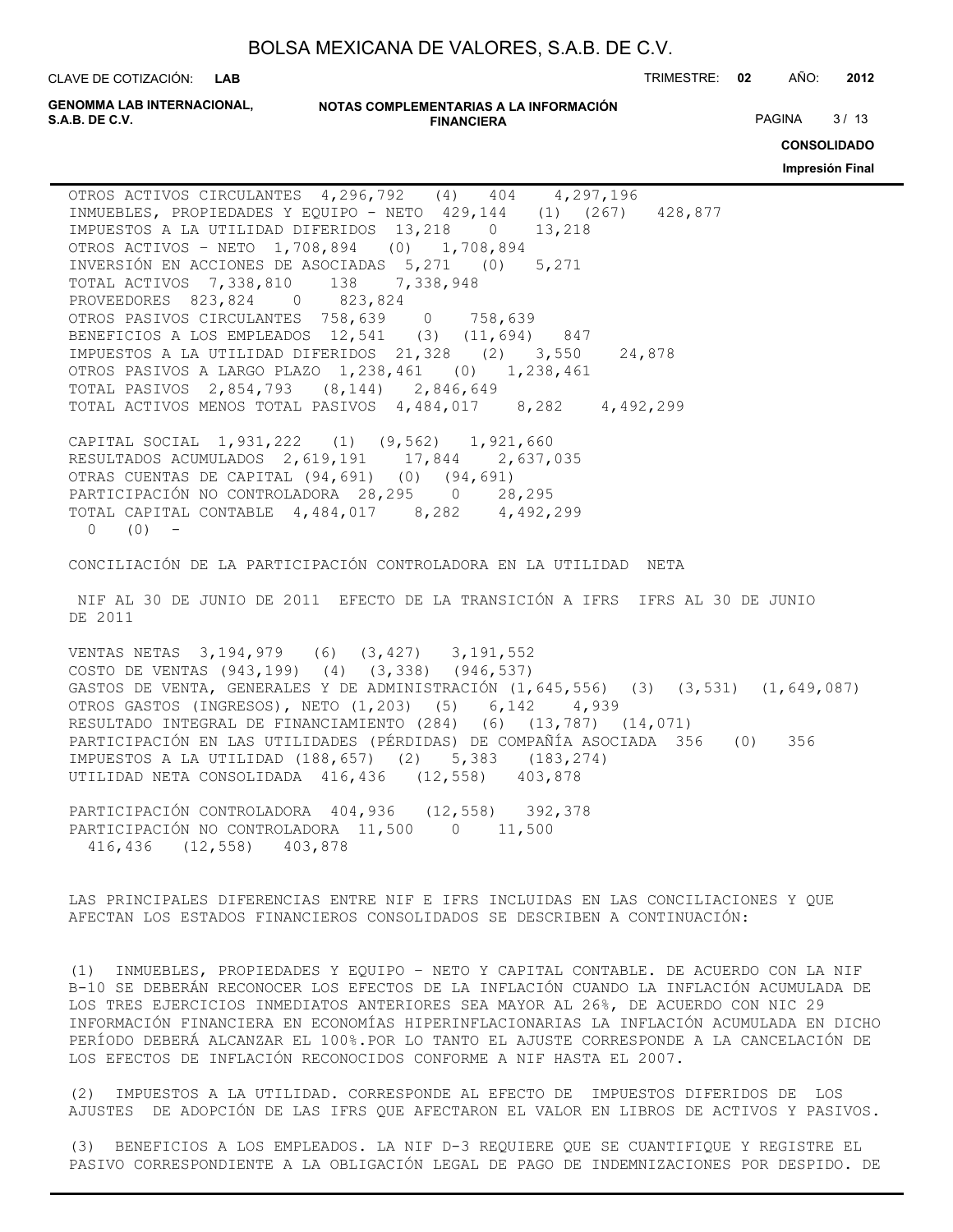| BOLSA MEXICANA DE VALORES, S.A.B. DE C.V. |  |  |  |
|-------------------------------------------|--|--|--|
|-------------------------------------------|--|--|--|

CLAVE DE COTIZACIÓN: TRIMESTRE: **02** AÑO: **2012**

**GENOMMA LAB INTERNACIONAL,**

**NOTAS COMPLEMENTARIAS A LA INFORMACIÓN FINANCIERA S.A.B. DE C.V.** PAGINA 4 / 13

**CONSOLIDADO**

#### **Impresión Final**

ACUERDO CON LA NIC 19 BENEFICIOS A LOS EMPLEADOS EL PASIVO POR DICHAS INDEMNIZACIONES PODRÁN REGISTRARSE SÓLO SI EXISTE UN COMPROMISO DE LA ENTIDAD EN PAGARLAS AÚN EN TERMINACIÓN VOLUNTARIA.

(4) INVENTARIOS Y COSTO DE VENTAS. HASTA 2010, LAS NIF PERMITÍAN EL COSTEO DIRECTO DE INVENTARIOS COMO SISTEMA DE VALUACIÓN. A PARTIR DE 2011, SE REQUIERE EL COSTEO ABSORBENTE DE LA MISMA MANERA QUE LO REQUIERE LA NIC 2 INVENTARIOS. EL AJUSTE CORRESPONDE AL EFECTO DE COSTEO ABSORBENTE DE LOS INVENTARIOS VENDIDOS DE 2011, PROVENIENTES DEL EJERCICIO ANTERIOR.

(5) CLASIFICACIÓN DE LA PTU. LA NIF B-3, REQUIERE QUE SE PRESENTE DENTRO DEL RUBRO DE OTROS GASTOS, PARA EFECTOS DE IFRS LA PTU ES UNA COMPENSACIÓN AL PERSONAL Y SE DEBE PRESENTAR JUNTO CON LOS GASTOS DE OPERACIÓN.

(6) TRANSFERENCIA DE ACTIVOS FINANCIEROS. DE ACUERDO CON LA NORMA INTERNACIONAL DE CONTABILIDAD (NIC) 39 INSTRUMENTOS FINANCIEROS: RECONOCIMIENTO Y MEDICIÓN LA BAJA DE UN ACTIVO FINANCIERO SE DA CUANDO LA ENTIDAD TRANSFIERE DE MANERA SUSTANCIAL LOS RIESGOS Y VENTAJAS INHERENTES DE LA PROPIEDAD DEL ACTIVO FINANCIERO, DE ACUERDO CON NIF LA BAJA DEL ACTIVO FINANCIERO SE DA CON LA TRANSFERENCIA LEGAL DE LA PROPIEDAD DEL MISMO.

LOS DESCUENTOS FINANCIEROS POR COBRANZA ANTICIPADA SE DEBERÁN PRESENTAR DISMINUYENDO INGRESOS DE CONFORMIDAD CON IFRS, BAJO NIF FUERON CONSIDERADOS COSTOS FINANCIEROS.

(7) OTROS ACTIVOS. DE ACUERDO CON NIF LOS DEPÓSITOS EN GARANTÍA ESTABAN REGISTRADOS COMO OTROS ACTIVOS, CONFORME A IFRS ESTOS ACTIVOS SON UN INSTRUMENTO FINANCIEROS Y SE PRESENTAN COMO OTRAS CUENTAS POR COBRAR.

3.RESUMEN DE LAS PRINCIPALES POLÍTICAS CONTABLES

LOS ESTADOS FINANCIEROS CONSOLIDADOS ADJUNTOS HAN SIDO PREPARADOS DE CONFORMIDAD CON LAS IFRS. SU PREPARACIÓN REQUIERE QUE LA ADMINISTRACIÓN DE LA COMPAÑÍA EFECTÚE CIERTAS ESTIMACIONES Y UTILICE DETERMINADOS SUPUESTOS PARA VALUAR ALGUNAS DE LAS PARTIDAS DE LOS ESTADOS FINANCIEROS Y PARA EFECTUAR LAS REVELACIONES QUE SE REQUIEREN EN LOS MISMOS. SIN EMBARGO, LOS RESULTADOS REALES PUEDEN DIFERIR DE DICHAS ESTIMACIONES. LA ADMINISTRACIÓN DE LA COMPAÑÍA, APLICANDO EL JUICIO PROFESIONAL, CONSIDERA QUE LAS ESTIMACIONES Y SUPUESTOS UTILIZADOS FUERON LOS ADECUADOS EN LAS CIRCUNSTANCIAS.

LAS POLÍTICAS CONTABLES SIGNIFICATIVAS QUE HAN SIDO APLICADAS DE MANERA CONSISTENTE POR LA COMPAÑÍA SON LAS SIGUIENTES:

A.BASES DE PRESENTACIÓN - LOS ESTADOS FINANCIEROS INTERMEDIOS CONSOLIDADOS ADJUNTOS, FUERON PREPARADOS DE CONFORMIDAD CON LAS IFRS Y SUS ADECUACIONES E INTERPRETACIONES EMITIDOS POR EL INTERNATIONAL ACCOUNTING STANDARD BOARD (IASB) Y EN PARTICULAR, DE CONFORMIDAD CON LA NORMA INTERNACIONAL DE CONTABILIDAD "NIC 34 INFORMACIÓN FINANCIERA INTERMEDIA" (NIC Ó IAS POR SUS SIGLAS EN INGLÉS), Y NO INCLUYE TODA LA INFORMACIÓN FINANCIERA REQUERIDA APLICABLE PARA LA EMISIÓN DE UNOS ESTADOS FINANCIEROS ANUALES COMPLETOS.

UNIDAD MONETARIA DE LOS ESTADOS FINANCIEROS - LOS ESTADOS FINANCIEROS Y NOTAS AL 30 DE JUNIO DE 2012 Y 31 DE DICIEMBRE DE 2011, INCLUYEN SALDOS Y TRANSACCIONES EN PESOS DE DIFERENTE PODER ADQUISITIVO.

B.BASES DE CONSOLIDACIÓN - LOS ESTADOS FINANCIEROS CONSOLIDADOS INCLUYEN LOS DE GENOMMA LAB INTERNACIONAL, S. A. B. DE C. V. Y LOS DE SUS SUBSIDIARIAS EN LAS QUE TIENE CONTROL EFECTIVO, CUYA PARTICIPACIÓN ACCIONARIA EN SU CAPITAL SOCIAL AL 30 DE JUNIO DE 2012 Y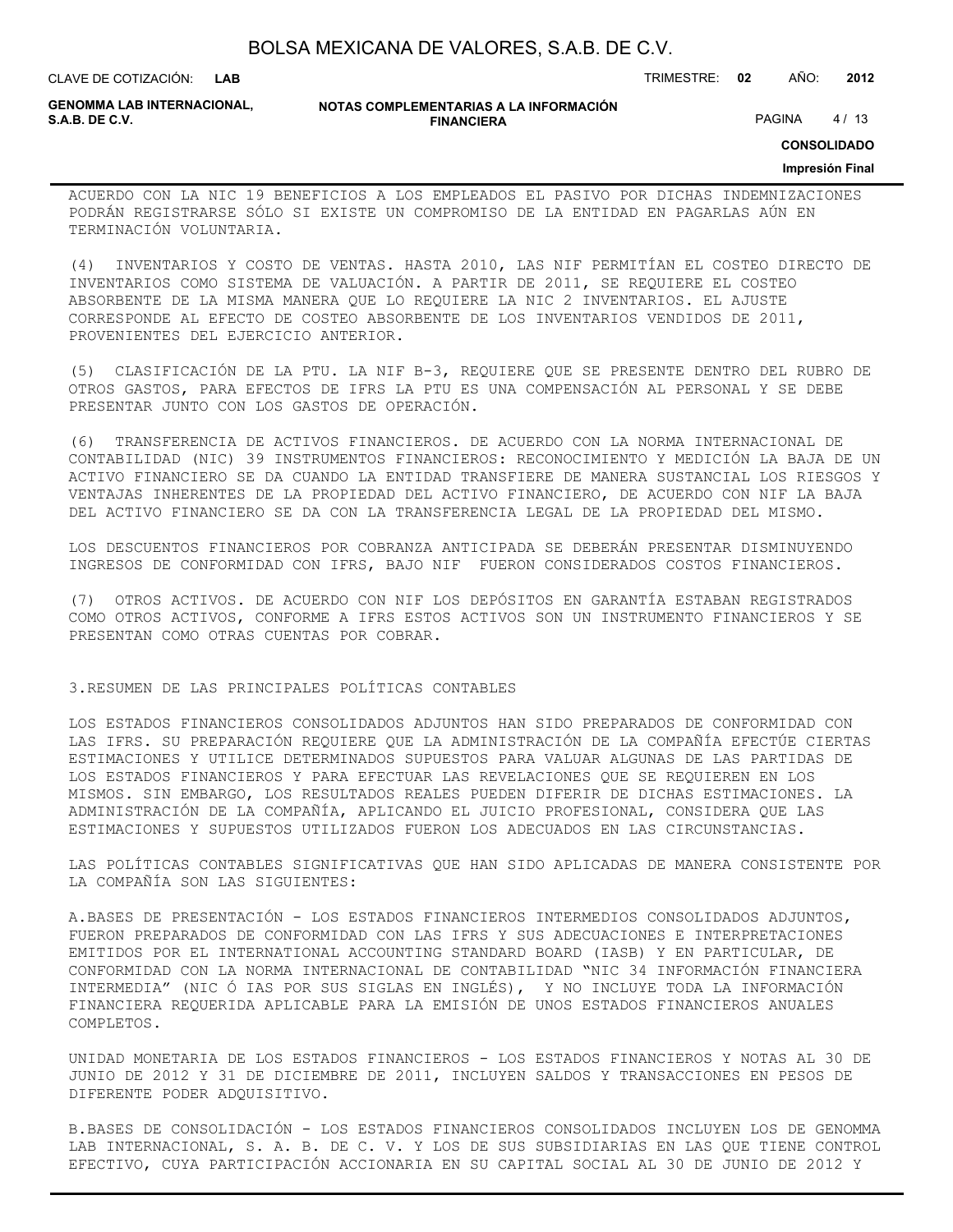| BOLSA MEXICANA DE VALORES, S.A.B. DE C.V. |  |  |
|-------------------------------------------|--|--|
|-------------------------------------------|--|--|

CLAVE DE COTIZACIÓN: TRIMESTRE: **02** AÑO: **2012 LAB**

| <b>GENOMMA LAB INTERNACIONAL.</b> |  |
|-----------------------------------|--|
| <b>S.A.B. DE C.V.</b>             |  |

**NOTAS COMPLEMENTARIAS A LA INFORMACIÓN FINANCIERA S.A.B. DE C.V.** PAGINA 5/13

**CONSOLIDADO**

**Impresión Final**

31 DE DICIEMBRE DE 2011, SE MUESTRAN A CONTINUACIÓN:

COMPAÑÍA% DE PARTICIPACIÓN ACTIVIDAD

MÉXICO - GENOMMA LABORATORIES MÉXICO, S. A. DE C. V.100(1) TELEVISION PRODUCTS RETAIL, S. A. DE C. V.100(2) MEDICINAS Y MEDICAMENTOS NACIONALES, S. A. DE C. V.100(3) INICIATIVAS DE ÉXITO, S. A. DE C. V.100(4) AERO LAB, S. A. DE C. V.100(5)

NORTEAMÉRICA - GENOMMA LAB USA, INC.100(6) LAB BRANDS INTERNATIONAL, LLC 70(1)

CENTROAMÉRICA - GENOMMA LAB CENTROAMÉRICA, S. A.100(2) GENOMMA LAB DOMINICANA, S. R. L.100(6)

SUDAMÉRICA - GENOMMA LAB PERÚ, S. A.100(6) GENOMMA LAB CHILE, S. A.100(6) GENOMMA LAB ECUADOR, S. A.100(6) GENOMMA LABORATORIES ARGENTINA, S. A. 85(6) GENOMMA LAB COLOMBIA, LTDA100(6) GENOMMA LABORATORIES DO BRASIL, LTDA 85(6)

EUROPA - GENOMMA LABORATORIOS MÉDICOS, S. L.100(6)

(1)INVESTIGACIÓN Y DESARROLLO DE PRODUCTOS OTC FARMACÉUTICOS Y DE CUIDADO PERSONAL, ASÍ COMO A ADMINISTRAR LA PROPIEDAD INTELECTUAL. (2)PRESTACIÓN DE SERVICIOS PROFESIONALES. (3)VENTA DE PRODUCTOS FARMACÉUTICOS (GI Y OTC FARMACÉUTICOS). (4)VENTA DE PRODUCTOS OTC FARMACÉUTICOS. (5)SERVICIOS DE TRANSPORTACIÓN AÉREA. (6)VENTA DE PRODUCTOS OTC FARMACÉUTICOS Y DE CUIDADO PERSONAL.

LOS SALDOS Y OPERACIONES INTERCOMPAÑÍAS, HAN SIDO ELIMINADOS EN ESTOS ESTADOS FINANCIEROS CONSOLIDADOS.

C.TRANSACCIONES EN MONEDA EXTRANJERA – LOS ESTADOS FINANCIEROS INDIVIDUALES DE CADA SUBSIDIARIA DE LA COMPAÑÍA SE PRESENTAN EN LA MONEDA DEL AMBIENTE ECONÓMICO PRIMARIO EN LA CUAL OPERA LA ENTIDAD (SU MONEDA FUNCIONAL). PARA CONSOLIDAR LOS ESTADOS FINANCIEROS DE SUBSIDIARIAS EXTRANJERAS, SE CONVIERTEN DE LA MONEDA FUNCIONAL A LA MONEDA DE INFORME. LOS ESTADOS FINANCIEROS SE CONVIERTEN A PESOS MEXICANOS (LA MONEDA DE INFORME), CONSIDERANDO LA SIGUIENTE METODOLOGÍA:

LAS OPERACIONES CUYA MONEDA DE REGISTRO Y FUNCIONAL ES LA MISMA, CONVIERTEN SUS ESTADOS FINANCIEROS UTILIZANDO LOS SIGUIENTES TIPOS DE CAMBIO: (I) DE CIERRE PARA LOS ACTIVOS Y PASIVOS Y (II) HISTÓRICO PARA EL CAPITAL CONTABLE, ASÍ COMO, PARA LOS INGRESOS, COSTOS Y GASTOS. LOS EFECTOS DE CONVERSIÓN SE REGISTRAN EN LA UTILIDAD INTEGRAL. LAS PARTIDAS NO MONETARIAS CALCULADAS EN TÉRMINOS DE COSTO HISTÓRICO, EN MONEDA EXTRANJERA, NO SE RECONVIERTEN

CUANDO LA ENTIDAD EXTRANJERA OPERA EN UN ENTORNO HIPERINFLACIONARIO, PRIMERO REEXPRESAN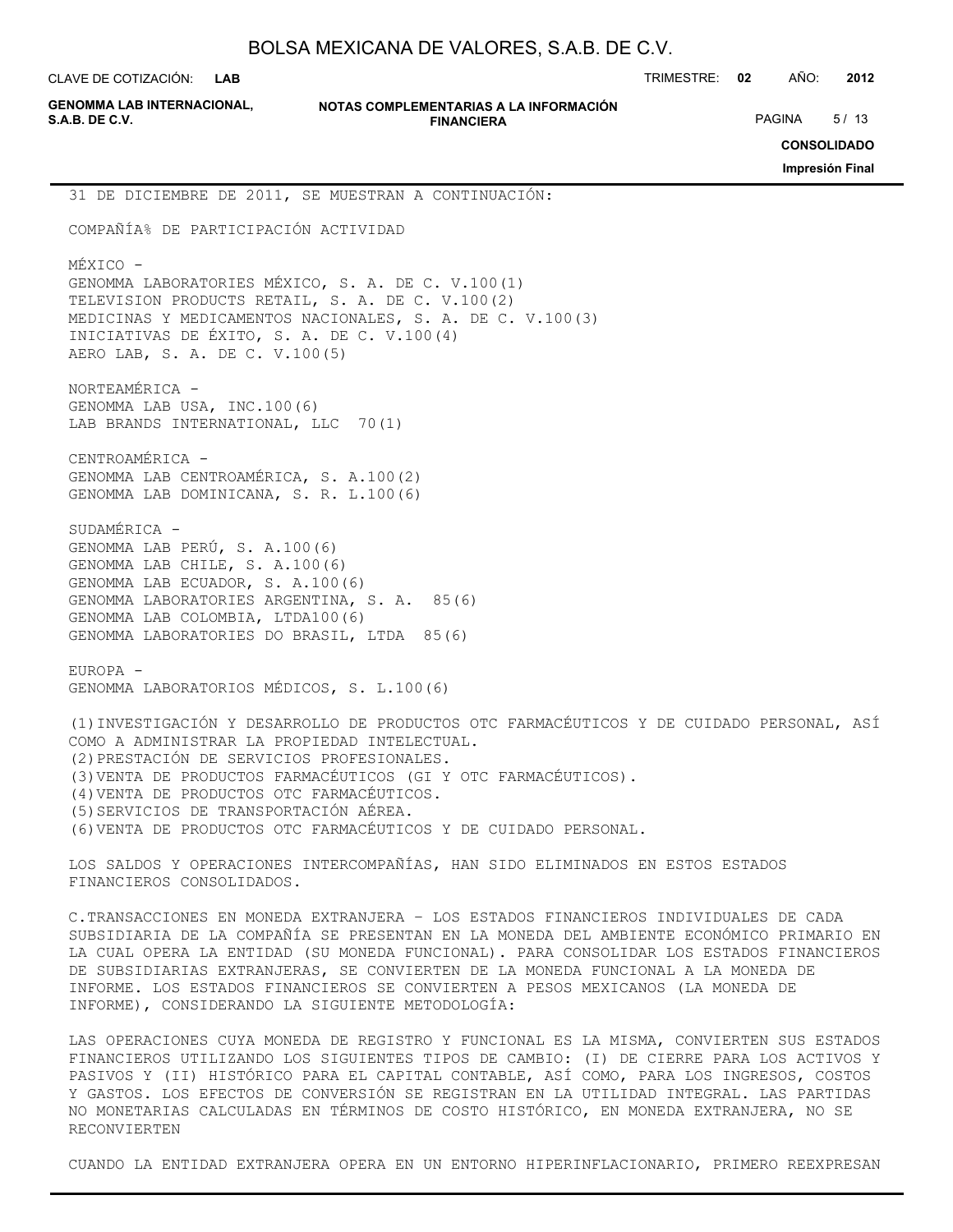CLAVE DE COTIZACIÓN: TRIMESTRE: **02** AÑO: **2012**

**GENOMMA LAB INTERNACIONAL,**

**NOTAS COMPLEMENTARIAS A LA INFORMACIÓN FINANCIERA S.A.B. DE C.V.** PAGINA 6/13

**CONSOLIDADO**

#### **Impresión Final**

SUS ESTADOS FINANCIEROS A PODER ADQUISITIVO DE LA MONEDA LOCAL AL CIERRE DEL EJERCICIO, UTILIZANDO EL ÍNDICE DE PRECIOS DEL PAÍS DE ORIGEN, Y POSTERIORMENTE LOS CONVIERTEN UTILIZANDO EL TIPO DE CAMBIO OFICIAL DE CIERRE PARA TODAS LAS PARTIDAS.

LAS DIFERENCIAS EN TIPO DE CAMBIO SE RECONOCEN EN LOS RESULTADOS DEL PERÍODO, EXCEPTO POR: DIFERENCIAS EN TIPO DE CAMBIO PROVENIENTES DE PRÉSTAMOS DENOMINADOS EN MONEDA EXTRANJERA RELACIONADOS CON LOS ACTIVOS CALIFICABLES PARA LA CAPITALIZACIÓN DE INTERESES, LAS CUALES SE INCLUYEN EN EL COSTO DE DICHOS ACTIVOS CUANDO SE CONSIDERAN COMO UN AJUSTE A LOS COSTOS POR INTERESES SOBRE DICHOS PRÉSTAMOS DENOMINADOS EN MONEDA EXTRANJERA.

LAS TRANSACCIONES EN MONEDA EXTRANJERA SE REGISTRAN AL TIPO DE CAMBIO VIGENTE A LA FECHA DE SU CELEBRACIÓN. LOS ACTIVOS Y PASIVOS MONETARIOS EN MONEDA EXTRANJERA SE VALÚAN EN MONEDA FUNCIONAL AL TIPO DE CAMBIO VIGENTE A LA FECHA DE LOS ESTADOS FINANCIEROS. LAS FLUCTUACIONES CAMBIARIAS SE REGISTRAN EN LOS RESULTADOS.

D.EFECTIVO Y EQUIVALENTES DE EFECTIVO - CONSISTEN PRINCIPALMENTE EN DEPÓSITOS BANCARIOS EN CUENTAS DE CHEQUES E INVERSIONES EN VALORES A CORTO PLAZO, DE GRAN LIQUIDEZ, FÁCILMENTE CONVERTIBLES EN EFECTIVO Y SUJETOS A RIESGOS POCO IMPORTANTES DE CAMBIOS EN VALOR. EL EFECTIVO SE PRESENTA A VALOR NOMINAL Y LOS EQUIVALENTES SE VALÚAN A SU VALOR RAZONABLE; LAS FLUCTUACIONES EN SU VALOR SE RECONOCEN EN EL RESULTADO INTEGRAL DE FINANCIAMIENTO (RIF) DEL PERIODO. LOS EQUIVALENTES DE EFECTIVO ESTÁN REPRESENTADOS PRINCIPALMENTE POR INVERSIONES EN MESAS DE DINERO. LA COMPAÑÍA TIENE FONDOS RESTRINGIDOS DESIGNADOS PARA LA RECOMPRA DE ACCIONES PROPIAS DE LA COMPAÑÍA, LOS CUALES SE ENCUENTRAN INVERTIDOS EN MESAS DE DINERO A CORTO PLAZO EN PAPEL GUBERNAMENTAL Y PAPEL BANCARIO.

E.INVENTARIOS –SE PRESENTAN AL COSTO DE ADQUISICIÓN O VALOR NETO DE REALIZACIÓN (PRECIO DE VENTA ESTIMADO MENOS TODOS LOS COSTOS NECESARIOS PARA LA VENTA), EL MENOR. SE VALÚAN A TRAVÉS DE COSTOS PROMEDIO INCLUYENDO EL COSTO DE MATERIALES, GASTOS DIRECTOS Y UNA PORCIÓN APROPIADA DE COSTOS INDIRECTOS FIJOS Y VARIABLES, QUE SE INCURREN EN LA PRODUCCIÓN DE LOS MISMOS. LAS REDUCCIONES AL VALOR DE LOS INVENTARIOS SE COMPONEN POR LAS RESERVAS QUE REPRESENTAN EL DETERIORO DE INVENTARIOS.

F.INMUEBLES, PROPIEDADES Y EQUIPO - SE REGISTRAN AL COSTO DE ADQUISICIÓN. LA DEPRECIACIÓN SE REGISTRA EN RESULTADOS Y SE CALCULA CONFORME AL MÉTODO DE LÍNEA RECTA CON BASE EN LAS VIDAS ÚTILES ESTIMADAS REMANENTE DE LOS ACTIVOS, LAS CUALES SE REVISAN CADA AÑO JUNTO CON LOS VALORES RESIDUALES; Y EL EFECTO DE CUALQUIER CAMBIO EN LA ESTIMACIÓN REGISTRADA SE RECONOCE SOBRE UNA BASE PROSPECTIVA.

LAS TASAS DE DEPRECIACIÓN SON LAS QUE SE MUESTRAN A CONTINUACIÓN:

PORCENTAJE ANUAL

EDIFICIO Y CONSTRUCCIONES2.5 Y 10 EQUIPO DE LABORATORIO, MOLDES Y MAQUINARIA35 EQUIPO DE TRANSPORTE TERRESTRE Y AÉREO25 Y 16 EQUIPO DE CÓMPUTO30 EQUIPO DE PRODUCCIÓN Y GRABACIÓN30 EQUIPO DE OFICINA, VENTA Y TELECOMUNICACIONES5 Y 10

EL PORCENTAJE ANUAL DE AMORTIZACIÓN DE LAS MEJORAS A LOCALES ARRENDADOS SE DETERMINA CON BASE AL PERIODO QUE ESTABLECE EL CONTRATO DE ARRENDAMIENTO.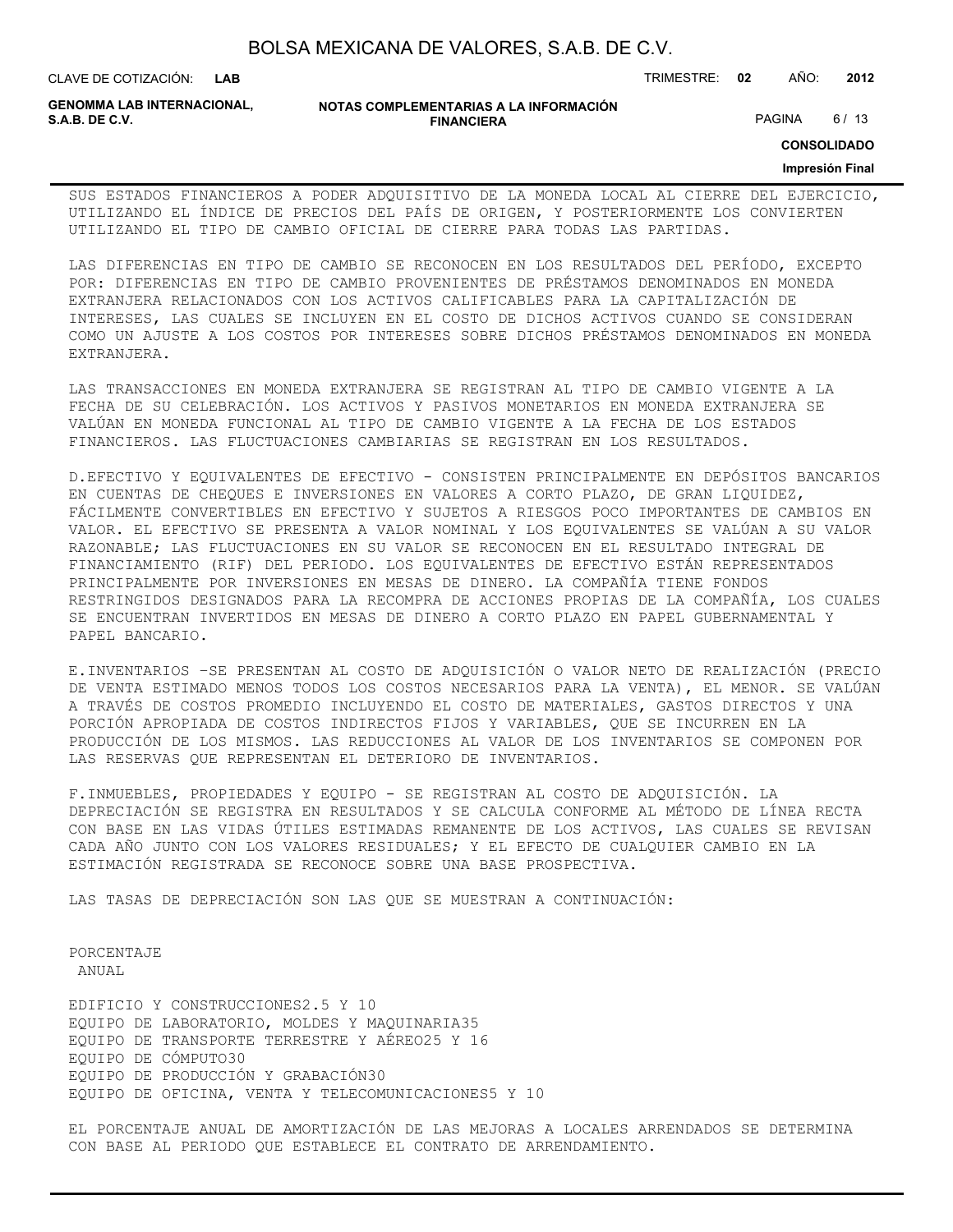CLAVE DE COTIZACIÓN: TRIMESTRE: **02** AÑO: **2012**

**GENOMMA LAB INTERNACIONAL,**

**NOTAS COMPLEMENTARIAS A LA INFORMACIÓN FINANCIERA S.A.B. DE C.V.** PAGINA 27 / 13

**CONSOLIDADO**

#### **Impresión Final**

LA GANANCIA O PÉRDIDA QUE SURGE DE LA VENTA O RETIRO DE UNA PARTIDA DE INMUEBLES, PROPIEDADES Y EQUIPO, SE CALCULA COMO LA DIFERENCIA ENTRE LOS RECURSOS QUE SE RECIBEN POR VENTAS Y EL VALOR EN LIBROS DEL ACTIVO, Y SE RECONOCE EN LOS RESULTADOS.

LAS PROPIEDADES QUE ESTÁN EN PROCESO DE CONSTRUCCIÓN, SE REGISTRAN AL COSTO MENOS CUALQUIER PÉRDIDA POR DETERIORO RECONOCIDA. LA DEPRECIACIÓN DE ESTOS ACTIVOS, AL IGUAL QUE EN OTRAS PROPIEDADES, SE INICIA CUANDO LOS ACTIVOS ESTÁN LISTOS PARA SU USO PLANEADO.

G.INVERSIÓN EN ACCIONES DE ASOCIADA – UNA COMPAÑÍA ASOCIADA ES UNA ENTIDAD SOBRE LA CUAL LA

COMPAÑÍA TIENE INFLUENCIA SIGNIFICATIVA, Y QUE NO CONSTITUYE UNA SUBSIDIARIA NI PARTICIPACIÓN EN UN NEGOCIO CONJUNTO. INFLUENCIA SIGNIFICATIVA ES EL PODER DE PARTICIPAR EN DECIDIR POLÍTICAS FINANCIERAS Y DE OPERACIÓN DE LA ENTIDAD EN LA QUE SE INVIERTE, PERO NO IMPLICA UN CONTROL O CONTROL CONJUNTO SOBRE ESAS POLÍTICAS.

LOS RESULTADOS Y LOS ACTIVOS Y PASIVOS DE LAS COMPAÑÍAS ASOCIADAS SON INCORPORADOS A LOS ESTADOS FINANCIEROS CONSOLIDADOS UTILIZANDO EL MÉTODO DE PARTICIPACIÓN, EXCEPTO SI LA INVERSIÓN ES CLASIFICADA COMO MANTENIDA PARA SU VENTA, EN CUYO CASO SE CONTABILIZA CONFORME A LA IFRS 5"ACTIVOS NO CIRCULANTES MANTENIDOS PARA SU VENTA Y OPERACIONES DISCONTINUADAS".

H.ACTIVOS INTANGIBLES – CORRESPONDE A CONTRATOS DE USO DE MARCAS Y OTROS DERECHOS Y A COSTOS EROGADOS EN LA FASE DE DESARROLLO DE SISTEMAS DE INFORMACIÓN INTEGRAL. LOS ACTIVOS INTANGIBLES CON VIDA ÚTIL DEFINIDA, SE AMORTIZAN CON BASE EN EL MÉTODO DE LÍNEA RECTA SOBRE LA VIDA ECONÓMICA ESTIMADA DE CADA ACTIVO, LAS MARCAS Y OTROS DERECHOS TIENEN VIDA ÚTIL INDEFINIDA NO SE AMORTIZAN, PERO SON SOMETIDAS A PRUEBAS DE DETERIORO ANUALMENTE, O CON MAYOR FRECUENCIA SI EXISTE CUALQUIER INDICACIÓN DE QUE PODRÍA HABERSE DETERIORADO SU VALOR. LA VIDA ÚTIL ESTIMADA, VALOR RESIDUAL Y MÉTODO DE AMORTIZACIÓN SE REVISAN AL FINAL DE CADA AÑO, Y EL EFECTO DE CUALQUIER CAMBIO EN LA ESTIMACIÓN REGISTRADA SE RECONOCE SOBRE UNA BASE PROSPECTIVA.

LOS COSTOS DE INVESTIGACIÓN, ASÍ COMO LAS EROGACIONES EN FASE DE DESARROLLO QUE NO CUMPLEN CON CIERTOS REQUISITOS, SE REGISTRAN EN RESULTADOS EN EL EJERCICIO EN QUE SE INCURREN.

I.DETERIORO DE ACTIVOS INTANGIBLES – LA COMPAÑÍA REVISA LOS VALORES EN LIBROS DE SUS ACTIVOS TANGIBLES E INTANGIBLES A FIN DE DETERMINAR SI EXISTEN INDICIOS DE QUE ESTOS ACTIVOS HAN SUFRIDO ALGUNA PÉRDIDA POR DETERIORO. SI EXISTE ALGÚN INDICIO, SE CALCULA EL MONTO RECUPERABLE DEL ACTIVO A FIN DE DETERMINAR EL ALCANCE DE LA PÉRDIDA POR DETERIORO. CUANDO NO ES POSIBLE ESTIMAR EL MONTO RECUPERABLE DE UN ACTIVO INDIVIDUAL, LA COMPAÑÍA ESTIMA EL MONTO RECUPERABLE DE LA UNIDAD GENERADORA DE EFECTIVO A LA QUE PERTENECE DICHO ACTIVO. CUANDO SE PUEDE IDENTIFICAR UNA BASE RAZONABLE Y CONSISTENTE DE DISTRIBUCIÓN, LOS ACTIVOS CORPORATIVOS TAMBIÉN SE ASIGNAN A LAS UNIDADES GENERADORAS DE EFECTIVO INDIVIDUALES, O DE LO CONTRARIO, SE ASIGNAN AL GRUPO MÁS PEQUEÑO DE UNIDADES GENERADORAS DE EFECTIVO PARA LOS CUALES SE PUEDE IDENTIFICAR UNA BASE DE DISTRIBUCIÓN RAZONABLE Y CONSISTENTE. LOS ACTIVOS INTANGIBLES QUE TIENEN UNA VIDA ÚTIL INDEFINIDA, SE SUJETAN A PRUEBAS PARA EFECTOS DE DETERIORO AL MENOS CADA AÑO, Y SIEMPRE QUE EXISTA UN INDICIO DE QUE EL ACTIVO PODRÍA HABERSE DETERIORADO.

EL MONTO RECUPERABLE ES EL MAYOR ENTRE EL VALOR RAZONABLE MENOS EL COSTO DE VENDERLO Y EL VALOR DE USO. AL EVALUAR EL VALOR DE USO, LOS FLUJOS DE EFECTIVO FUTUROS ESTIMADOS SE DESCUENTAN A SU VALOR PRESENTE UTILIZANDO UNA TASA DE DESCUENTO ANTES DE IMPUESTOS QUE REFLEJE LA EVALUACIÓN ACTUAL DEL MERCADO RESPECTO AL VALOR DEL DINERO EN EL TIEMPO Y LOS RIESGOS ESPECÍFICOS DEL ACTIVO PARA EL CUAL NO SE HAN AJUSTADO LAS ESTIMACIONES DE FLUJOS DE EFECTIVO FUTUROS. SI SE ESTIMA QUE EL MONTO RECUPERABLE DE UN ACTIVO (O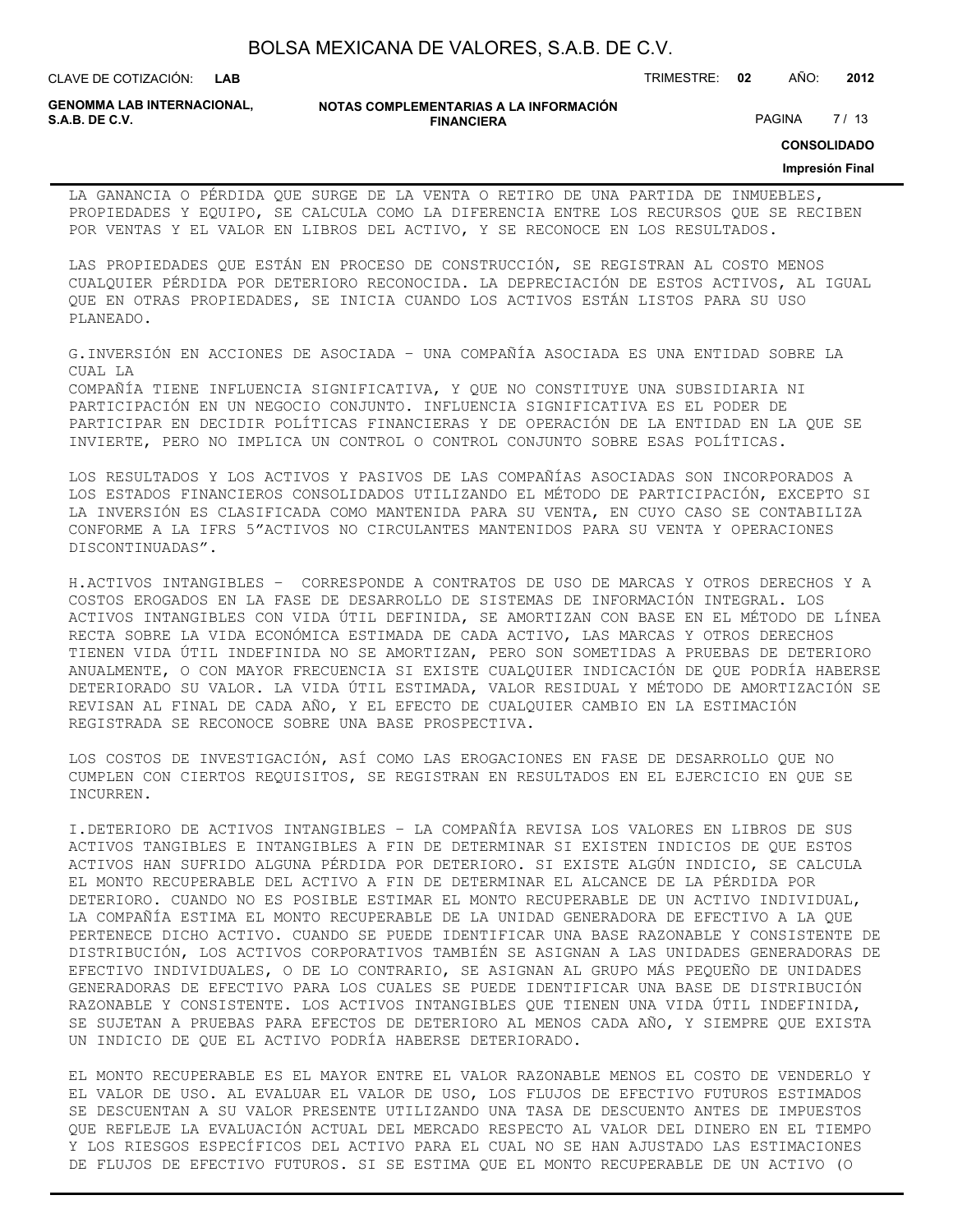CLAVE DE COTIZACIÓN: TRIMESTRE: **02** AÑO: **2012**

**GENOMMA LAB INTERNACIONAL,**

#### **NOTAS COMPLEMENTARIAS A LA INFORMACIÓN FINANCIERA S.A.B. DE C.V.** PAGINA 8 / 13

**CONSOLIDADO**

#### **Impresión Final**

UNIDAD GENERADORA DE EFECTIVO) ES MENOR QUE SU VALOR EN LIBROS, EL VALOR EN LIBROS DEL ACTIVO (O UNIDAD GENERADORA DE EFECTIVO) SE REDUCE A SU MONTO RECUPERABLE. LAS PÉRDIDAS POR DETERIORO SE RECONOCEN EN RESULTADOS, SALVO SI EL ACTIVO SE REGISTRA A UN MONTO REVALUADO, EN CUYO CASO SE DEBE CONSIDERAR LA PÉRDIDA POR DETERIORO COMO UNA DISMINUCIÓN DE LA REVALUACIÓN.

CUANDO UNA PÉRDIDA POR DETERIORO SE REVIERTE POSTERIORMENTE, EL VALOR EN LIBROS DEL ACTIVO (O UNIDAD GENERADORA DE EFECTIVO) SE AUMENTA AL VALOR ESTIMADO REVISADO A SU MONTO RECUPERABLE, DE TAL MANERA QUE EL VALOR EN LIBROS INCREMENTADO NO EXCEDE EL VALOR EN LIBROS QUE SE HABRÍA DETERMINADO SI NO SE HUBIERA RECONOCIDO UNA PÉRDIDA POR DETERIORO PARA DICHO ACTIVO (O UNIDAD GENERADORA DE EFECTIVO) EN AÑOS ANTERIORES.

J.PROVISIONES - SE RECONOCEN CUANDO SE TIENE UNA OBLIGACIÓN PRESENTE COMO RESULTADO DE UN EVENTO PASADO, QUE PROBABLEMENTE RESULTE EN LA SALIDA DE RECURSOS ECONÓMICOS Y QUE PUEDA SER ESTIMADA RAZONABLEMENTE. PARA EFECTOS DE SU REGISTRO CONTABLE EL IMPORTE SE DESCUENTA A VALOR PRESENTE CUANDO EL EFECTO DEL DESCUENTO ES SIGNIFICATIVO.

K.BENEFICIOS DIRECTOS A LOS EMPLEADOS Y AL RETIRO - LOS COSTOS POR BENEFICIOS SE RECONOCEN COMO GASTOS AL MOMENTO EN QUE LOS EMPLEADOS HAN PRESTADO LOS SERVICIOS QUE LES OTORGAN EL DERECHO A LAS CONTRIBUCIONES.

LAS OBLIGACIONES POR BENEFICIOS AL RETIRO RECONOCIDAS EN EL ESTADO DE POSICIÓN FINANCIERA, REPRESENTAN EL VALOR PRESENTE DE LA OBLIGACIÓN POR BENEFICIOS DEFINIDOS, AJUSTADO POR LAS GANANCIAS Y PÉRDIDAS ACTUARIALES Y LOS COSTOS DE LOS SERVICIOS PASADOS NO RECONOCIDOS, MENOS EL VALOR RAZONABLE DE LOS ACTIVOS DEL PLAN. CUALQUIER ACTIVO QUE SURJA DE ESTE CÁLCULO SE LIMITA A LAS PÉRDIDAS ACTUARIALES NO RECONOCIDAS Y AL COSTO DE LOS SERVICIOS PASADOS, MÁS EL VALOR PRESENTE DE LOS REEMBOLSOS Y REDUCCIONES DE CONTRIBUCIONES FUTURAS AL PLAN.

L.IMPUESTOS A LA UTILIDAD – EL GASTO POR IMPUESTOS A LA UTILIDAD REPRESENTA LA SUMA DE LOS IMPUESTOS A LA UTILIDAD CAUSADOS POR PAGAR Y EL IMPUESTO DIFERIDO. EL IMPUESTO CAUSADO POR PAGAR (IMPUESTO SOBRE LA RENTA (ISR) SE BASA EN LA UTILIDAD FISCAL; LA CUAL DIFIERE DE LA GANANCIA REPORTADA EN EL ESTADO CONSOLIDADO DE UTILIDAD INTEGRAL, DEBIDO A LAS PARTIDAS DE INGRESOS O GASTOS GRAVABLES O DEDUCIBLES EN OTROS AÑOS Y PARTIDAS QUE NUNCA SON GRAVABLES O DEDUCIBLES. EL PASIVO DE LA COMPAÑÍA POR CONCEPTO DE IMPUESTO CAUSADO SE CALCULA UTILIZANDO LAS TASAS FISCALES PROMULGADAS O SUBSTANCIALMENTE APROBADAS AL FINAL DEL PERÍODO SOBRE EL CUAL SE INFORMA.

EL IMPUESTO DIFERIDO RESULTA DE LAS DIFERENCIAS TEMPORALES ENTRE LAS BASES CONTABLES Y FISCALES DE LOS ACTIVOS Y PASIVOS INCLUYENDO EL BENEFICIO DE LAS PÉRDIDAS FISCALES. EL IMPUESTO DIFERIDO POR RECUPERAR ESTÁ NETO DE LA RESERVA DERIVADO DE LA INCERTIDUMBRE EN LA REALIZACIÓN DE CIERTOS BENEFICIOS. ESTOS ACTIVOS Y PASIVOS NO SE RECONOCEN SI LAS DIFERENCIAS TEMPORALES SURGEN DEL CRÉDITO MERCANTIL O DEL RECONOCIMIENTO INICIAL (DISTINTO AL DE LA COMBINACIÓN DE NEGOCIOS) DE OTROS ACTIVOS Y PASIVOS EN UNA OPERACIÓN QUE NO AFECTA EL RESULTADO FISCAL NI EL CONTABLE.

SE RECONOCE UN PASIVO POR IMPUESTOS DIFERIDOS POR DIFERENCIAS TEMPORALES GRAVABLES ASOCIADAS CON INVERSIONES EN SUBSIDIARIAS, EXCEPTO CUANDO LA COMPAÑÍA ES CAPAZ DE CONTROLAR LA REVERSIÓN DE LA DIFERENCIA TEMPORAL Y CUANDO SEA PROBABLE QUE LA DIFERENCIA TEMPORAL NO SE REVERSARA EN UN FUTURO PREVISIBLE. LOS ACTIVOS POR IMPUESTOS DIFERIDOS QUE SURGEN DE LAS DIFERENCIAS TEMPORALES ASOCIADAS CON DICHAS INVERSIONES SE RECONOCEN ÚNICAMENTE EN LA MEDIDA EN QUE RESULTE PROBABLE QUE HABRÁN UTILIDADES FISCALES FUTURAS SUFICIENTES CONTRA LAS QUE SE UTILICEN ESAS DIFERENCIAS TEMPORALES Y SE ESPERA QUE ÉSTAS SE REVERSARÁN EN UN FUTURO CERCANO.

EL VALOR EN LIBROS DE UN ACTIVO POR IMPUESTOS DIFERIDOS DEBE SOMETERSE A REVISIÓN AL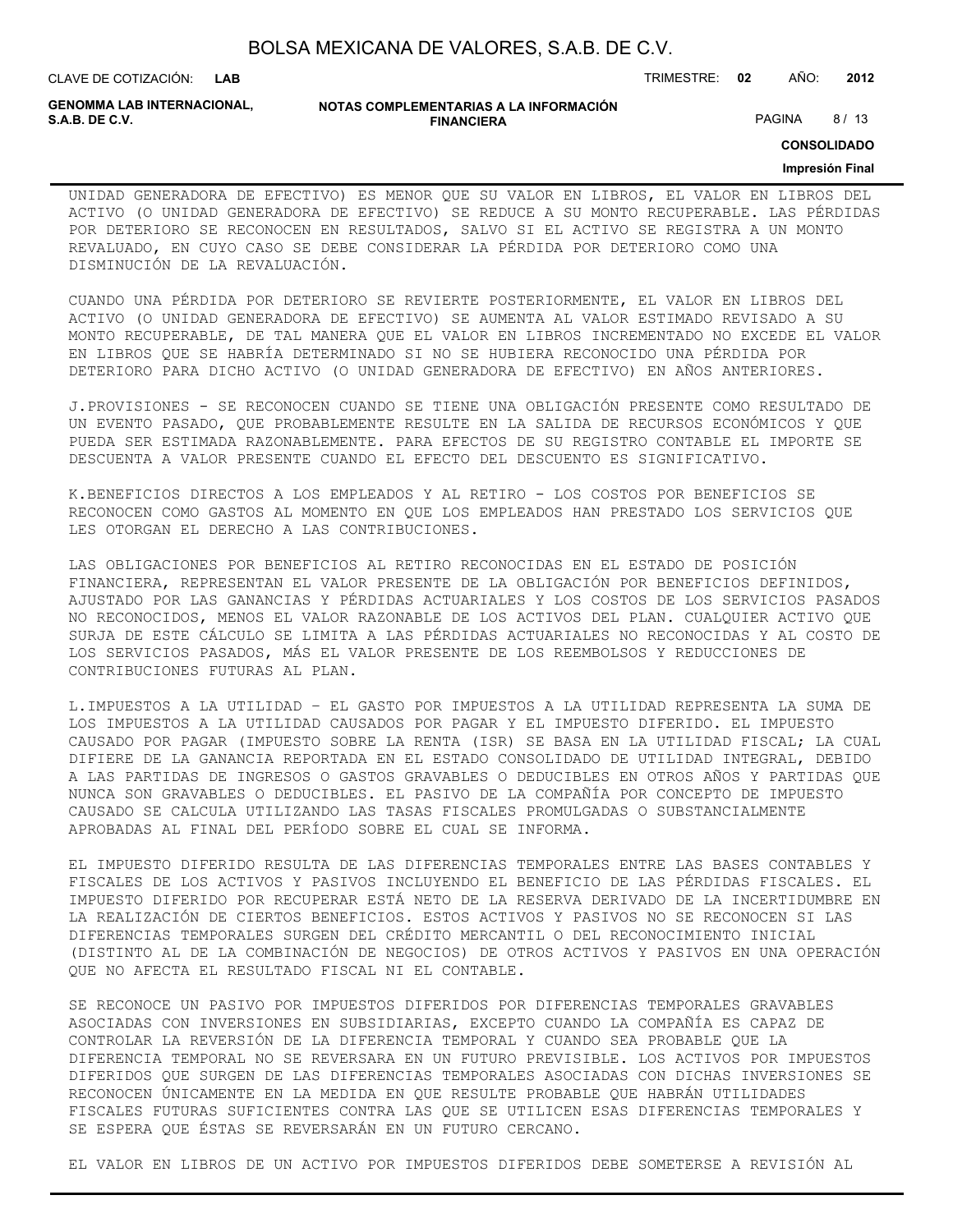| BOLSA MEXICANA DE VALORES, S.A.B. DE C.V. |  |  |  |
|-------------------------------------------|--|--|--|
|-------------------------------------------|--|--|--|

CLAVE DE COTIZACIÓN: TRIMESTRE: **02** AÑO: **2012**

**GENOMMA LAB INTERNACIONAL,**

**NOTAS COMPLEMENTARIAS A LA INFORMACIÓN FINANCIERA S.A.B. DE C.V.** PAGINA 9/13

**CONSOLIDADO**

#### **Impresión Final**

FINAL DE CADA PERÍODO SOBRE EL QUE SE INFORMA Y SE DEBE REDUCIR EN LA MEDIDA QUE SE ESTIME PROBABLE QUE NO HABRÁN UTILIDADES GRAVABLES SUFICIENTES PARA PERMITIR QUE SE RECUPERE LA TOTALIDAD O UNA PARTE DEL ACTIVO.

LOS ACTIVOS Y PASIVOS POR IMPUESTOS DIFERIDOS SE VALÚAN EMPLEANDO LAS TASAS FISCALES QUE SE ESPERA APLICAR EN EL PERÍODO EN EL QUE EL PASIVO SE PAGUE O EL ACTIVO SE REALICE, BASÁNDOSE EN LAS TASAS (Y LEYES FISCALES) QUE HAYAN SIDO APROBADAS O SUSTANCIALMENTE APROBADAS AL FINAL DEL PERÍODO SOBRE EL QUE SE INFORMA. LA VALUACIÓN DE LOS PASIVOS Y ACTIVOS POR IMPUESTOS DIFERIDOS REFLEJA LAS CONSECUENCIAS FISCALES QUE SE DERIVARÍAN DE LA FORMA EN QUE LA COMPAÑÍA ESPERA, AL FINAL DEL PERÍODO SOBRE EL QUE SE INFORMA, RECUPERAR O LIQUIDAR EL VALOR EN LIBROS DE SUS ACTIVOS Y PASIVOS.

LAS PROVISIONES DE IMPUESTOS DE LAS SUBSIDIARIAS EN EL EXTRANJERO SE DETERMINAN CON BASE EN LA UTILIDAD GRAVABLE DE CADA COMPAÑÍA EN LO INDIVIDUAL.

LOS IMPUESTOS CAUSADOS Y DIFERIDOS SE RECONOCEN COMO INGRESO O GASTO EN RESULTADOS, EXCEPTO CUANDO SE REFIEREN A PARTIDAS QUE SE RECONOCEN FUERA DE LOS RESULTADOS, YA SEA EN LA OTRA UTILIDAD INTEGRAL O EN SU CAPITAL CONTABLE. EN CASO DE UNA COMBINACIÓN DE NEGOCIOS, EL EFECTO FISCAL SE INCLUYE DENTRO DEL RECONOCIMIENTO DE LA COMBINACIÓN DE NEGOCIOS.

M.ACREEDORES DIVERSOS A LARGO PLAZO - CORRESPONDEN PRINCIPALMENTE A CUENTAS POR PAGAR POR LA COMPRA DE MARCAS Y TIENEN VENCIMIENTO LOS PRÓXIMOS DOS, SEIS Y OCHO AÑOS.

N.RECOMPRA DE ACCIONES PROPIAS - LAS COMPRAS Y VENTAS DE ACCIONES PROPIAS SE REGISTRAN SU COSTO DE ADQUISICIÓN. CUALQUIER GANANCIA O PÉRDIDA GENERADA SE REGISTRA EN LA PRIMA EN EMISIÓN DE ACCIONES.

O.PAGOS BASADOS EN ACCIONES - SE RECONOCEN CON BASE EN EL VALOR RAZONABLE DE LOS INSTRUMENTOS DEL CAPITAL DESDE LA FECHA DE OTORGAMIENTO, TOMANDO EN CUENTA LOS PLAZOS Y CONDICIONES SOBRE LOS QUE ESOS INSTRUMENTOS DE CAPITAL FUERON OTORGADOS. LA COMPAÑÍA ESTABLECIÓ UN PLAN DE PAGOS BASADOS EN ACCIONES A ALGUNOS DE SUS EJECUTIVOS, LIQUIDABLES CON INSTRUMENTOS DEL CAPITAL Y EFECTIVO

P.RECONOCIMIENTO DE INGRESOS – LOS INGRESOS SE CALCULAN AL VALOR RAZONABLE DE LA CONTRAPRESTACIÓN COBRADA O POR COBRAR, TENIENDO EN CUENTA EL IMPORTE ESTIMADO DE DEVOLUCIONES DE CLIENTES, BONIFICACIONES Y OTRAS ESTIMACIONES SIMILARES.

VENTA DE BIENES. SE RECONOCEN EN EL MOMENTO EN QUE SE TRANSFIEREN LOS RIESGOS Y BENEFICIOS DE LOS INVENTARIOS A LOS CLIENTES, LOS INGRESOS PUEDEN VALUARSE CONFIABLEMENTE, EXISTE LA PROBABILIDAD DE QUE LA COMPAÑÍA RECIBA LOS BENEFICIOS ECONÓMICOS ASOCIADOS CON LA TRANSACCIÓN Y LOS COSTOS INCURRIDOS, O POR INCURRIR, EN RELACIÓN CON LA TRANSACCIÓN PUEDEN SER VALUADOS RAZONABLEMENTE Y LA COMPAÑÍA NO CONSERVA INVOLUCRAMIENTO CONTINUO EN LA PROPIEDAD DEL BIEN O RETIENE CONTROL EFECTIVO SOBRE LOS BIENES VENDIDOS.

INGRESOS POR SERVICIOS. SE RECONOCEN DURANTE EL PERIODO EN QUE SE PRESTA EL SERVICIO.

ESTIMACIÓN PARA DEVOLUCIONES Y BONIFICACIONES - LA COMPAÑÍA CALCULA UNA ESTIMACIÓN PARA DEVOLUCIONES Y BONIFICACIONES CON BASE EN EL HISTORIAL DE LAS MISMAS Y DE LAS CONDICIONES COMERCIALES ACORDADAS CON SUS CLIENTES.

DESCUENTO DE DOCUMENTOS - LA COMPAÑÍA MANTIENE COMO POLÍTICA, EL DESCUENTO DE CARTERA DIRECTAMENTE CON CLIENTES Y A TRAVÉS DE INSTITUCIONES DE CRÉDITO, CON EL PROPÓSITO DE TRANSFERIR DE MANERA EFECTIVA, LOS RIESGOS Y BENEFICIOS ASOCIADOS CON LAS CUENTAS POR COBRAR PARA CUBRIR SUS OBLIGACIONES CONTRACTUALES.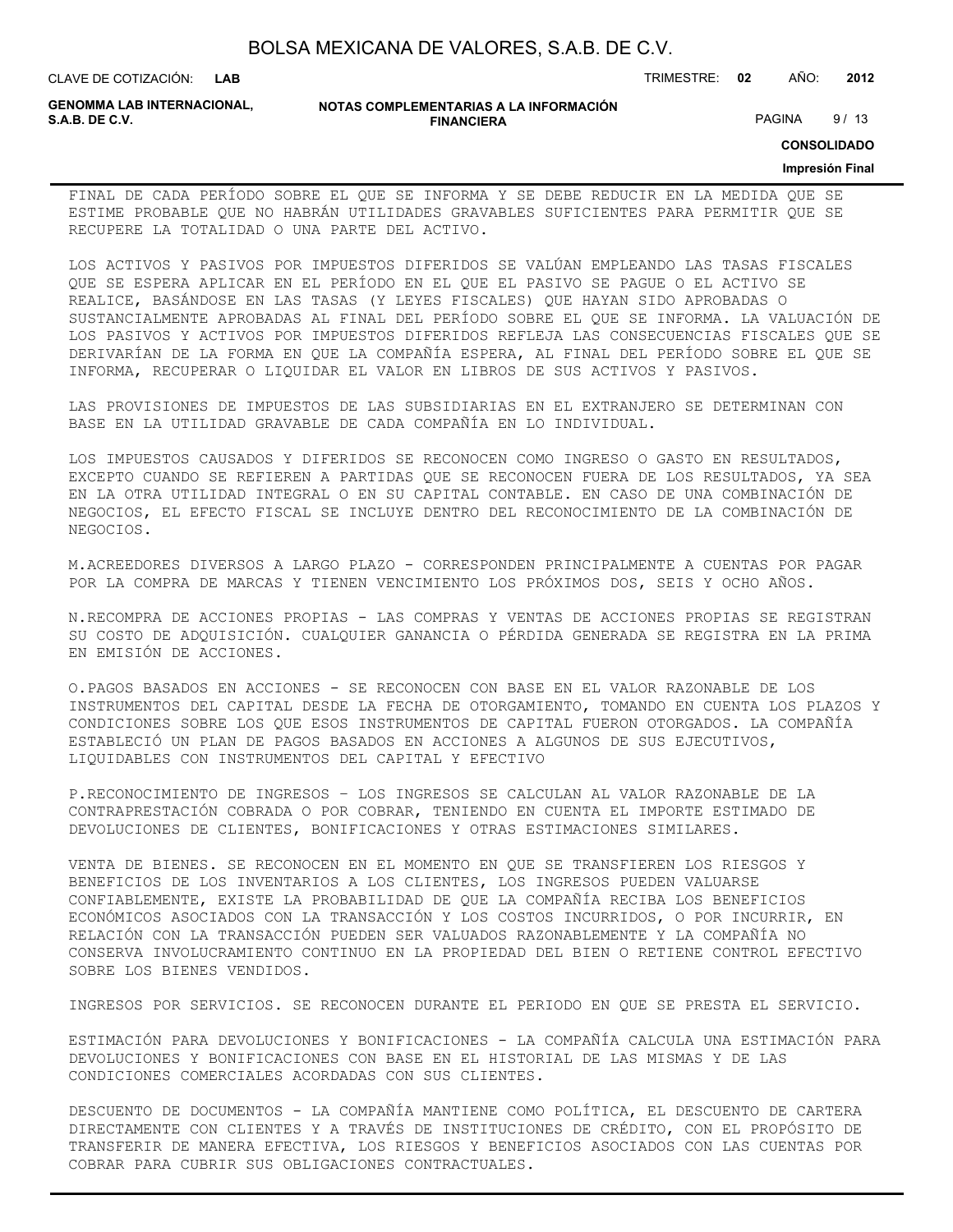**LAB**

CLAVE DE COTIZACIÓN: TRIMESTRE: **02** AÑO: **2012**

**GENOMMA LAB INTERNACIONAL,**

**NOTAS COMPLEMENTARIAS A LA INFORMACIÓN FINANCIERA**

PAGINA 10 / 13

**CONSOLIDADO**

**Impresión Final**

Q.UTILIDAD POR ACCIÓN - LA UTILIDAD BÁSICA POR ACCIÓN ORDINARIA SE CALCULA DIVIDIENDO LA UTILIDAD NETA DE LA PARTICIPACIÓN CONTROLADORA ENTRE EL PROMEDIO PONDERADO DE ACCIONES ORDINARIAS EN CIRCULACIÓN DURANTE EL EJERCICIO.

R.UTILIDAD INTEGRAL – REPRESENTA EL RESULTADO DE LA ACTIVIDAD TOTAL DE LA COMPAÑÍA DURANTE EL PERÍODO Y SE INTEGRA POR LA UTILIDAD NETA MÁS LOS EFECTOS DE CONVERSIÓN.

4.JUICIOS CONTABLES CRÍTICOS Y FUENTES CLAVE DE INCERTIDUMBRE EN LAS ESTIMACIONES

EN LA APLICACIÓN DE LAS POLÍTICAS CONTABLES LA ADMINISTRACIÓN DE LA COMPAÑÍA REALIZA JUICIOS, ESTIMACIONES Y PRESUNCIONES SOBRE ALGUNOS IMPORTES DE LOS ACTIVOS Y PASIVOS DE LOS ESTADOS FINANCIEROS. LAS ESTIMACIONES Y PRESUNCIONES ASOCIADAS SE BASAN EN LA EXPERIENCIA Y OTROS FACTORES QUE SE CONSIDERAN COMO RELEVANTES. LOS RESULTADOS REALES PODRÍAN DIFERIR DE DICHOS ESTIMADOS.

LAS ESTIMACIONES Y PRESUNCIONES SUBYACENTES SE REVISAN SOBRE UNA BASE REGULAR. LAS REVISIONES A LAS ESTIMACIONES CONTABLES SE RECONOCEN EN EL PERÍODO DE LA REVISIÓN Y PERÍODOS FUTUROS SI LA REVISIÓN AFECTA TANTO AL PERÍODO ACTUAL COMO A PERÍODOS SUBSECUENTES.

LOS JUICIOS CONTABLES CRÍTICOS Y FUENTES CLAVE DE INCERTIDUMBRE AL APLICAR LAS ESTIMACIONES EFECTUADAS A LA FECHA DE LOS ESTADOS FINANCIEROS CONSOLIDADOS, Y QUE TIENEN UN RIESGO SIGNIFICATIVO DE DERIVAR UN AJUSTE EN LOS VALORES EN LIBROS DE ACTIVOS Y PASIVOS DURANTE EL SIGUIENTE PERÍODO FINANCIERO.

#### 5.INVERSIÓN EN ACCIONES DE ASOCIADA

LA INVERSIÓN EN TELEVISA CONSUMER PRODUCTS, LLP, COMPAÑÍA ASOCIADA CONSTITUIDA EN LOS ESTADOS UNIDOS DE AMÉRICA, ES DEL 49% DE SUS ACCIONES COMUNES. DICHA SOCIEDAD SE CONSTITUYÓ EN 2009 E INICIÓ OPERACIONES DURANTE 2010. LOS BALANCES GENERALES CONDENSADOS DE LA COMPAÑÍA ASOCIADA AL 30 DE JUNIO DE 2012 Y 31 DE DICIEMBRE DE 2011, SON COMO SIGUE:

31 DE JUNIO DE 201231 DE DICIEMBRE DE 2011 BALANCES GENERALES: ACTIVO CIRCULANTE\$ 70, 510\$78,855 ACTIVO NO CIRCULANTE464544 PASIVO CIRCULANTE(92,979)(66,732) CAPITAL SOCIAL52,34452,344 UTILIDAD (PÉRDIDA) NETA(33,066)697 CAPITAL CONTABLE(22,005)12,667

PARTICIPACIÓN DE LA COMPAÑÍA EN: CAPITAL CONTABLE\$(10,782)\$6,207

RESULTADOS\$(16,203)\$342

6.OPERACIONES Y SALDOS CON PARTES RELACIONADAS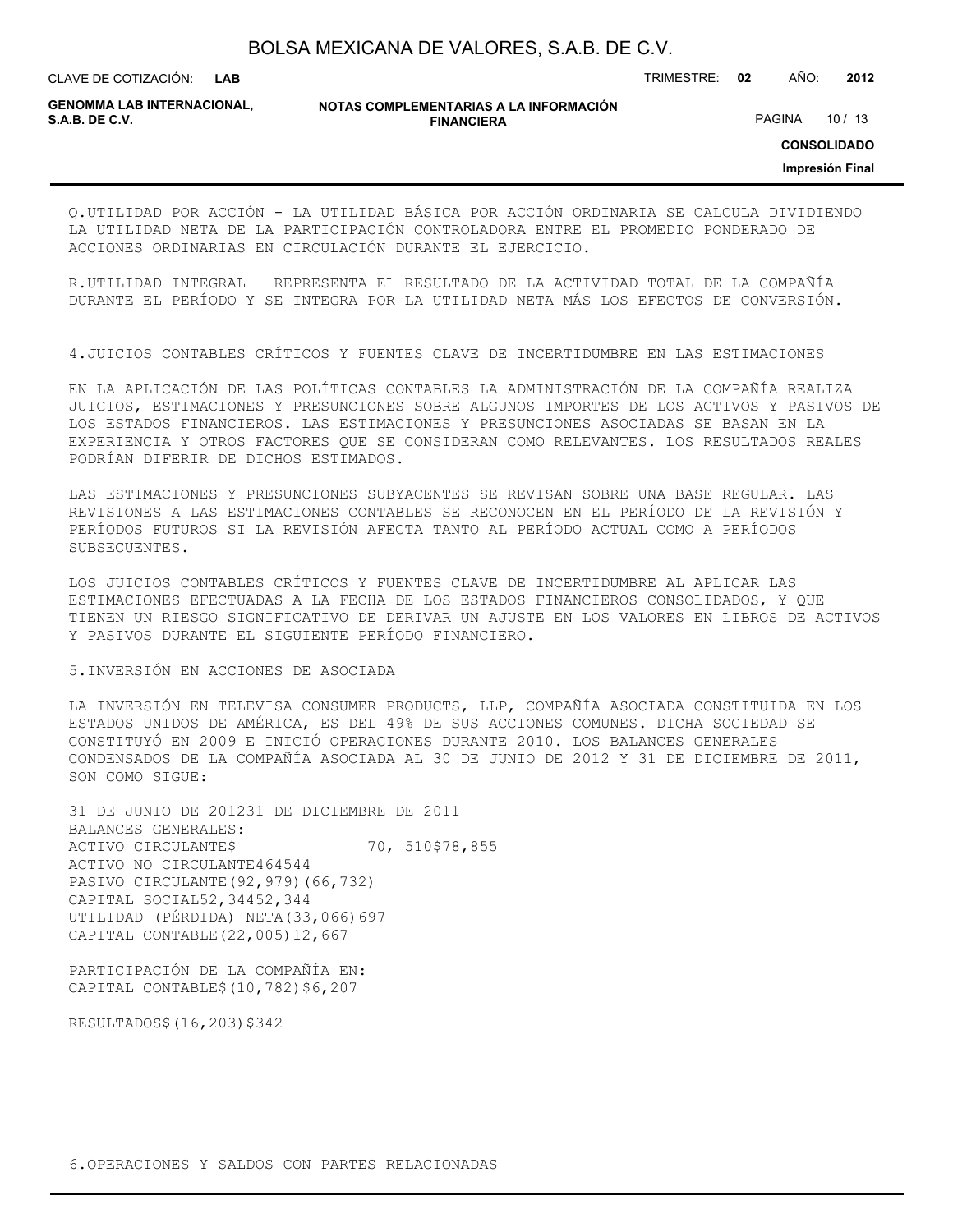**LAB**

CLAVE DE COTIZACIÓN: TRIMESTRE: **02** AÑO: **2012**

**GENOMMA LAB INTERNACIONAL,**

**NOTAS COMPLEMENTARIAS A LA INFORMACIÓN FINANCIERA S.A.B. DE C.V.** PAGINA 21 / 13

**CONSOLIDADO**

**Impresión Final**

A.LAS OPERACIONES CON PARTES RELACIONADAS EFECTUADAS EN EL CURSO NORMAL DE SUS OPERACIONES, FUERON COMO SIGUE:

30 DE JUNIO DE 201230 DE JUNIO DE 2011

VENTAS\$100,173\$32,412 REGALÍAS COBRADAS1,3621,237 SERVICIOS PROFESIONALES PAGADOS(77,478)(59,443)

B.LOS SALDOS POR COBRAR Y POR PAGAR A PARTES RELACIONADAS SON:

POR COBRAR - 30 DE JUNIO DE 201231 DE DICIEMBRE DE 2011

TELEVISA CONSUMER PRODUCTS USA, LLC\$129,153\$38,460 FUNCIONARIOS6,80013,785

\$135,953\$52,245

POR PAGAR - 30 DE JUNIO DE 201231 DE DICIEMBRE DE 2011

DIVIDENDOS POR PAGAR\$14,619\$-

C.LOS BENEFICIOS A EMPLEADOS PAGADOS AL PERSONAL DIRECTIVO RELEVANTE DE LA COMPAÑÍA, FUERON COMO SIGUE:

30 DE JUNIO DE 201230 DE JUNIO DE 2011

BENEFICIOS DIRECTOS A CORTO PLAZO\$77,478\$59,443

7.INFORMACIÓN POR SEGMENTOS

LA INFORMACIÓN POR SEGMENTOS OPERATIVOS SE PRESENTA CON BASE EN LA CLASIFICACIÓN DE LA ADMINISTRACIÓN Y SE PRESENTA INFORMACIÓN GENERAL POR ÁREA GEOGRÁFICA.

30 DE JUNIO DE 2 01 2

INGRESOSACTIVOS TOTALESINVERSIONES EN ACTIVOS PRODUCTIVOS

MÉXICO\$2,767,583\$9,188,746\$1,042,349 INTERNACIONAL1,081,3031,343,7849,260

TOTAL SEGMENTOS\$3,848,886\$10,532,530\$1,051,609

INGRESOSACTIVOS TOTALESINVERSIONES EN ACTIVOS PRODUCTIVOS 31 DE DICIEMBRE DE 2 0 1 1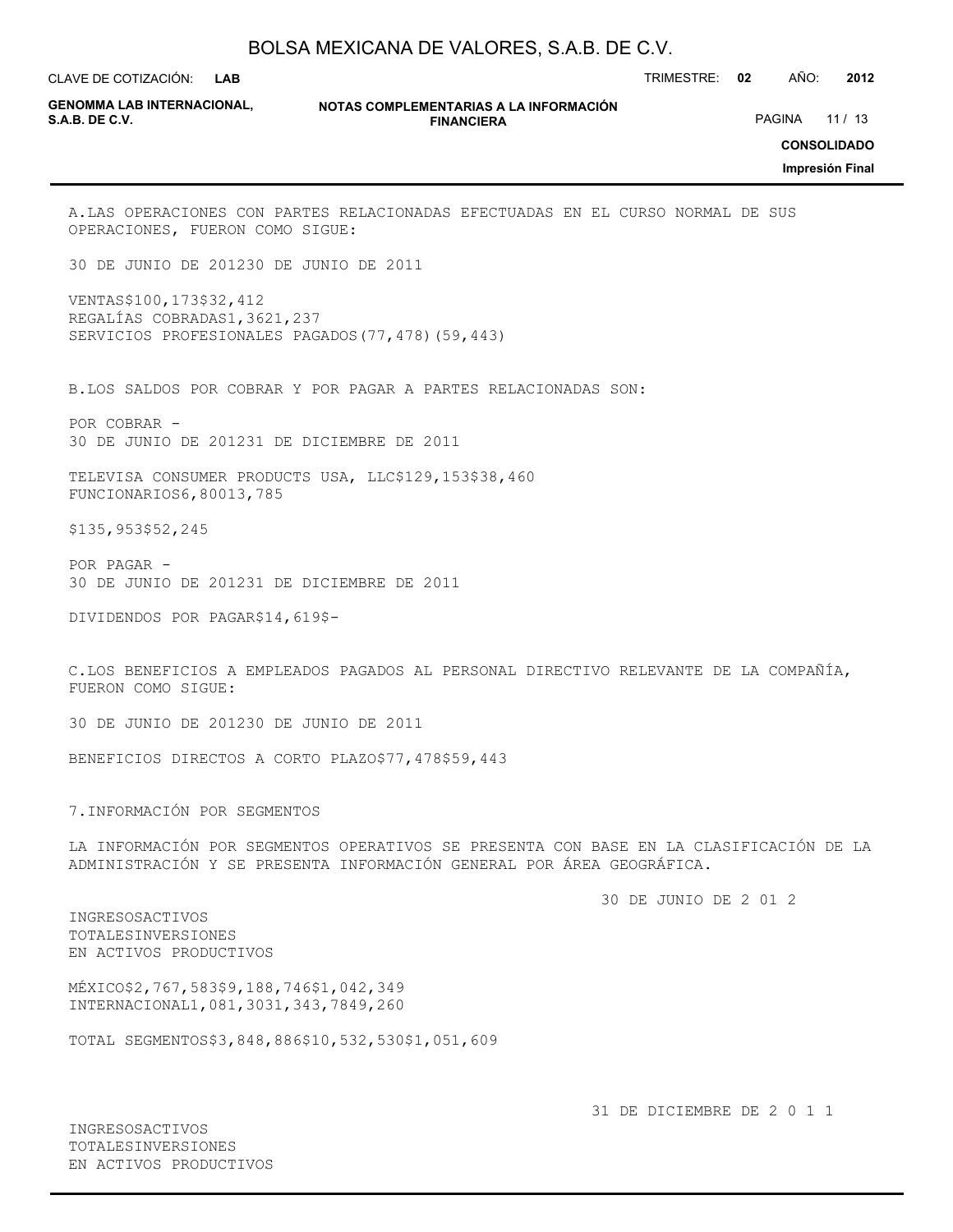**LAB**

CLAVE DE COTIZACIÓN: TRIMESTRE: **02** AÑO: **2012**

**GENOMMA LAB INTERNACIONAL,**

**NOTAS COMPLEMENTARIAS A LA INFORMACIÓN FINANCIERA**

PAGINA 12 / 13

**CONSOLIDADO**

**Impresión Final**

MÉXICO\$6,177,307\$8,849,862\$954,774 INTERNACIONAL1,879,012339,0505,026

TOTAL SEGMENTOS\$8,056,319\$9,188,912\$959,800

8.CAPITAL CONTABLE

CAPITAL CONTRIBUIDO

EL CAPITAL SOCIAL A VALOR NOMINAL SE INTEGRA COMO SIGUE:

NÚMERO DE ACCIONESIMPORTE

CAPITAL FIJO SERIE B82,176\$150

CAPITAL VARIABLE SERIE B1,052,667,2501,921,510

TOTAL1,052,749,426\$ 1,921,660

EL CAPITAL SOCIAL ESTÁ INTEGRADO POR ACCIONES COMUNES NOMINATIVAS SIN VALOR NOMINAL. EL CAPITAL VARIABLE ES ILIMITADO.

RECOMPRA DE ACCIONES PROPIAS

EN ASAMBLEA GENERAL ORDINARIA DE ACCIONISTAS CELEBRADA EL 29 DE MARZO DE 2012, SE RATIFICÓ LA RECOMPRA DE ACCIONES PROPIAS DE LA COMPAÑÍA HASTA POR UN MONTO MÁXIMO EQUIVALENTE AL VALOR DE LAS UTILIDADES RETENIDAS AL 31 DE DICIEMBRE DE 2011.

EL TOTAL DE ACCIONES RECOMPRADAS NETAS DURANTE 2012 FUE DE 7,704,063 ACCIONES Y EQUIVALEN AL 0.73% DEL TOTAL DE ACCIONES DEL CAPITAL SOCIAL DE LA COMPAÑÍA. EL VALOR DE MERCADO DE LAS ACCIONES AL 30 DE JUNIO DE 2012 ES DE \$26.38 PESOS POR ACCIÓN Y EL PLAZO MÁXIMO PARA RECOLOCAR DICHAS ACCIONES EN EL MERCADO ES DE UN AÑO A PARTIR DE LA FECHA DE RECOMPRA. EL MONTO DE ACCIONES RECOMPRADAS DURANTE 2012 FUE DE \$209,972.

CAPITAL GANADO

EN ASAMBLEA GENERAL ORDINARIA DE ACCIONISTAS CELEBRADA EL 24 DE MARZO DE 2011, SE RATIFICÓ LA PROPUESTA DEL CONSEJO DE ADMINISTRACIÓN DE RECLASIFICAR DE LA CUENTA DE PRIMA EN SUSCRIPCIÓN DE ACCIONES POR \$1,553,938, A LA CUENTA DE CAPITAL SOCIAL \$1,666,762, Y A LA CUENTA DE UTILIDADES RETENIDAS \$(112,824), LO CUAL QUEDO REFLEJADO EN LOS ESTADOS FINANCIEROS Y LAS NOTAS A LOS MISMOS AL 31 DE DICIEMBRE DE 2010.

LAS UTILIDADES RETENIDAS INCLUYEN LA RESERVA LEGAL. DE ACUERDO CON LA LEY GENERAL DE SOCIEDADES MERCANTILES, DE LAS UTILIDADES NETAS DEL EJERCICIO DEBE SEPARARSE UN 5% COMO MÍNIMO PARA FORMAR LA RESERVA LEGAL, HASTA QUE SU IMPORTE ASCIENDA AL 20% DEL CAPITAL SOCIAL A VALOR NOMINAL. LA RESERVA LEGAL PUEDE CAPITALIZARSE, PERO NO DEBE REPARTIRSE A MENOS QUE SE DISUELVA LA SOCIEDAD, Y DEBE SER RECONSTITUIDA CUANDO DISMINUYA POR CUALQUIER MOTIVO.

LA DISTRIBUCIÓN DEL CAPITAL CONTABLE, EXCEPTO POR LOS IMPORTES ACTUALIZADOS DEL CAPITAL SOCIAL APORTADO Y DE LAS UTILIDADES RETENIDAS FISCALES, CAUSARÁ EL IMPUESTO SOBRE LA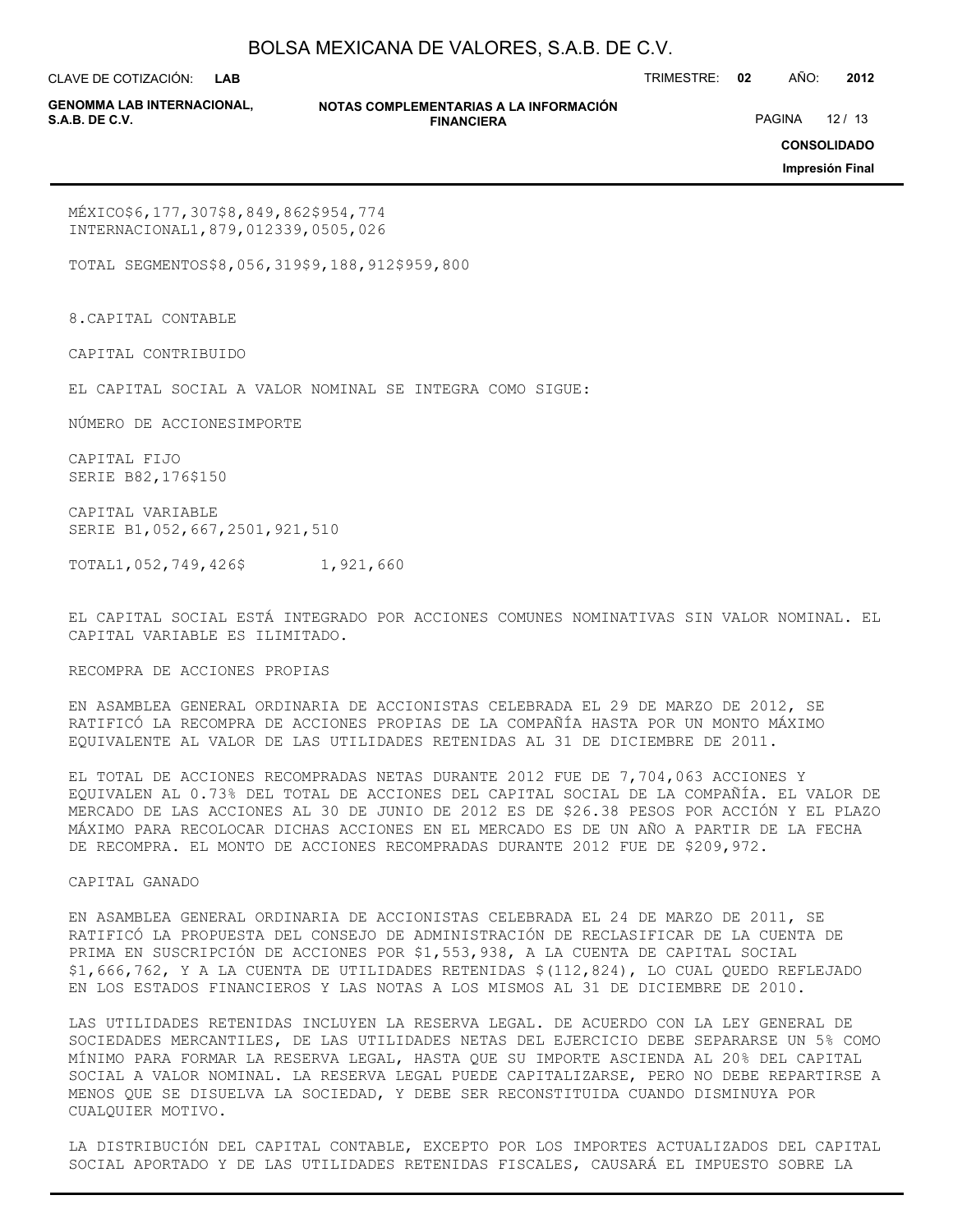| BOLSA MEXICANA DE VALORES, S.A.B. DE C.V. |  |  |
|-------------------------------------------|--|--|
|-------------------------------------------|--|--|

CLAVE DE COTIZACIÓN: TRIMESTRE: **02** AÑO: **2012 LAB**

**GENOMMA LAB INTERNACIONAL,**

**NOTAS COMPLEMENTARIAS A LA INFORMACIÓN FINANCIERA**

PAGINA 13/13

**CONSOLIDADO**

#### **Impresión Final**

RENTA A CARGO DE LA COMPAÑÍA A LA TASA VIGENTE AL MOMENTO DE LA DISTRIBUCIÓN. EL IMPUESTO QUE SE PAGUE POR DICHA DISTRIBUCIÓN, SE PODRÁ ACREDITAR CONTRA EL IMPUESTO SOBRE LA RENTA DEL EJERCICIO EN EL QUE SE PAGUE EL IMPUESTO SOBRE DIVIDENDOS Y EN LOS DOS EJERCICIOS INMEDIATOS SIGUIENTES, CONTRA EL IMPUESTO DEL EJERCICIO Y LOS PAGOS PROVISIONALES DE LOS MISMOS.

9.IMPUESTOS A LA UTILIDAD

LA COMPAÑÍA EN MÉXICO ESTÁ SUJETA AL ISR Y AL IETU.

ISR - LA TASA ES 30% PARA LOS AÑOS DE 2010 A 2012, 29% PARA EL 2013 Y 28% PARA EL AÑO 2014. LAS PÉRDIDAS FISCALES SE PUEDEN AMORTIZAR EN UN PERIODO DE 10 AÑOS.

IETU - TANTO LOS INGRESOS COMO LAS DEDUCCIONES Y CIERTOS CRÉDITOS FISCALES SE DETERMINAN CON BASE EN FLUJOS DE EFECTIVO DE CADA EJERCICIO. A PARTIR DE 2010 LA TASA ES 17.5%. EL CRÉDITO POR DEDUCCIONES MAYORES A LOS INGRESOS SE PODRÁ ACREDITAR EN UN PERIODO DE 10 AÑOS.

EL IMPUESTO A LA UTILIDAD CAUSADO ES EL QUE RESULTA MAYOR ENTRE EL ISR Y EL IETU.

LAS TASAS DE ISR EN ESPAÑA Y EN LOS PAÍSES DE CENTRO, NORTE Y SUDAMÉRICA EN DONDE LA COMPAÑÍA OPERA VAN DE UN RANGO ENTRE EL 17% AL 35%. ADICIONALMENTE, LOS PERIODOS EN LOS QUE PUEDEN SER APLICADAS LAS PÉRDIDAS FISCALES EN DICHOS PAÍSES VAN DE TRES A OCHO AÑOS.

LAS OPERACIONES EN COLOMBIA Y ARGENTINA ESTÁN SUJETAS AL IMPUESTO AL ACTIVO.

EN COLOMBIA A PARTIR DE 2011 SE CREA EL IMPUESTO AL CAPITAL CONTABLE, QUE RESULTA DE APLICAR LA TASA DEL 4.8% MÁS UNA SOBRE TASA DEL 1.2% AL NETO DE LOS ACTIVOS FISCALES POSEÍDOS AL 1 DE ENERO DE 2011, ESTE IMPUESTO NO ES DEDUCIBLE DEL ISR. EL PAGO SE DIFIERE EN 8 CUOTAS IGUALES PAGADERAS EN LOS PERIODOS 2011 AL 2014.

EN ARGENTINA EXISTE UN IMPUESTO A LAS GANANCIAS MÍNIMAS PRESUNTAS (IGMP) QUE RESULTA DE APLICAR LA TASA DEL 1% SOBRE CIERTOS ACTIVOS PRODUCTIVOS, Y SE PAGA ÚNICAMENTE POR EL MONTO EN QUE EXCEDA AL ISR DEL EJERCICIO. SI EN ALGÚN AÑO SE EFECTUARA UN PAGO, ESTE IMPUESTO ES ACREDITADO CONTRA EL EXCESO DEL IMPUESTO SOBRE LA RENTA SOBRE EL IGMP EN LOS PRÓXIMOS DIEZ AÑOS.

#### 10.CONTINGENCIAS

LA COMPAÑÍA Y SUS ACTIVOS NO ESTÁN SUJETOS A ACCIÓN ALGUNA DE TIPO LEGAL QUE NO SEAN LOS DE RUTINA Y PROPIOS DE SU ACTIVIDAD.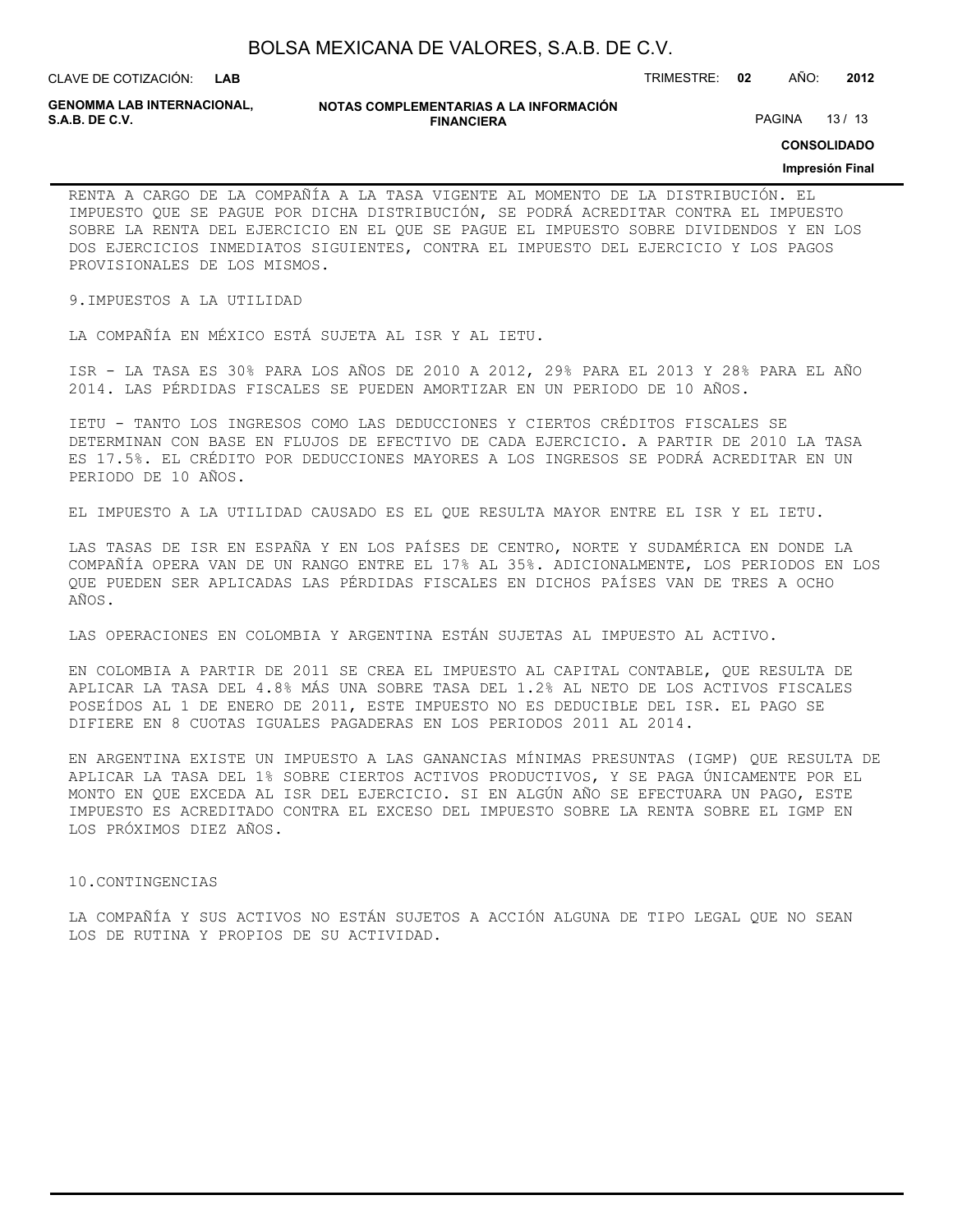CLAVE DE COTIZACIÓN TRIMESTRE **02** AÑO **2012 LAB**

**GENOMMA LAB INTERNACIONAL, S.A.B. DE C.V.**

## **INVERSIONES EN ASOCIADAS Y NEGOCIOS CONJUNTOS (MILES DE PESOS)**

**CONSOLIDADO**

**Impresión Final**

| <b>NOMBRE DE LA EMPRESA</b>              | <b>ACTIVIDAD PRINCIPAL</b>  | <b>NO. DE ACCIONES</b> | $%$ DE<br><b>TENEN</b> | <b>MONTO TOTAL</b>                    |                               |  |
|------------------------------------------|-----------------------------|------------------------|------------------------|---------------------------------------|-------------------------------|--|
|                                          |                             |                        | <b>CIA</b>             | <b>COSTO DE</b><br><b>ADQUISICION</b> | <b>VALOR</b><br><b>ACTUAL</b> |  |
| Televisa Consumer Products USA, LLC      | Venta de productos OTC / PC |                        | 49.00                  | 25.653                                | -10.782                       |  |
| <b>TOTAL DE INVERSIONES EN ASOCIADAS</b> |                             |                        |                        | 25.653                                | (10, 782)                     |  |

### **OBSERVACIONES**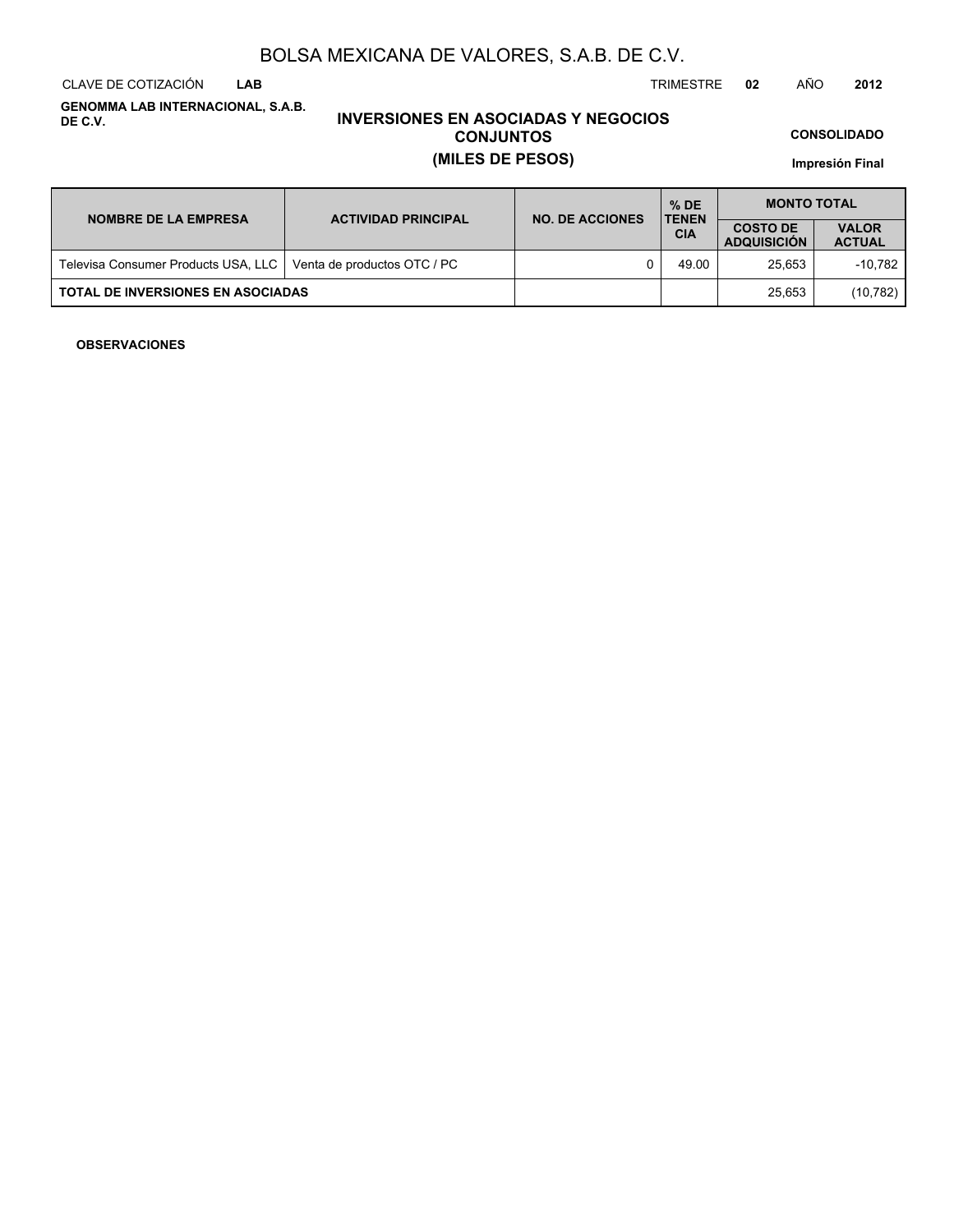#### **GENOMMA LAB INTERNACIONAL, S.A.B. DE C.V.**CLAVE DE COTIZACIÓN**LAB**

## **DESGLOSE DE CRÉDITOS**

## (MILES DE PESOS)

**CONSOLIDADO**

**<sup>2012</sup>**

**Impresión Final**

|                               |                                                    |                                            |                                       |                                                          |                                                          |                    |                     | <b>VENCTOS, O AMORT, DENOMINADOS EN MONEDA NACIONAL</b> |                     |                       | <b>VENCTOS, O AMORT, DENOMINADOS EN MONEDA EXTRANJERA</b> |                    |                     |                     |                     |                              |
|-------------------------------|----------------------------------------------------|--------------------------------------------|---------------------------------------|----------------------------------------------------------|----------------------------------------------------------|--------------------|---------------------|---------------------------------------------------------|---------------------|-----------------------|-----------------------------------------------------------|--------------------|---------------------|---------------------|---------------------|------------------------------|
| TIPO DE CRÉDITO / INSTITUCIÓN | <b>INSTITUCION</b><br><b>EXTRANJERA</b><br>(SI/NO) | <b>FECHA DE FIRMA /</b><br><b>CONTRATO</b> | <b>FECHA DE</b><br><b>VENCIMIENTO</b> | <b>TASA DE</b><br><b>INTERÉS Y/O</b><br><b>SOBRETASA</b> | <b>INTERVALO DE TIEMPO</b><br><b>INTERVALO DE TIEMPO</b> |                    |                     |                                                         |                     |                       |                                                           |                    |                     |                     |                     |                              |
|                               |                                                    |                                            |                                       |                                                          | <b>AÑO ACTUAL</b>                                        | <b>HASTA 1 AÑO</b> | <b>HASTA 2 AÑOS</b> | <b>HASTA 3 AÑOS</b>                                     | <b>HASTA 4 AÑOS</b> | HASTA 5 AÑOS O<br>MÁS | AÑO ACTUAL                                                | <b>HASTA 1 AÑO</b> | <b>HASTA 2 AÑOS</b> | <b>HASTA 3 AÑOS</b> | <b>HASTA 4 AÑOS</b> | HASTA 5 AÑOS O<br><b>MÁS</b> |
| <b>BANCARIOS</b>              |                                                    |                                            |                                       |                                                          |                                                          |                    |                     |                                                         |                     |                       |                                                           |                    |                     |                     |                     |                              |
| <b>COMERCIO EXTERIOR</b>      |                                                    |                                            |                                       |                                                          |                                                          |                    |                     |                                                         |                     |                       |                                                           |                    |                     |                     |                     |                              |
| CON GARANTÍA                  |                                                    |                                            |                                       |                                                          |                                                          |                    |                     |                                                         |                     |                       |                                                           |                    |                     |                     |                     |                              |
| <b>BANCA COMERCIAL</b>        |                                                    |                                            |                                       |                                                          |                                                          |                    |                     |                                                         |                     |                       |                                                           |                    |                     |                     |                     |                              |
| CLUB DEAL (SANTANDER/HSBC)    | <b>NO</b>                                          | 31/03/2011                                 | 30/06/2016                            | TIIE 28 + 2.15                                           |                                                          |                    |                     |                                                         | 1,300,000           |                       |                                                           |                    |                     |                     |                     |                              |
| CLUB DEAL (SANTANDER/HSBC)    | <b>NO</b>                                          | 31/03/2011                                 | 31/03/2014                            | TIIE 28 + 1.875                                          |                                                          |                    |                     | 520,000                                                 |                     |                       |                                                           |                    |                     |                     |                     |                              |
| BANCO NACIONAL DE MÉXICO, S.  | <b>NO</b>                                          | 19/06/2012                                 | 14/06/2016                            | 6.23                                                     |                                                          |                    |                     |                                                         | 600,000             |                       |                                                           |                    |                     |                     |                     |                              |
| <b>OTROS</b>                  |                                                    |                                            |                                       |                                                          |                                                          |                    |                     |                                                         |                     |                       |                                                           |                    |                     |                     |                     |                              |
| <b>TOTAL BANCARIOS</b>        |                                                    |                                            |                                       |                                                          |                                                          |                    |                     | 520,000                                                 | 1,900,000           |                       |                                                           |                    |                     |                     |                     |                              |

TRIMESTRE **<sup>02</sup>** AÑO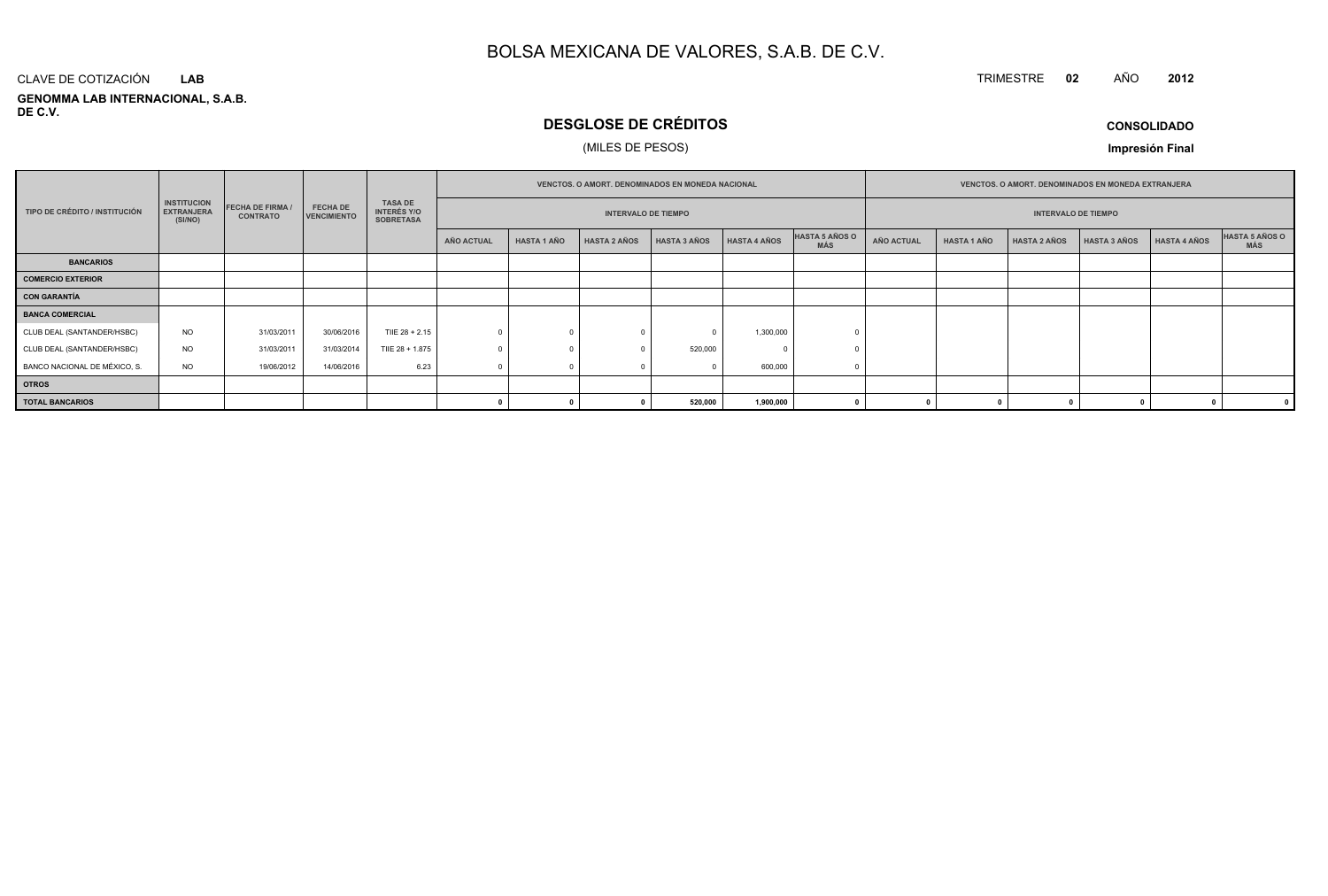## TRIMESTRE **<sup>02</sup>** AÑO **<sup>2012</sup>**

**GENOMMA LAB INTERNACIONAL, S.A.B. DE C.V.**CLAVE DE COTIZACIÓN**LAB**

## **DESGLOSE DE CRÉDITOS**

## (MILES DE PESOS)

**CONSOLIDADOImpresión Final**

|                                                      | <b>INSTITUCION</b><br><b>FECHA DE FIRMA /</b><br><b>FECHA DE</b><br><b>EXTRANJERA</b><br><b>VENCIMIENTO</b><br><b>CONTRATO</b><br>(SI/NO) |  |                                                          | VENCTOS. O AMORT. DENOMINADOS EN MONEDA NACIONAL |            |                    |                     | VENCTOS. O AMORT. DENOMINADOS EN MONEDA EXTRANJERA |                     |                              |                            |                    |                     |                     |                     |                       |
|------------------------------------------------------|-------------------------------------------------------------------------------------------------------------------------------------------|--|----------------------------------------------------------|--------------------------------------------------|------------|--------------------|---------------------|----------------------------------------------------|---------------------|------------------------------|----------------------------|--------------------|---------------------|---------------------|---------------------|-----------------------|
| TIPO DE CRÉDITO / INSTITUCIÓN                        |                                                                                                                                           |  | <b>TASA DE</b><br><b>INTERÉS Y/O</b><br><b>SOBRETASA</b> | <b>INTERVALO DE TIEMPO</b>                       |            |                    |                     |                                                    |                     |                              | <b>INTERVALO DE TIEMPO</b> |                    |                     |                     |                     |                       |
|                                                      |                                                                                                                                           |  |                                                          |                                                  | AÑO ACTUAL | <b>HASTA 1 AÑO</b> | <b>HASTA 2 AÑOS</b> | <b>HASTA 3 AÑOS</b>                                | <b>HASTA 4 AÑOS</b> | <b>HASTA 5 AÑOS O</b><br>MÁS | <b>AÑO ACTUAL</b>          | <b>HASTA 1 AÑO</b> | <b>HASTA 2 AÑOS</b> | <b>HASTA 3 AÑOS</b> | <b>HASTA 4 AÑOS</b> | HASTA 5 AÑOS C<br>MÁS |
| <b>BURSÁTILES</b>                                    |                                                                                                                                           |  |                                                          |                                                  |            |                    |                     |                                                    |                     |                              |                            |                    |                     |                     |                     |                       |
| <b>LISTADAS EN BOLSA (MÉXICO Y/O<br/>EXTRANJERO)</b> |                                                                                                                                           |  |                                                          |                                                  |            |                    |                     |                                                    |                     |                              |                            |                    |                     |                     |                     |                       |
| <b>QUIROGRAFARIOS</b>                                |                                                                                                                                           |  |                                                          |                                                  |            |                    |                     |                                                    |                     |                              |                            |                    |                     |                     |                     |                       |
| <b>CON GARANTÍA</b>                                  |                                                                                                                                           |  |                                                          |                                                  |            |                    |                     |                                                    |                     |                              |                            |                    |                     |                     |                     |                       |
| <b>COLOCACIONES PRIVADAS</b>                         |                                                                                                                                           |  |                                                          |                                                  |            |                    |                     |                                                    |                     |                              |                            |                    |                     |                     |                     |                       |
| <b>QUIROGRAFARIOS</b>                                |                                                                                                                                           |  |                                                          |                                                  |            |                    |                     |                                                    |                     |                              |                            |                    |                     |                     |                     |                       |
| <b>CON GARANTÍA</b>                                  |                                                                                                                                           |  |                                                          |                                                  |            |                    |                     |                                                    |                     |                              |                            |                    |                     |                     |                     |                       |
| <b>TOTAL BURSÁTILES</b>                              |                                                                                                                                           |  |                                                          |                                                  |            |                    |                     |                                                    |                     |                              |                            |                    |                     |                     |                     | 0                     |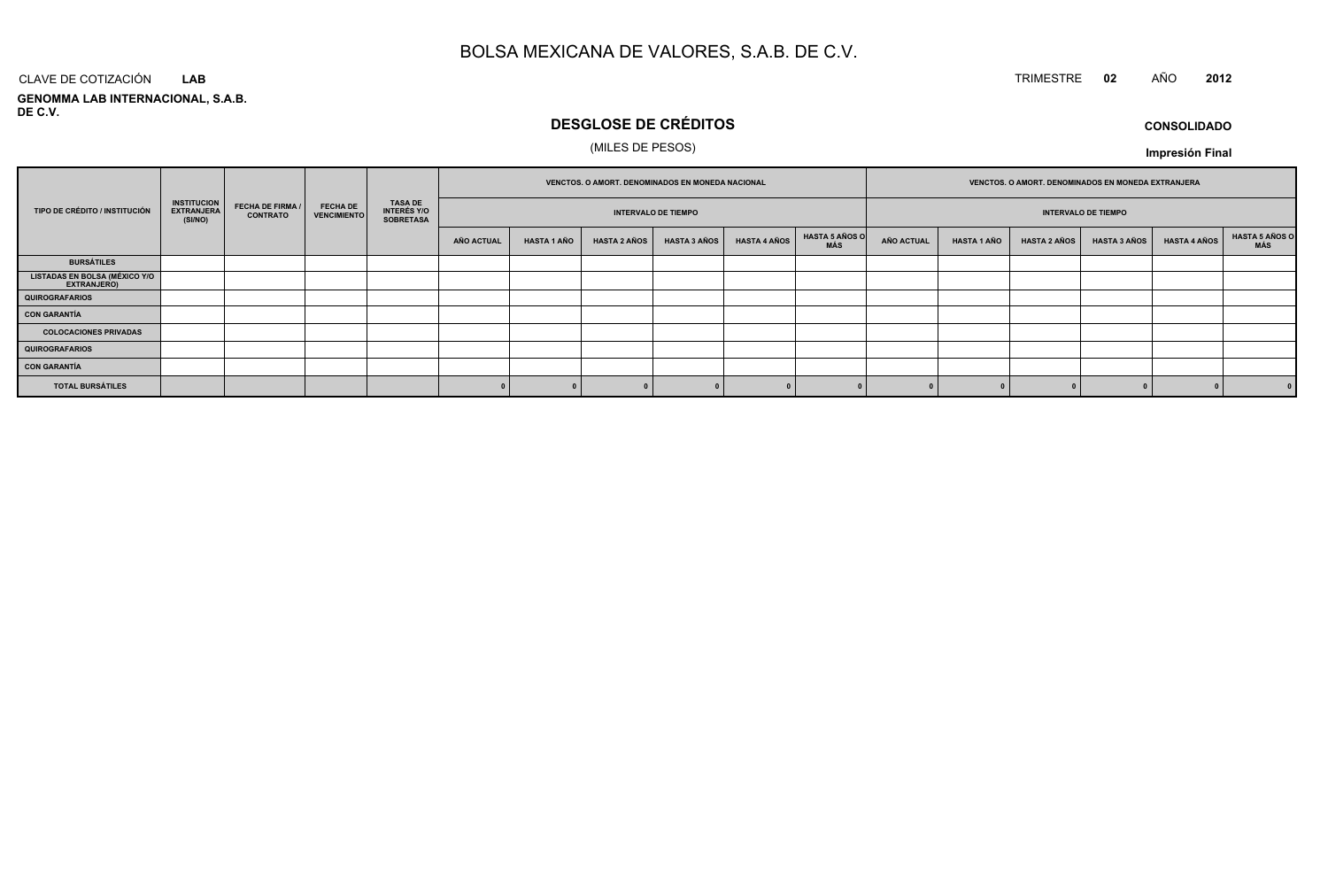#### CLAVE DE COTIZACIÓN**LAB**

 **GENOMMA LAB INTERNACIONAL, S.A.B.DE C.V.**

## **DESGLOSE DE CRÉDITOS**

### (MILES DE PESOS)

|                                                                                       |                                                    |                                     |                                       |                   |                         | VENCTOS. O AMORT. DENOMINADOS EN MONEDA NACIONAL |                     |                     |                              |                   |                    | VENCTOS. O AMORT. DENOMINADOS EN MONEDA EXTRANJERA |                     |                     |                              |
|---------------------------------------------------------------------------------------|----------------------------------------------------|-------------------------------------|---------------------------------------|-------------------|-------------------------|--------------------------------------------------|---------------------|---------------------|------------------------------|-------------------|--------------------|----------------------------------------------------|---------------------|---------------------|------------------------------|
| TIPO DE CRÉDITO / INSTITUCIÓN                                                         | <b>INSTITUCION</b><br><b>EXTRANJERA</b><br>(SI/NO) | <b>FECHA</b><br><b>CONCERTACIÓN</b> | <b>FECHA DE</b><br><b>VENCIMIENTO</b> |                   |                         | <b>INTERVALO DE TIEMPO</b>                       |                     |                     |                              |                   |                    | <b>INTERVALO DE TIEMPO</b>                         |                     |                     |                              |
|                                                                                       |                                                    |                                     |                                       | <b>AÑO ACTUAL</b> | <b>HASTA 1 AÑO</b>      | <b>HASTA 2 AÑOS</b>                              | <b>HASTA 3 AÑOS</b> | <b>HASTA 4 AÑOS</b> | <b>HASTA 5 AÑOS O</b><br>MÁS | <b>AÑO ACTUAL</b> | <b>HASTA 1 AÑO</b> | <b>HASTA 2 AÑOS</b>                                | <b>HASTA 3 AÑOS</b> | <b>HASTA 4 AÑOS</b> | <b>HASTA 5 AÑOS O</b><br>MÁS |
| OTROS PASIVOS CIRCULANTES Y<br><b>NO CIRCULANTES CON COSTO</b>                        |                                                    |                                     |                                       |                   |                         |                                                  |                     |                     |                              |                   |                    |                                                    |                     |                     |                              |
| <b>TOTAL OTROS PASIVOS</b><br><b>CIRCULANTES Y NO CIRCULANTES</b><br><b>CON COSTO</b> |                                                    |                                     |                                       | $\mathbf 0$       | $\mathbf 0$             | $\mathbf 0$                                      | $\overline{0}$      | $\overline{0}$      | $\overline{0}$               | $\Omega$          | $\circ$            | $\Omega$                                           | $\circ$             | $\Omega$            | $\Omega$                     |
|                                                                                       |                                                    |                                     |                                       |                   |                         |                                                  |                     |                     |                              |                   |                    |                                                    |                     |                     |                              |
| <b>PROVEEDORES</b>                                                                    |                                                    |                                     |                                       |                   |                         |                                                  |                     |                     |                              |                   |                    |                                                    |                     |                     |                              |
| PROV CONCENTRADO FEB'12                                                               | <b>NO</b>                                          | 29/02/2012                          | 30/06/2012                            | 59,094            | $\overline{0}$          |                                                  |                     |                     |                              |                   |                    |                                                    |                     |                     |                              |
| PROV CONCENTRADO MAR'12                                                               | <b>NO</b>                                          | 31/03/2012                          | 31/07/2012                            | 82,312            | $\Omega$                |                                                  |                     |                     |                              |                   |                    |                                                    |                     |                     |                              |
| PROV CONCENTRADO ABR'12                                                               | <b>NO</b>                                          | 30/04/2012                          | 31/08/2012                            | 228,589           | $\Omega$                |                                                  |                     |                     |                              |                   |                    |                                                    |                     |                     |                              |
| PROV CONCENTRADO MAY'12                                                               | <b>NO</b>                                          | 31/05/2012                          | 30/09/2012                            | 301,302           | $\overline{0}$          |                                                  |                     |                     |                              |                   |                    |                                                    |                     |                     |                              |
| PROV CONCENTRADO JUN'12                                                               | <b>NO</b>                                          | 30/06/2012                          | 31/10/2012                            | 520,229           | $\overline{0}$          |                                                  |                     |                     |                              |                   |                    |                                                    |                     |                     |                              |
| PROV CONCENTRADO FEB'12                                                               | SI                                                 | 29/02/2012                          | 30/06/2012                            |                   |                         |                                                  |                     |                     |                              | 4,475             | $\overline{0}$     |                                                    |                     |                     |                              |
| PROV CONCENTRADO MAR'12                                                               | SI                                                 | 31/03/2012                          | 31/07/2012                            |                   |                         |                                                  |                     |                     |                              | 938               | $\Omega$           |                                                    |                     |                     |                              |
| PROV CONCENTRADO ABR'12                                                               | SI                                                 | 30/04/2012                          | 31/08/2012                            |                   |                         |                                                  |                     |                     |                              | 627               | $\overline{0}$     |                                                    |                     |                     |                              |
| PROV CONCENTRADO MAY'12                                                               | SI                                                 | 31/05/2012                          | 30/09/2012                            |                   |                         |                                                  |                     |                     |                              | 11,211            | $\overline{0}$     |                                                    |                     |                     |                              |
| PROV CONCENTRADO JUN'12                                                               | SI                                                 | 30/06/2012                          | 31/10/2012                            |                   |                         |                                                  |                     |                     |                              | 4,506             | $\overline{0}$     |                                                    |                     |                     |                              |
| <b>TOTAL PROVEEDORES</b>                                                              |                                                    |                                     |                                       | 1,191,526         | $\overline{\mathbf{0}}$ |                                                  |                     |                     |                              | 21,757            | $\circ$            |                                                    |                     |                     |                              |
|                                                                                       |                                                    |                                     |                                       |                   |                         |                                                  |                     |                     |                              |                   |                    |                                                    |                     |                     |                              |
| OTROS PASIVOS CIRCULANTES Y<br><b>NO CIRCULANTES</b>                                  |                                                    |                                     |                                       |                   |                         |                                                  |                     |                     |                              |                   |                    |                                                    |                     |                     |                              |
| VARIOS                                                                                | <b>NO</b>                                          |                                     |                                       | 560,988           | $\overline{0}$          | 33,514                                           | 12,635              | 11,937              | 48,168                       |                   |                    |                                                    |                     |                     |                              |
| VARIOS                                                                                | SI                                                 |                                     |                                       |                   |                         |                                                  |                     |                     |                              | 228,315           | $\overline{0}$     | $\mathbf{0}$                                       | $\overline{0}$      | $\Omega$            | $\overline{\mathbf{0}}$      |
| <b>TOTAL OTROS PASIVOS</b><br><b>CIRCULANTES Y NO CIRCULANTES</b>                     |                                                    |                                     |                                       | 560,988           | $\overline{0}$          | 33,514                                           | 12,635              | 11,937              | 48,168                       | 228,315           | $\circ$            | $\overline{0}$                                     | $\mathbf{0}$        | $\overline{0}$      | $\overline{0}$               |
|                                                                                       |                                                    |                                     |                                       |                   |                         |                                                  |                     |                     |                              |                   |                    |                                                    |                     |                     |                              |
| <b>TOTAL GENERAL</b>                                                                  |                                                    |                                     |                                       | 1,752,514         | $\overline{\mathbf{0}}$ | 33,514                                           | 532,635             | 1,911,937           | 48,168                       | 250,072           | $\mathbf{0}$       | $\mathbf{0}$                                       | $^{\circ}$          | $\mathbf{0}$        |                              |

## **CONSOLIDADO**

**Impresión Final**

**OBSERVACIONES**

TRIMESTRE **<sup>02</sup>** AÑO **<sup>2012</sup>**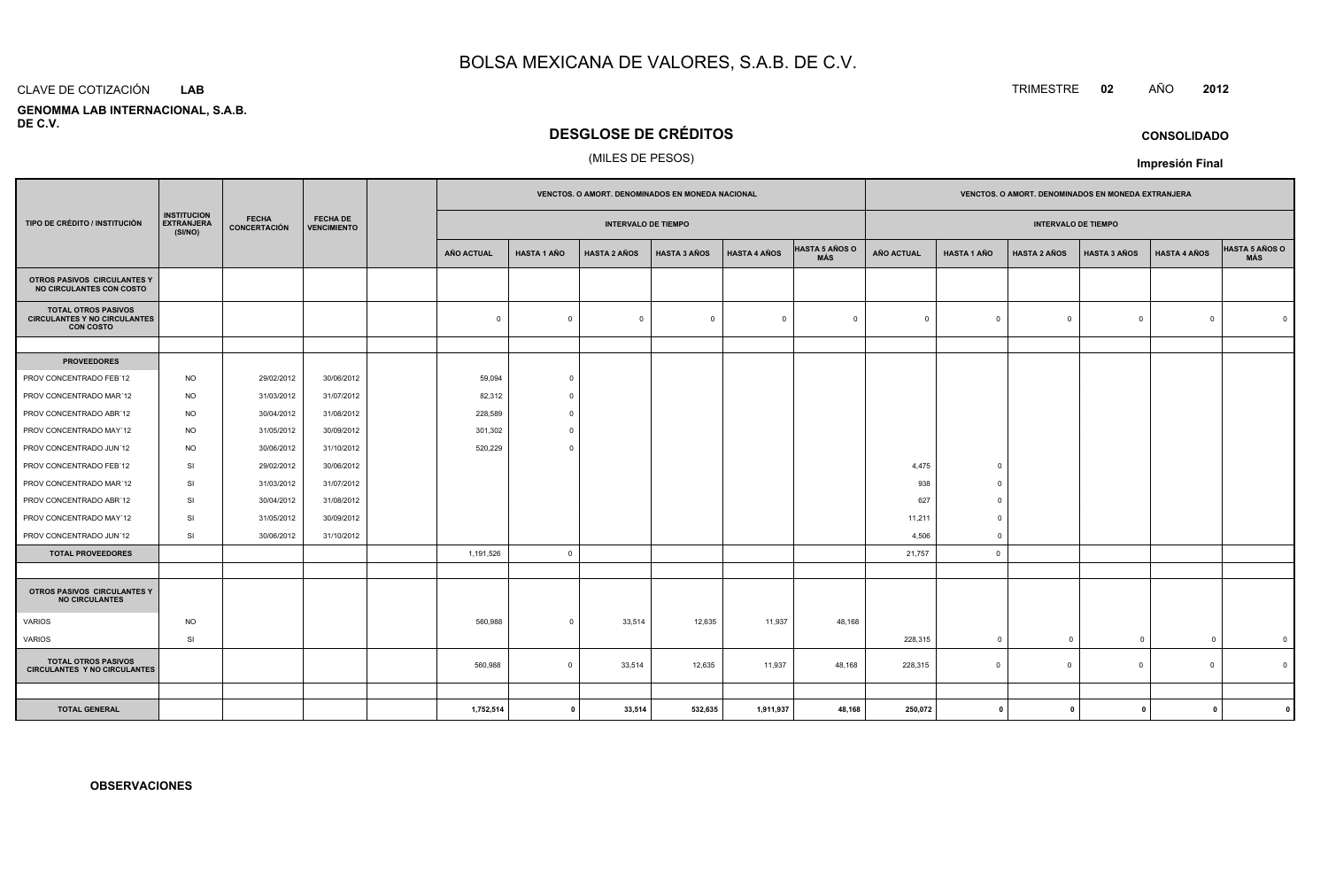### CLAVE DE COTIZACIÓN: **LAB GENOMMA LAB INTERNACIONAL, S.A.B. DE C.V.**

#### **POSICIÓN MONETARIA EN MONEDA EXTRANJERA**

**(MILES DE PESOS)**

#### **CONSOLIDADO**

#### **Impresión Final**

| POSICIÓN EN MONEDA EXTRANJERA | <b>DÓLARES</b>   |                       | <b>OTRAS MONEDAS</b>    | <b>TOTAL MILES DE</b> |              |
|-------------------------------|------------------|-----------------------|-------------------------|-----------------------|--------------|
| (MILES DE PESOS)              | MILES DE DÓLARES | <b>MILES DE PESOS</b> | <b>MILES DE DÓLARES</b> | <b>MILES DE PESOS</b> | <b>PESOS</b> |
| <b>ACTIVO MONETARIO</b>       | 45,627           | 622,942               | 60,325                  | 823,614               | 1,446,556    |
| <b>CIRCULANTE</b>             | 45,627           | 622,942               | 60,325                  | 823,614               | 1,446,556    |
| NO CIRCULANTE                 | 0                | 0                     | 0                       | 0                     | $\mathbf 0$  |
| <b>PASIVO</b>                 | 1,856            | 25,343                | 16,460                  | 224,729               | 250,072      |
| <b>CIRCULANTE</b>             | 1,856            | 25,343                | 16,460                  | 224,729               | 250,072      |
| NO CIRCULANTE                 | 0                | 0                     | 0                       | 0                     | $\mathbf{0}$ |
| <b>SALDO NETO</b>             | 43,771           | 597,599               | 43,865                  | 598,885               | 1,196,484    |

#### **OBSERVACIONES**

LAS MONEDAS UTILIZADAS PARA LA CONVERSIÓN DE ESTADOS FINANCIEROS DE SUBSIDIARIAS EXTRANJERAS Y LOS TIPOS DE CAMBIO UTILIZADOS SON LOS SIGUIENTES: BALANCE GENERAL PAIS MONEDA REGISTRO TIPO DE CAMBIO MONEDA DE REGISTRO A MONEDA FUNCIONAL (DÓLAR ESTADOUNIDENSE) TIPO DE CAMBIO DE MONEDA FUNCIONAL A MONEDA DE INFORME (PESOS MEXICANOS) ARGENTINA PESO ARGENTINO 0.2309 \$13.0063 BRASIL REALES 0.5735 \$13.0063 CHILE DOLARES 1.000 \$13.0063 COLOMBIA PESOS COLOMBIANOS 0.0006 \$13.0063 COSTA RICA DOLARES 1.0000 \$13.0063 ECUADOR DOLARES 1.000 \$13.0063 ESPAÑA EURO 1.3153 \$13.0063 ESTADOS UNIDOS DOLARES 1.0000 \$13.0063 REPUBLICA DOMINICANA PESO DOMINICANO 0.0261 \$13.0063 PERU SOLES 0.3804 \$13.0063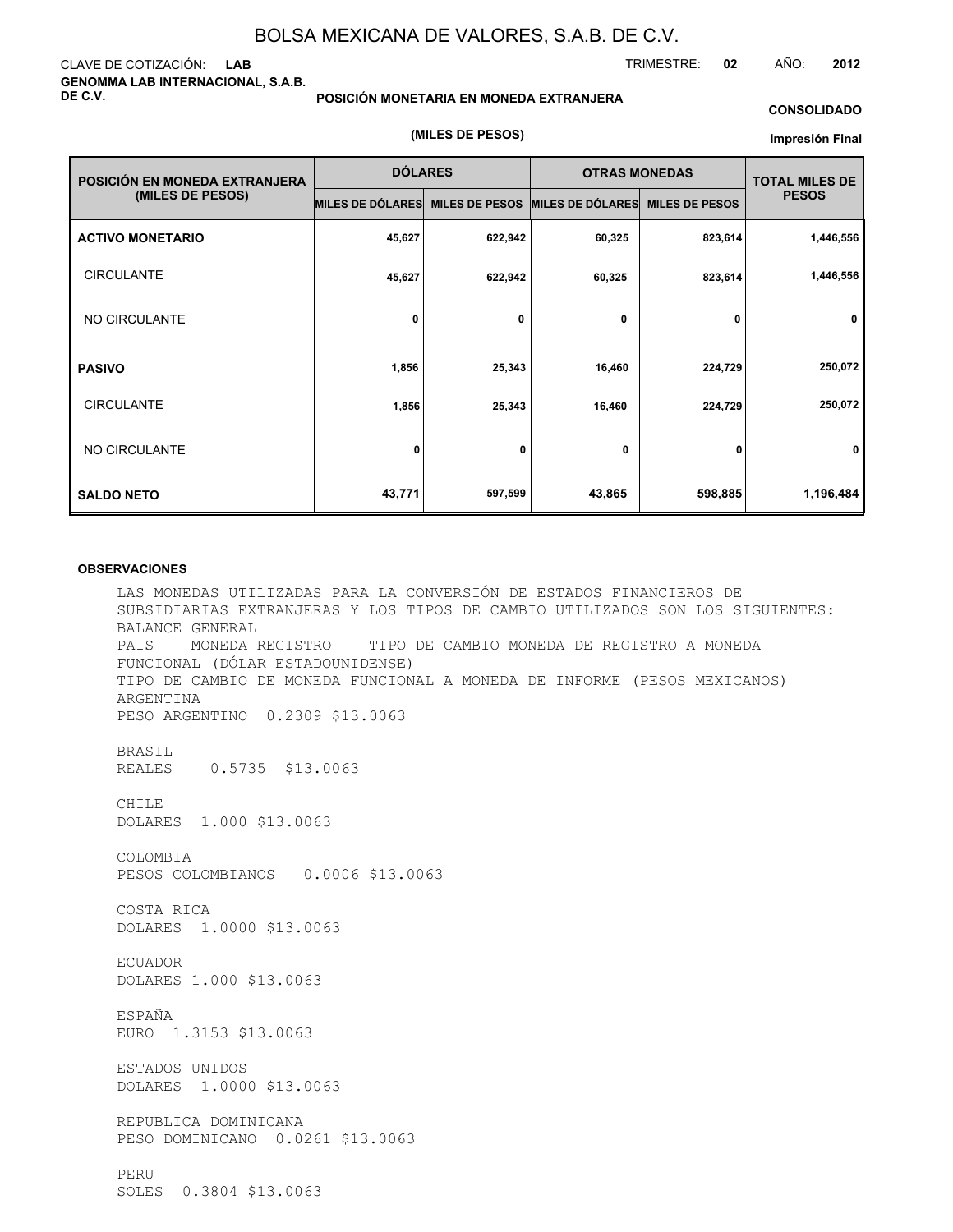CLAVE DE COTIZACIÓN: **LAB GENOMMA LAB INTERNACIONAL, S.A.B. DE C.V.**

**POSICIÓN MONETARIA EN MONEDA EXTRANJERA**

#### **CONSOLIDADO**

TRIMESTRE: **02** AÑO: **2012**

#### **(MILES DE PESOS)**

**Impresión Final**

ESTADO DE RESULTADOS

PAIS MONEDA REGISTRO TIPO DE CAMBIO MONEDA DE REGISTRO A MONEDA FUNCIONAL (DÓLAR ESTADOUNIDENSE) TIPO DE CAMBIO DE MONEDA FUNCIONAL A MONEDA DE INFORME (PESOS MEXICANOS)

ARGENTINA PESO ARGENTINO 0.2318 \$13.4715

BRASIL REALES 0.5576 \$13.4715

CHILE DOLARES 1.0000 \$13.4715

COLOMBIA PESOS COLOMBIANOS 0.0005 \$13.4715

COSTA RICA DOLARES 1.0000 \$13.4715

ECUADOR DOLARES 1.0000 \$13.4715

ESPAÑA EURO 1.2897 \$13.4715

ESTADOS UNIDOS DOLARES 1.0000 \$13.4715

REPUBLICA DOMINICANA PESO DOMINICANO 0.0260 \$13.4715

PERU

SOLES 0.3762 \$13.4715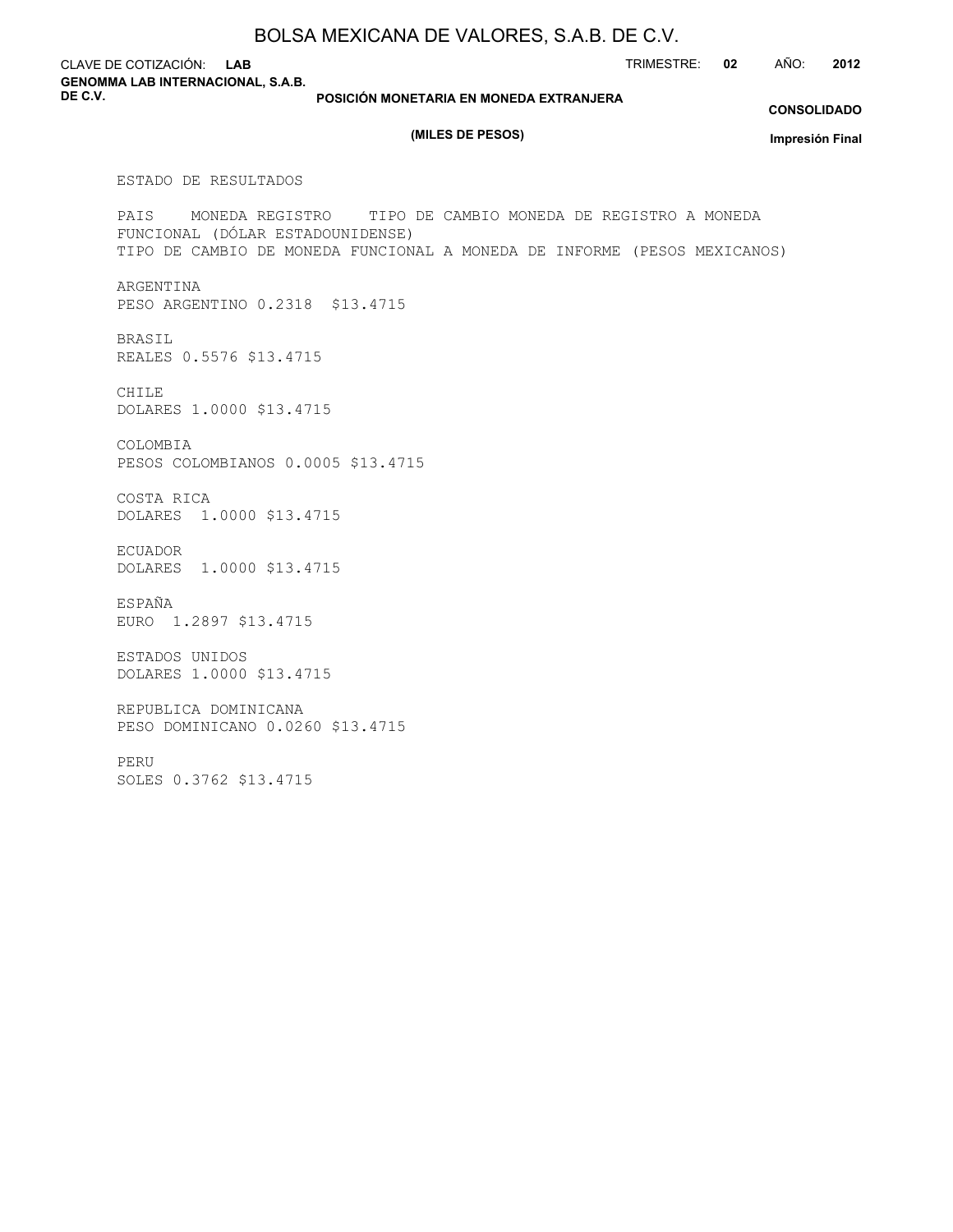| CLAVE DE COTIZACIÓN:                                | <b>LAB</b> |                              | TRIMESTRE: | 02     | AÑO: | 2012                      |
|-----------------------------------------------------|------------|------------------------------|------------|--------|------|---------------------------|
| <b>GENOMMA LAB INTERNACIONAL, S.A.B.</b><br>DE C.V. |            | <b>INSTRUMENTOS DE DEUDA</b> |            | PAGINA |      | 1/2<br><b>CONSOLIDADO</b> |
|                                                     |            |                              |            |        |      | Impresión Final           |

## **LIMITACIONES FINANCIERAS SEGÚN CONTRATO, ESCRITURAS DE LA EMISION Y/O TITULO**

NO APLICA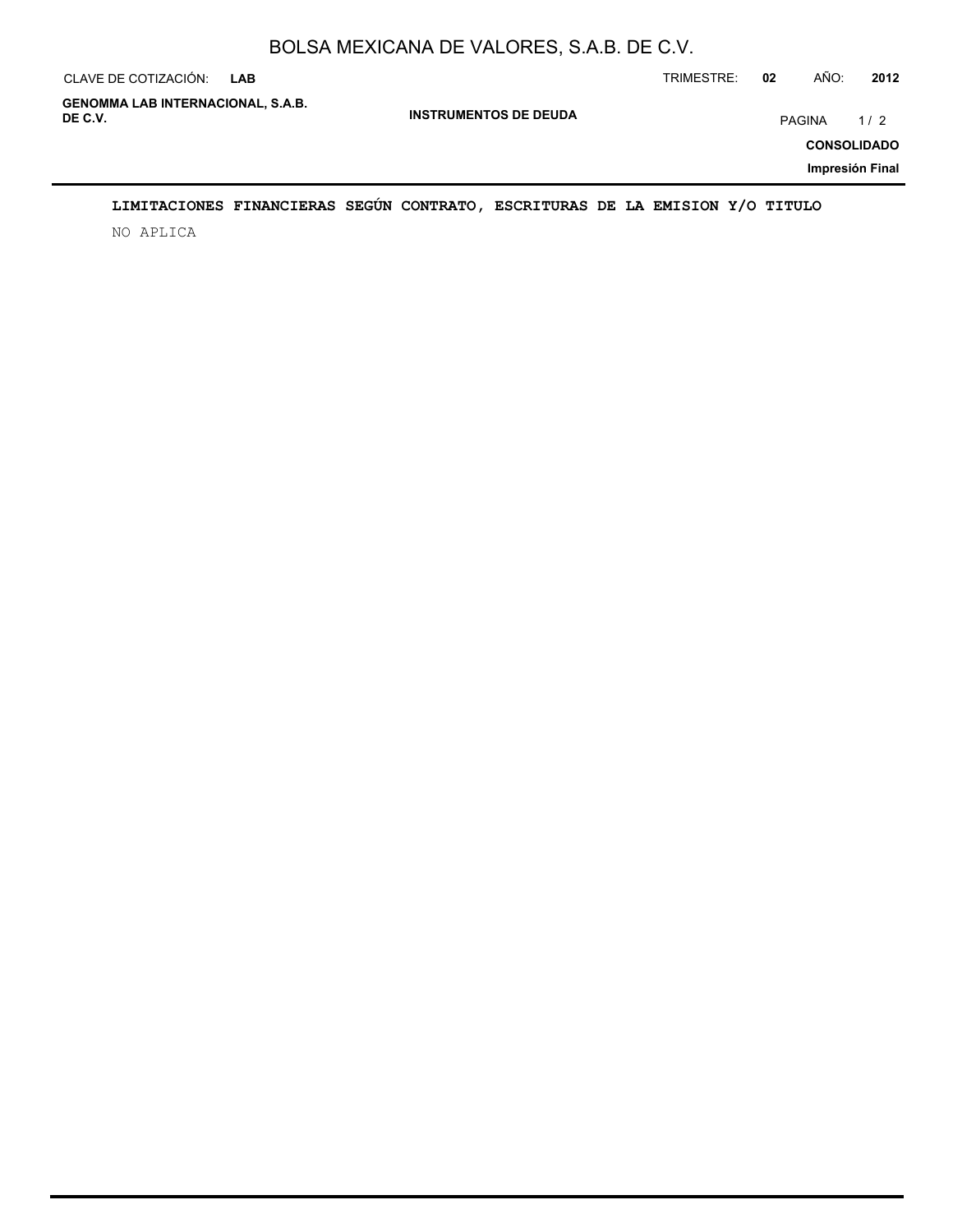| CLAVE DE COTIZACIÓN:                                | <b>LAB</b> |                              | TRIMESTRE: | 02            | AÑO: | 2012                                         |
|-----------------------------------------------------|------------|------------------------------|------------|---------------|------|----------------------------------------------|
| <b>GENOMMA LAB INTERNACIONAL, S.A.B.</b><br>DE C.V. |            | <b>INSTRUMENTOS DE DEUDA</b> |            | <b>PAGINA</b> |      | 2/2<br><b>CONSOLIDADO</b><br>Impresión Final |
|                                                     |            |                              |            |               |      |                                              |

**SITUACIÓN ACTUAL DE LAS LIMITACIONES FINANCIERAS**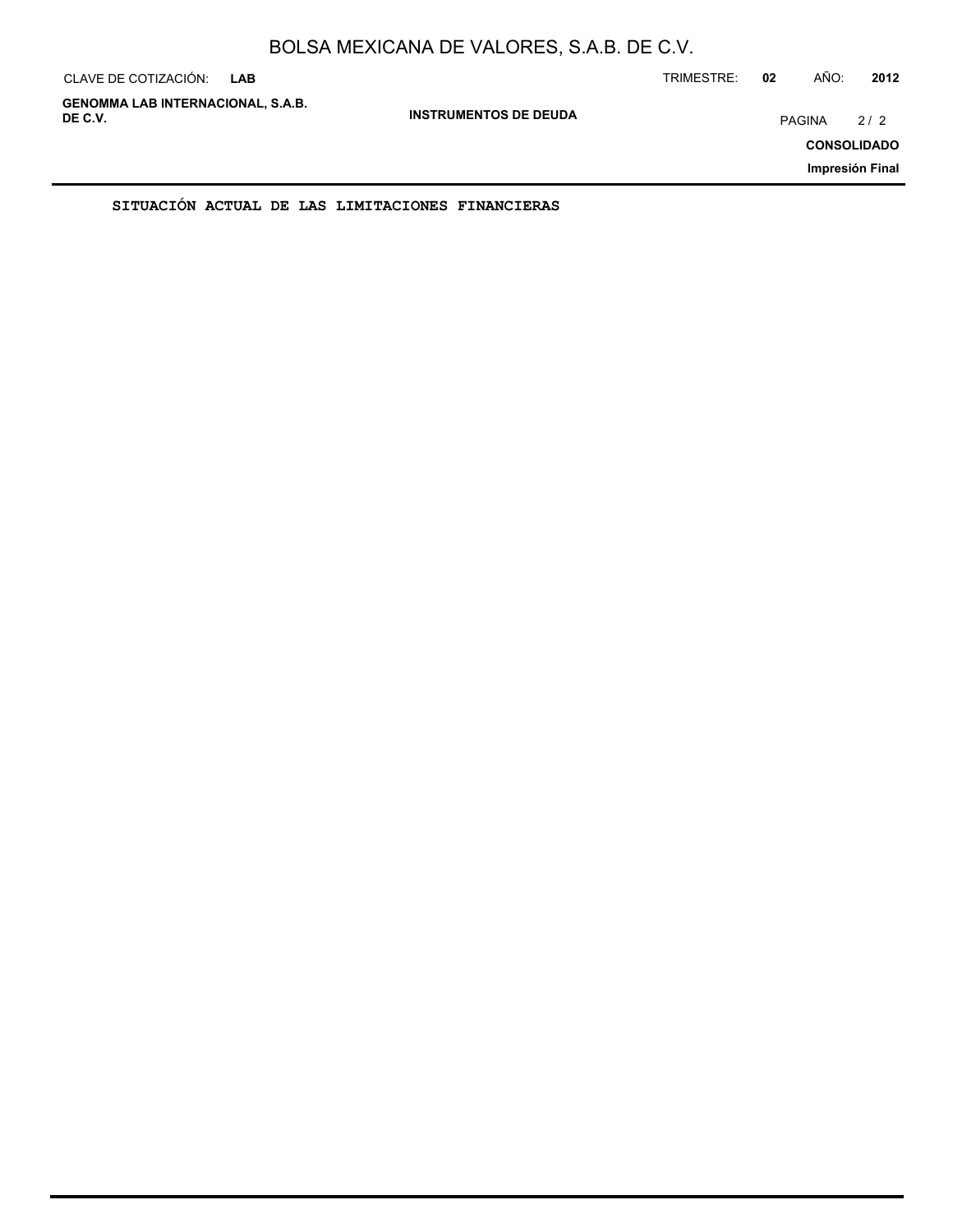CLAVE DE COTIZACIÓN TRIMESTRE **02** AÑO **2012 LAB**

**GENOMMA LAB INTERNACIONAL, S.A.B. DE C.V.**

## **DISTRIBUCIÓN DE INGRESOS POR PRODUCTO INGRESOS TOTALES (MILES DE PESOS)**

**CONSOLIDADO**

**Impresión Final**

| <b>PRINCIPALES PRODUCTOS O LINEA</b>             | <b>VENTAS</b>  |                | $%$ DE<br><b>PARTICIPACION EN</b> | <b>PRINCIPALES</b> |                 |  |  |
|--------------------------------------------------|----------------|----------------|-----------------------------------|--------------------|-----------------|--|--|
| <b>DE PRODUCTOS</b>                              | <b>VOLUMEN</b> | <b>IMPORTE</b> | <b>EL MERCADO</b>                 | <b>MARCAS</b>      | <b>CLIENTES</b> |  |  |
| <b>INGRESOS NACIONALES</b>                       |                |                |                                   |                    |                 |  |  |
| <b>OTC</b>                                       | 27,052,319     | 1,035,177      | 13.31                             | <b>VARIAS</b>      | <b>VARIOS</b>   |  |  |
| <b>PC</b>                                        | 101,660,804    | 1,673,587      | 0.00                              | <b>VARIAS</b>      | <b>VARIOS</b>   |  |  |
| GI                                               | 3,342,667      | 48,499         | 6.12                              | <b>VARIAS</b>      | <b>VARIOS</b>   |  |  |
| <b>sERVICIOS</b>                                 | 0              | 418            | 0.00                              | <b>VARIAS</b>      | <b>VARIOS</b>   |  |  |
| <b>OTROS</b>                                     | 0              | 9,232          | 0.00                              | <b>VARIAS</b>      | <b>VARIOS</b>   |  |  |
| <b>INGRESOS POR EXPORTACIÓN</b>                  |                |                |                                   |                    |                 |  |  |
| OTC/PC                                           | 19,810         | 670            | 100.00                            | <b>VARIAS</b>      | <b>VARIOS</b>   |  |  |
| <b>INGRESOS DE SUBSIDIARIAS EN EL EXTRANJERO</b> |                |                |                                   |                    |                 |  |  |
| OTC/PC                                           | 0              | 1,079,940      | 99.88                             | <b>VARIAS</b>      | <b>VARIOS</b>   |  |  |
| <b>SERVICIOS</b>                                 | 0              | 1,362          | 0.12                              | <b>VARIAS</b>      | <b>VARIOS</b>   |  |  |
| <b>TOTAL</b>                                     | 132,075,600    | 3,848,885      |                                   |                    |                 |  |  |

#### **OBSERVACIONES**

PARTICIPACIONES DE MERCADO DISPONIBLES A MAYO DE 2012.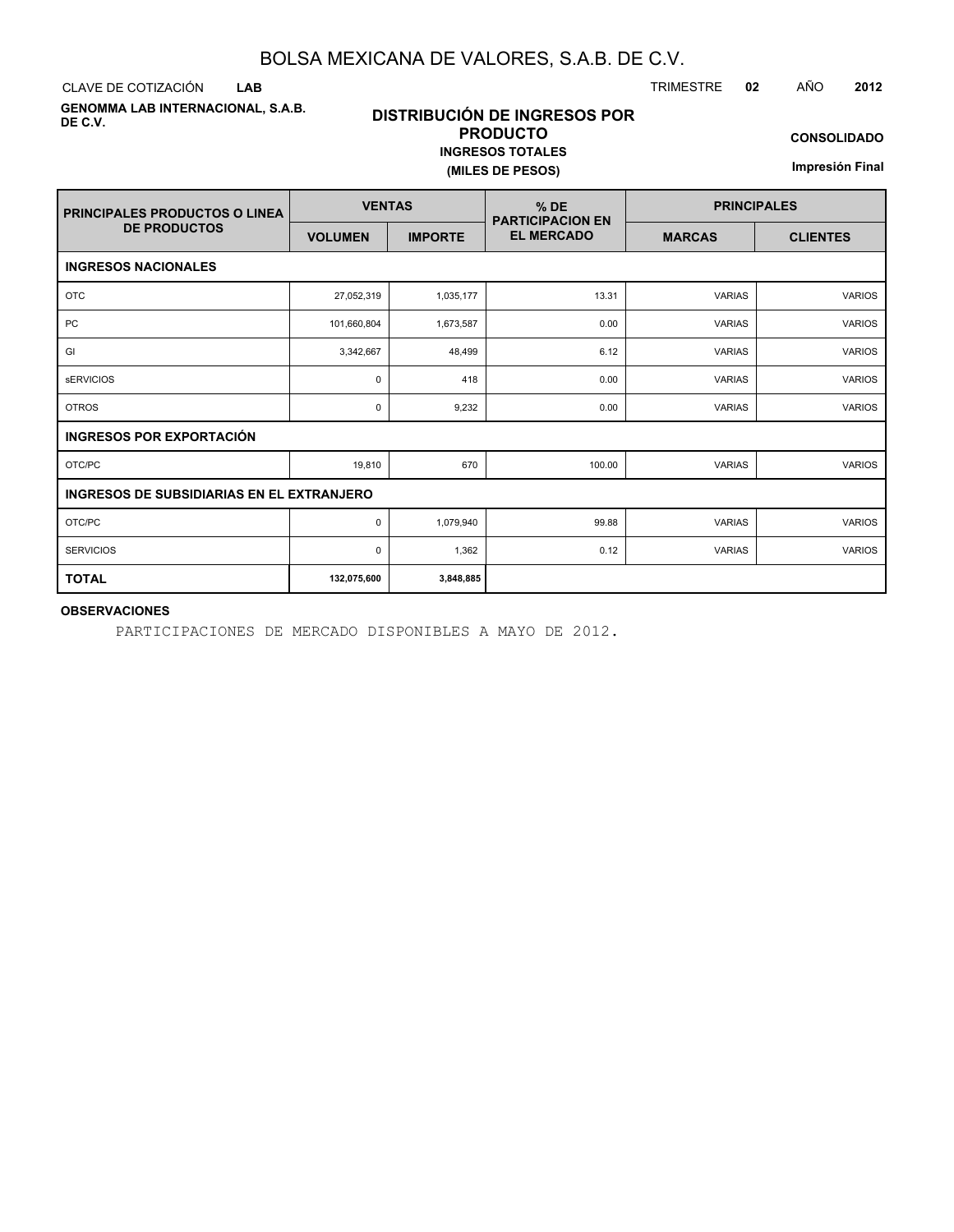**GENOMMA LAB INTERNACIONAL, S.A.B. DE C.V.**CLAVE DE COTIZACIÓN**LAB**

## **INTEGRACIÓN DEL CAPITAL SOCIALPAGADO**

### **CARACTERISTICAS DE LAS ACCIONES**

**CONSOLIDADO**

**Impresión Final**

| VALOR NOMINAL(\$) VIGENTE<br><b>SERIES</b> |         | <b>CUPÓN</b> |                     | <b>NUMERO DE ACCIONES</b> | <b>CAPITAL SOCIAL</b> |                          |             |                 |
|--------------------------------------------|---------|--------------|---------------------|---------------------------|-----------------------|--------------------------|-------------|-----------------|
|                                            |         |              | <b>PORCIÓN FIJA</b> | <b>PORCIÓN VARIABLE  </b> | <b>MEXICANOS</b>      | <b>LIBRE SUSCRIPCIÓN</b> | <b>FIJO</b> | <b>VARIABLE</b> |
| lв                                         | 0.00000 | $\Omega$     | 82.176              | 1,052,667,250             | 548,052,782           | 504,696,644              | 150         | 1,921,510       |
| <b>TOTAL</b>                               |         |              | 82,176              | 1,052,667,250             | 548,052,782           | 504,696,644              | 150         | 1,921,510       |

**TOTAL DE ACCIONES QUE REPRESENTAN EL CAPITAL SOCIAL PAGADO A LA FECHA DE ENVIO DE LA INFORMACIÓN:**

1,052,749,426

TRIMESTRE

**OBSERVACIONES**

 **<sup>02</sup>** AÑO**<sup>2012</sup>**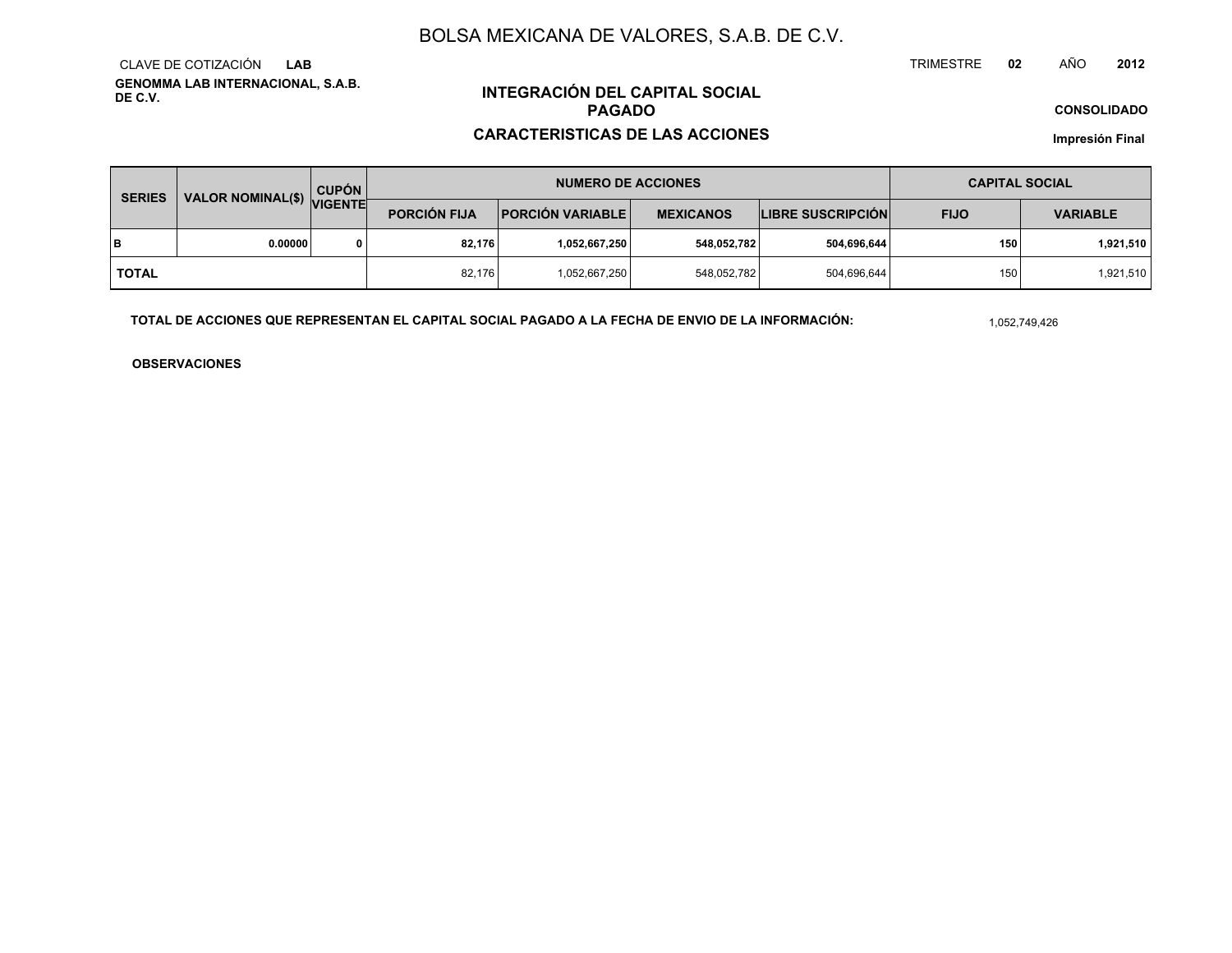CLAVE DE COTIZACIÓN: **LAB**

#### **INSTRUMENTOS FINANCIEROS DERIVADOS**

TRIMESTRE: **02** AÑO: **2012**

**GENOMMA LAB INTERNACIONAL, S.A.B. DE C.V.** PAGINA **/ 2**

 $1/2$ 

**CONSOLIDADO**

**Impresión Final**

GENOMMA LAB INTERNACIONAL, S. A. B. DE C. V. DURANGO NO. 332-102, COLONIA ROMA C. P. 06700, MÉXICO, D. F. R.F.C.: GLI-961030-TU5

MÉXICO, D. F. A 26 DE JULIO DE 2012.

ASUNTO: SE PRESENTA ESCRITO EN ATENCIÓN AL REQUERIMIENTO SEGÚN OFICIO NO. 151- 2/76211/2009 DE FECHA 20 DE ENERO DE 2009, MEDIANTE EL CUAL SE SOLICITA DE DIVERSA INFORMACIÓN Y DOCUMENTACIÓN RESPECTO A LAS OPERACIONES CON INSTRUMENTOS FINANCIEROS DERIVADOS EN LAS QUE PUDO HABER PARTICIPADO EN SU CASO LA EMPRESA: GENOMMA LAB INTERNACIONAL, S. A. B. DE C. V. R.F.C.: GLI-961030-TU5

VICEPRESIDENCIA DE SUPERVISIÓN BURSATIL. VICEPRESIDENCIA DE NORMATIVIDAD. DIRECCIÓN GENERAL DE SUPERVISIÓN DE MERCADOS. DIRECCIÓN GENERAL DE AUTORIZACIONES.

#### PRESENTE

OSCAR VILLALOBOS TORRES (R.F.C.: VITO-701004-1Y4), EN REPRESENTACIÓN DE GENOMMA LAB INTERNACIONAL, S. A. B. DE C. V. (R.F.C.: GLI-961030-TU5), PERSONALIDAD QUE ACREDITO CON COPIA DEL INSTRUMENTO NOTARIAL QUE SE ACOMPAÑA AL PRESENTE COMO ANEXO 1 (SE INCLUYE ORIGINAL PARA COTEJO), CON DOMICILIO FISCAL EN DURANGO 332-102, COLONIA ROMA, C. P. 06700, MÉXICO, D. F., TEL.:5081-0000, Y SEÑALANDO EL MISMO DOMICILIO PARA OÍR Y RECIBIR TODA CLASE DE NOTIFICACIONES QUE A ESTE ASUNTO SE REFIERAN, ATENTAMENTE COMPAREZCO Y EXPONGO QUE:

1.MEDIANTE OFICIO NO. 151-2/76211/2009 DE FECHA 20 DE ENERO DE 2009, ASÍ COMO DEL ANEXO 1 QUE FORMA PARTE INTEGRANTE DE DICHO OFICIO, LA DIRECCIÓN GENERAL DE SUPERVISIÓN DE MERCADOS DE LA COMISIÓN NACIONAL BANCARIA Y DE VALORES, A EFECTO DE CONOCER LA PARTICIPACIÓN DE LAS EMPRESAS PÚBLICAS EN OPERACIONES CON INSTRUMENTOS FINANCIEROS DERIVADOS YA SEA PARA INCREMENTAR SU RENTABILIDAD O CONTAR CON DETERMINADA COBERTURA RESPECTO A ALGÚN RIESGO, REQUIERE QUE GENOMMA LAB INTERNACIONAL, S. A. B. DE C. V. (EN ADELANTE MI REPRESENTADA), DIVULGUE DE CONFORMIDAD CON EL CITADO OFICIO Y COMO COMPLEMENTO A SU REPORTE TRIMESTRAL, INFORMACIÓN CUALITATIVA Y CUANTITATIVA SOBRE LAS POSICIONES QUE EN SU CASO TUVO EN INSTRUMENTOS FINANCIEROS DERIVADOS, RECONOCIDOS O NO COMO ACTIVOS O PASIVOS EN EL ESTADO DE SITUACIÓN FINANCIERA O BALANCE GENERAL.

2.A FIN DE CUMPLIR CON EL REQUERIMIENTO DE INFORMACIÓN Y DOCUMENTACIÓN QUE SE SOLICITA SEGÚN EL OFICIO NO. 151-2/76211/2009 DE FECHA 20 DE ENERO DE 2009, SE HACE DEL CONOCIMIENTO DE ESA H. DIRECCIÓN GENERAL DE SUPERVISIÓN DE MERCADOS DE LA COMISIÓN NACIONAL BANCARIA Y DE VALORES, QUE MI REPRESENTADA A LA FECHA NO CUENTA CON LA INFORMACIÓN CUALITATIVA Y CUANTITATIVA RESPECTO A CUALQUIERA DE LOS ASPECTOS SOLICITADOS EN EL OFICIO 151-2/76211/2009, YA QUE NO HA CELEBRADO OPERACIONES QUE INVOLUCREN LA CONTRATACIÓN DE INSTRUMENTOS FINANCIEROS DERIVADOS DE ACUERDO A LO ESTABLECIDO EN EL BOLETÍN C-2 "INSTRUMENTOS FINANCIEROS" Y EL BOLETÍN C-10 "INSTRUMENTOS FINANCIEROS DERIVADOS Y OPERACIONES DE COBERTURA", DE LAS NORMAS DE INFORMACIÓN FINANCIERA.

ASIMISMO, SE MENCIONA A ESA H. DIRECCIÓN GENERAL DE SUPERVISIÓN DE MERCADOS DE LA